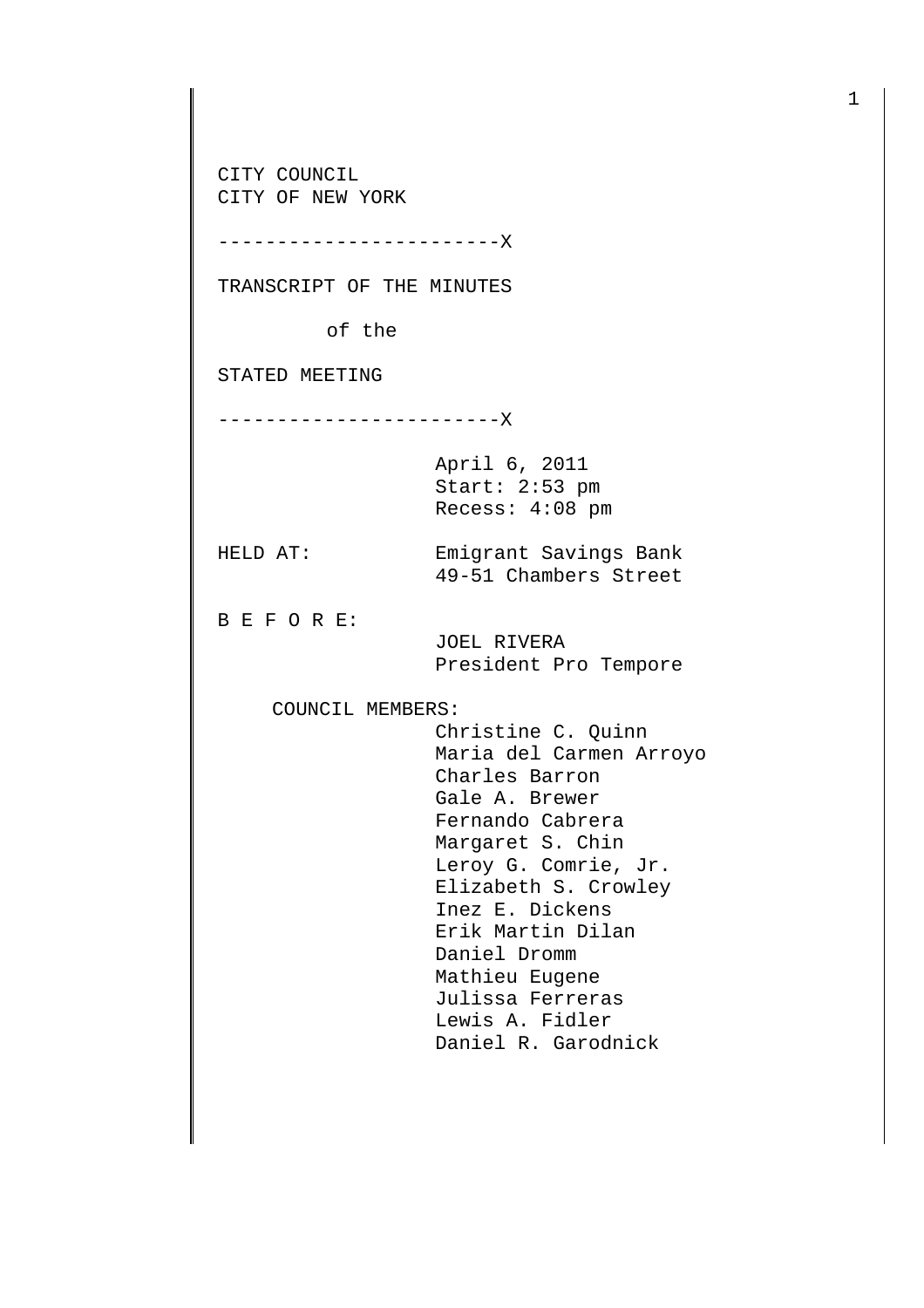## A P P E A R A N C E S

COUNCIL MEMBERS:

 James F. Gennaro Vincent J. Gentile Sara M. Gonzalez David Greenfield Vincent M. Ignizio Robert Jackson Letitia James Peter A. Koo G. Oliver Koppell Karen Koslowitz Brad S. Lander Stephen T. Levin Melissa Mark-Viverito Darlene Mealy Rosie Mendez Michael C. Nelson James S. Oddo Annabel Palma Domenic M. Recchia, Jr. Diana Reyna Joel Rivera Ydanis A. Rodriguez James Sanders, Jr. Larry B. Seabrook Eric A. Ulrich James Vacca Peter F. Vallone, Jr. James G. Van Bramer Albert Vann Mark S. Weprin Jumaane D. Williams Ruben Wills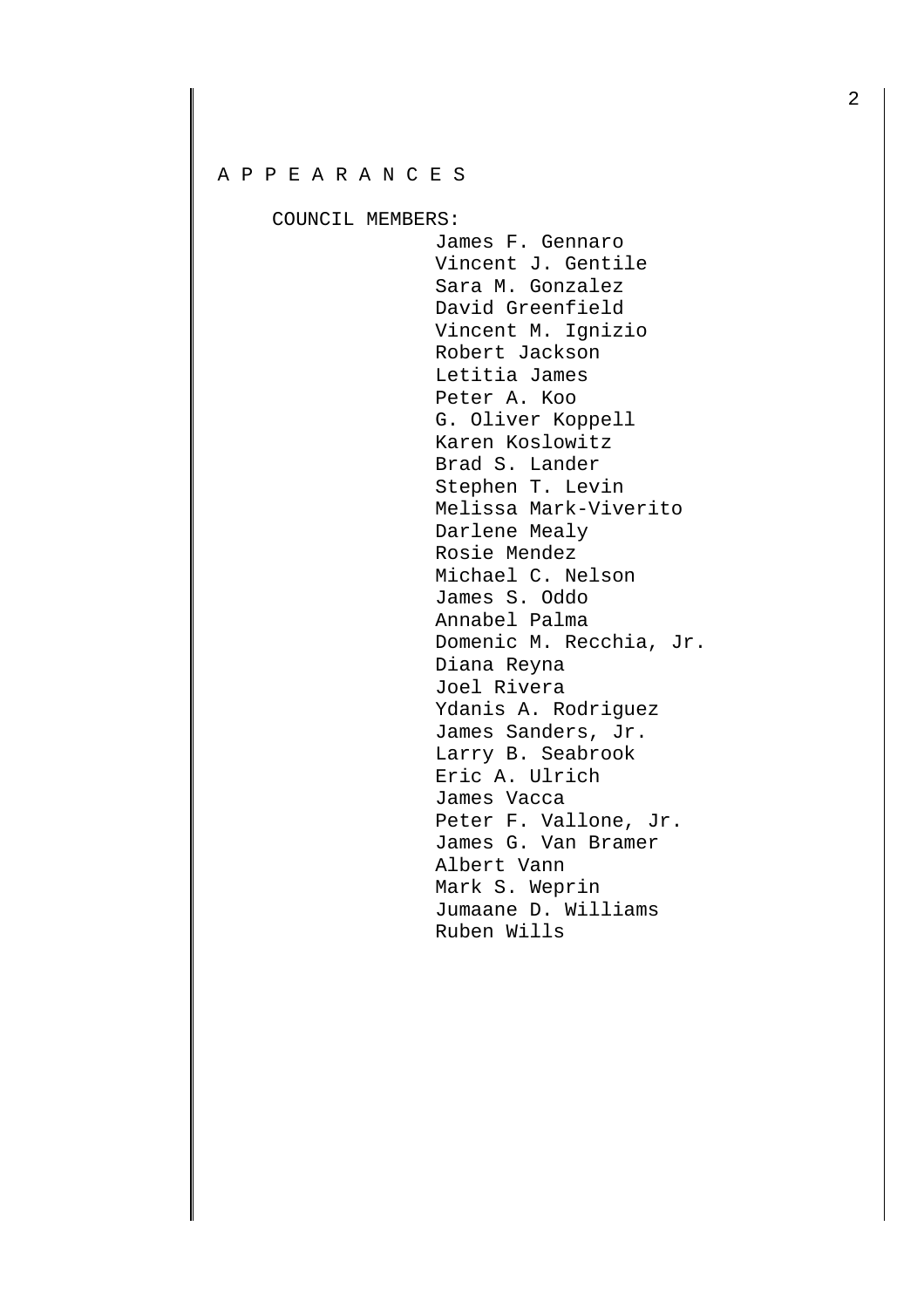## A P P E A R A N C E S

Rev. Susie Elliott Co-Pastor Mr. Paran Baptist Church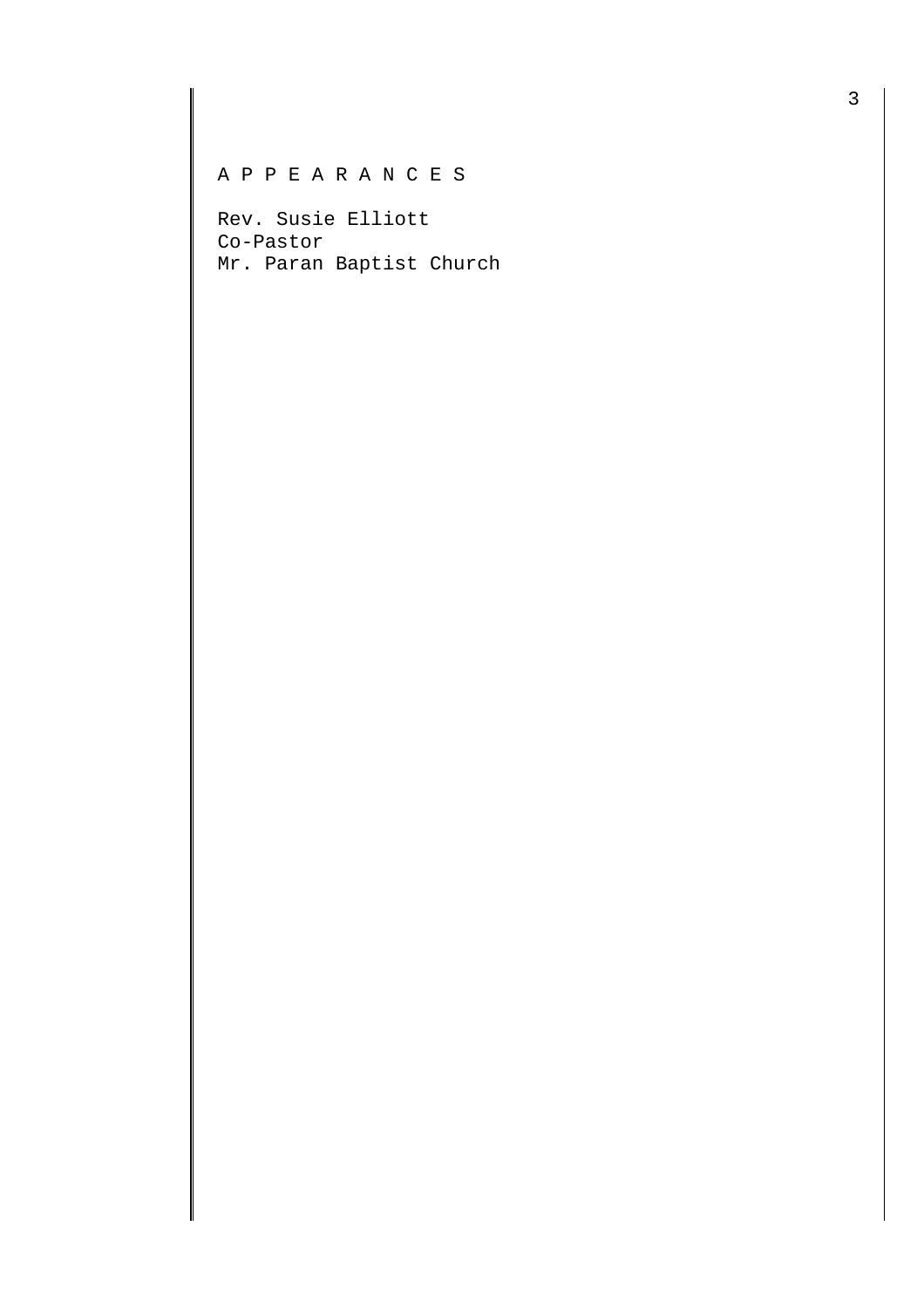| $\mathbf 1$ | STATED MEETING                                     |  |  |  |  |  |
|-------------|----------------------------------------------------|--|--|--|--|--|
| 2           | SPEAKER QUINN: Ceremonials. Now,                   |  |  |  |  |  |
| 3           | we have the Bryant High School Women's Basketball  |  |  |  |  |  |
| 4           | Team who had an undefeated regular season. Now, I  |  |  |  |  |  |
| 5           | want to say to Bryant, this is a huge              |  |  |  |  |  |
| 6           | accomplishment for any school, but that you've had |  |  |  |  |  |
| 7           | to overcome a particular alumnus who drags the     |  |  |  |  |  |
| 8           | school down, who's just a blemish. I'm only        |  |  |  |  |  |
| 9           | kidding. Bryant High School, for anybody who       |  |  |  |  |  |
| 10          | doesn't know, is Council Member Jimmy Van Bramer's |  |  |  |  |  |
| 11          | alma mater. They are as proud of him as he is of   |  |  |  |  |  |
| 12          | them. So congratulations.                          |  |  |  |  |  |
| 13          | I, myself, was on the basketball                   |  |  |  |  |  |
| 14          | team in my high school. Yes, two years and I got   |  |  |  |  |  |
| 15          | one basket. It was a lay up at St. Mary's Garden   |  |  |  |  |  |
| 16          | City. I remember it clearly. It was a              |  |  |  |  |  |
| 17          | distinguished basketball career. Let us ask the    |  |  |  |  |  |
| 18          | clerk to read the proclamation and                 |  |  |  |  |  |
| 19          | congratulations, very much.                        |  |  |  |  |  |
| 20          | CLERK: Council of the City of New                  |  |  |  |  |  |
| 21          | York Proclamation. Whereas, the Council of the     |  |  |  |  |  |
| 22          | City of New York is proud to honor the Bryant High |  |  |  |  |  |
| 23          | School girl's basketball team for their            |  |  |  |  |  |
| 24          | outstanding accomplishment in the PSAL regular     |  |  |  |  |  |
| 25          | season.                                            |  |  |  |  |  |
|             |                                                    |  |  |  |  |  |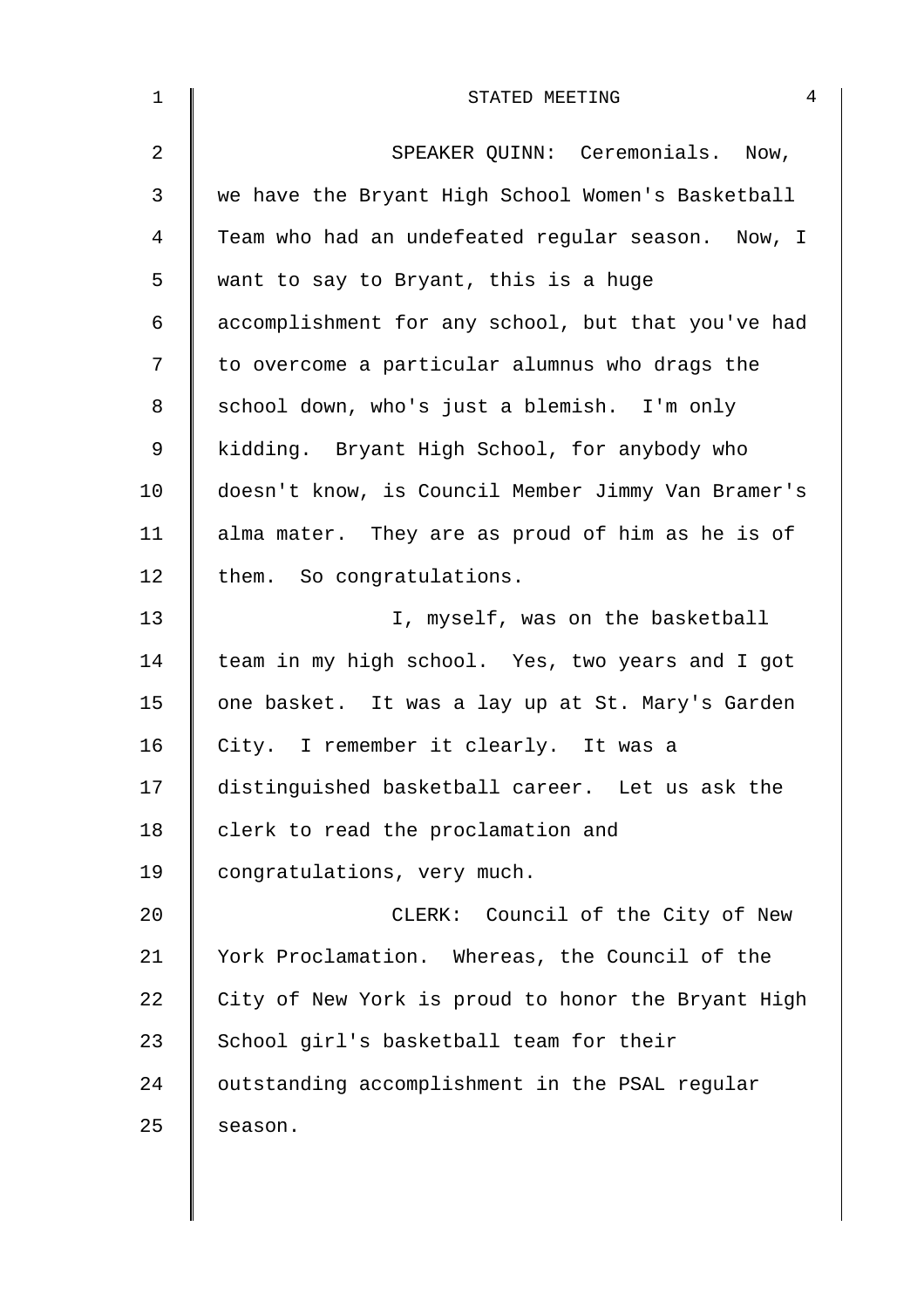| $\mathbf 1$    | 5<br>STATED MEETING                                |
|----------------|----------------------------------------------------|
| $\overline{2}$ | And whereas, the Public School's                   |
| 3              | Athletic League, the PSAL, the public high school  |
| 4              | league for all the boroughs of New York City, has  |
| 5              | one of the most storied leagues in interscholastic |
| 6              | sports since it was founded in 1903, with the      |
| 7              | broad participation of 1,040 boys. In 1970, well   |
| 8              | ahead of the trend for the adoption of girl's      |
| 9              | sports competitions in high schools, the PSAL      |
| 10             | introduced its girl's basketball championship.     |
| 11             | Today, we are proud to honor 14                    |
| 12             | young women who have seized the opportunity to     |
| 13             | play and compete in sports with the same pride in  |
| 14             | their teamwork and achievements as young men have  |
| 15             | had for generations.                               |
| 16             | And whereas, the Bryant High School                |
| 17             | girl's basketball team comprised of five seniors,  |
| 18             | two juniors, two sophomores and five freshmen,     |
| 19             | compete in the PSAL A Queen's Division and         |
| 20             | continue a long history of success for their       |
| 21             | girl's basketball program, with their shared       |
| 22             | commitment as a team, these 14 players, including  |
| 23             | team captains Yarmese Jones and Patty Badea,       |
| 24             | finished their regular season 14-0 in their        |
| 25             | division.                                          |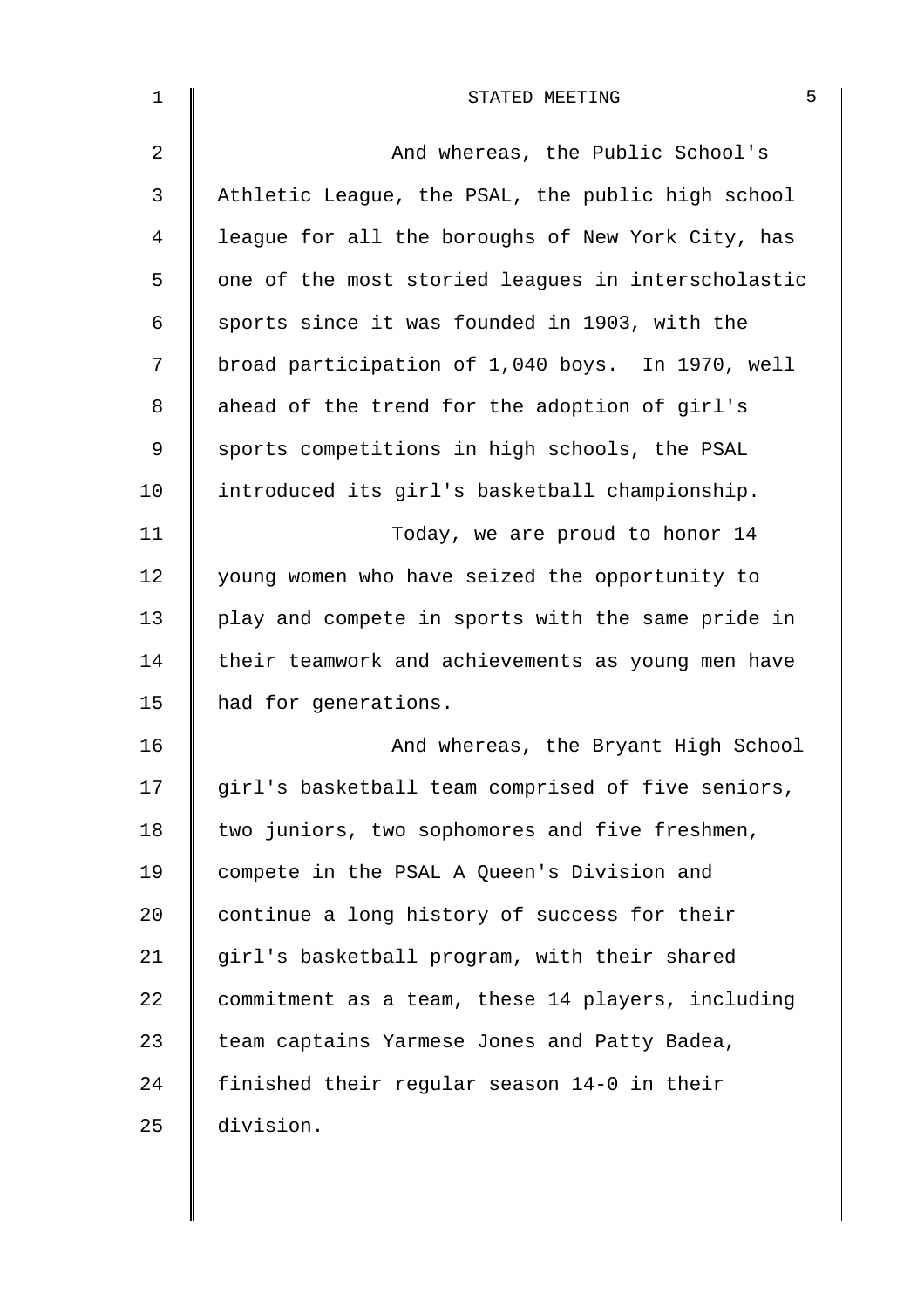| 1              | 6<br>STATED MEETING                                |
|----------------|----------------------------------------------------|
| $\overline{2}$ | SPEAKER QUINN: Yay.                                |
| 3              | CLERK: And 20-0 overall. And                       |
| 4              | whereas, an undefeated regular is an impressive    |
| 5              | accomplishment for any basketball team, and the    |
| 6              | Bryant High School girl's basketball team, through |
| 7              | their impressive win streak, became the sixth      |
| 8              | ranked team in all of New York City and made a     |
| 9              | long run through the A Division Playoff.           |
| 10             | Now therefore be it know that the                  |
| 11             | Council of the City of New York honors and         |
| 12             | congratulates the Bryant High School girl's        |
| 13             | basketball team for their outstanding teamwork in  |
| 14             | the PSAL regular season, Christine C. Quinn,       |
| 15             | Speaker for the entire Council, James Van Bramer,  |
| 16             | 26th Council District Queens.                      |
| 17             | SPEAKER QUINN: Yay. Jimmy, do you                  |
| 18             | want to say a few words?                           |
| 19             | COUNCIL MEMBER VAN BRAMER: Just                    |
| 20             | very quickly. I just wanted to say when I read in  |
| 21             | the Daily News that these young women were         |
| 22             | undefeated in the regular season, I said, you know |
| 23             | we have to do something to honor them, because so  |
| 24             | often we honor the men and boy's teams, and        |
| 25             | wouldn't it be great if the Council honored young  |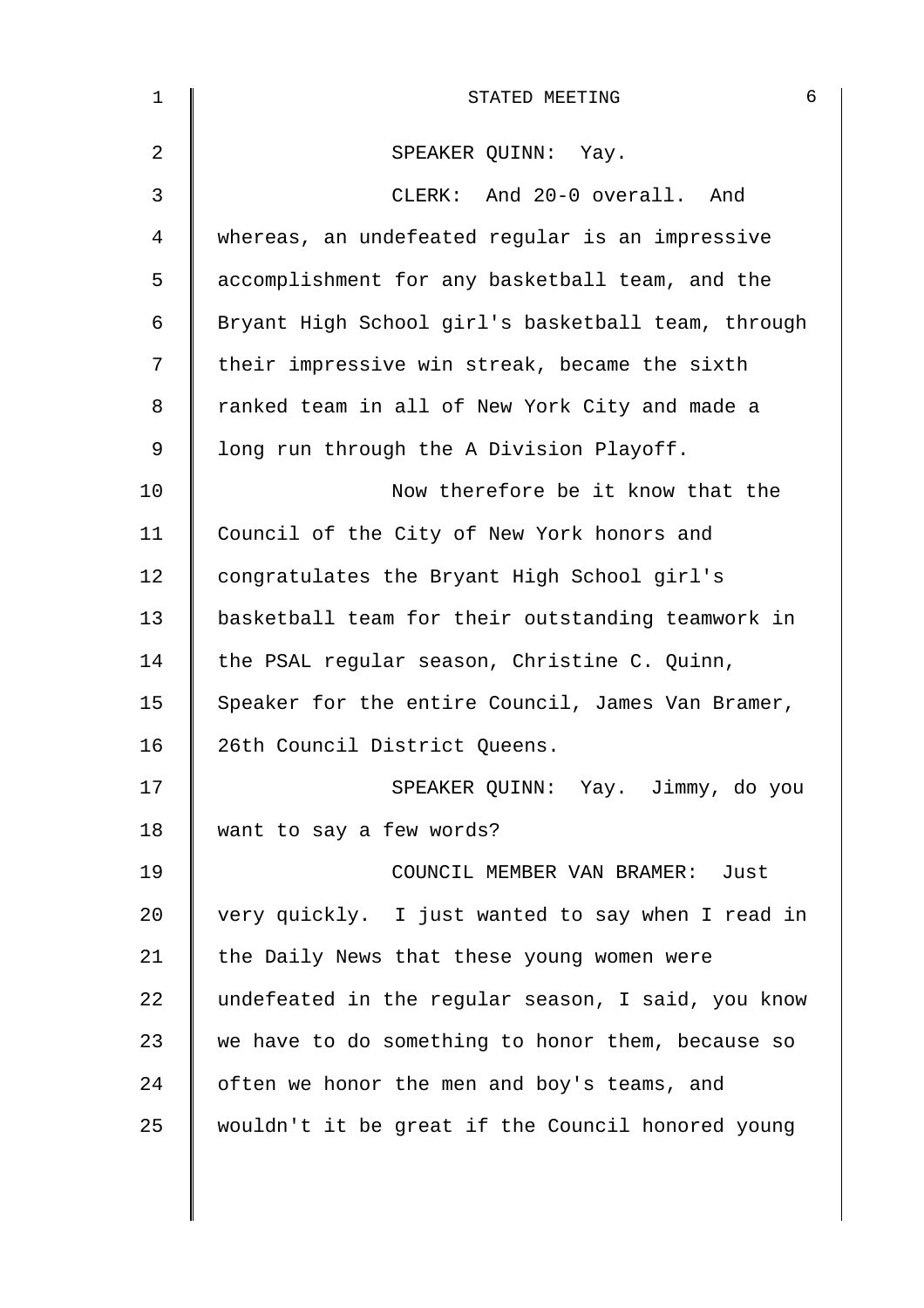| 1  | 7<br>STATED MEETING                                |
|----|----------------------------------------------------|
| 2  | women who are competing and challenging themselves |
| 3  | and winning, which is a great, great success       |
| 4  | story.                                             |
| 5  | So I just want to thank all of                     |
| 6  | these young ladies for being such wonderful        |
| 7  | representatives of Queens and of Bryant High       |
| 8  | School for competing and for winning and reminding |
| 9  | us how important it is that we support female      |
| 10 | athletes, women's teams and women's sports at all  |
| 11 | levels, so that all of you are just going to go on |
| 12 | and do great things in the WNBA and all sorts of   |
| 13 | other places.                                      |
| 14 | I asked Councilwoman Ferreras, as                  |
| 15 | Chair of the Women's Committee, to join me and     |
| 16 | would like her to say a few words as well.         |
| 17 | COUNCIL MEMBER FERRERAS: Thank                     |
| 18 | you, Council Member Van Bramer. I just am so       |
| 19 | amazingly proud. There's women out there, young    |
| 20 | girls looking at all of you and understanding how  |
| 21 | great it is to be not only celebrating victory,    |
| 22 | but I know that this gives you the discipline, the |
| 23 | courage and sometimes the structure that you will  |
| 24 | need for many things in your lives. So I           |
| 25 | congratulate you.                                  |
|    |                                                    |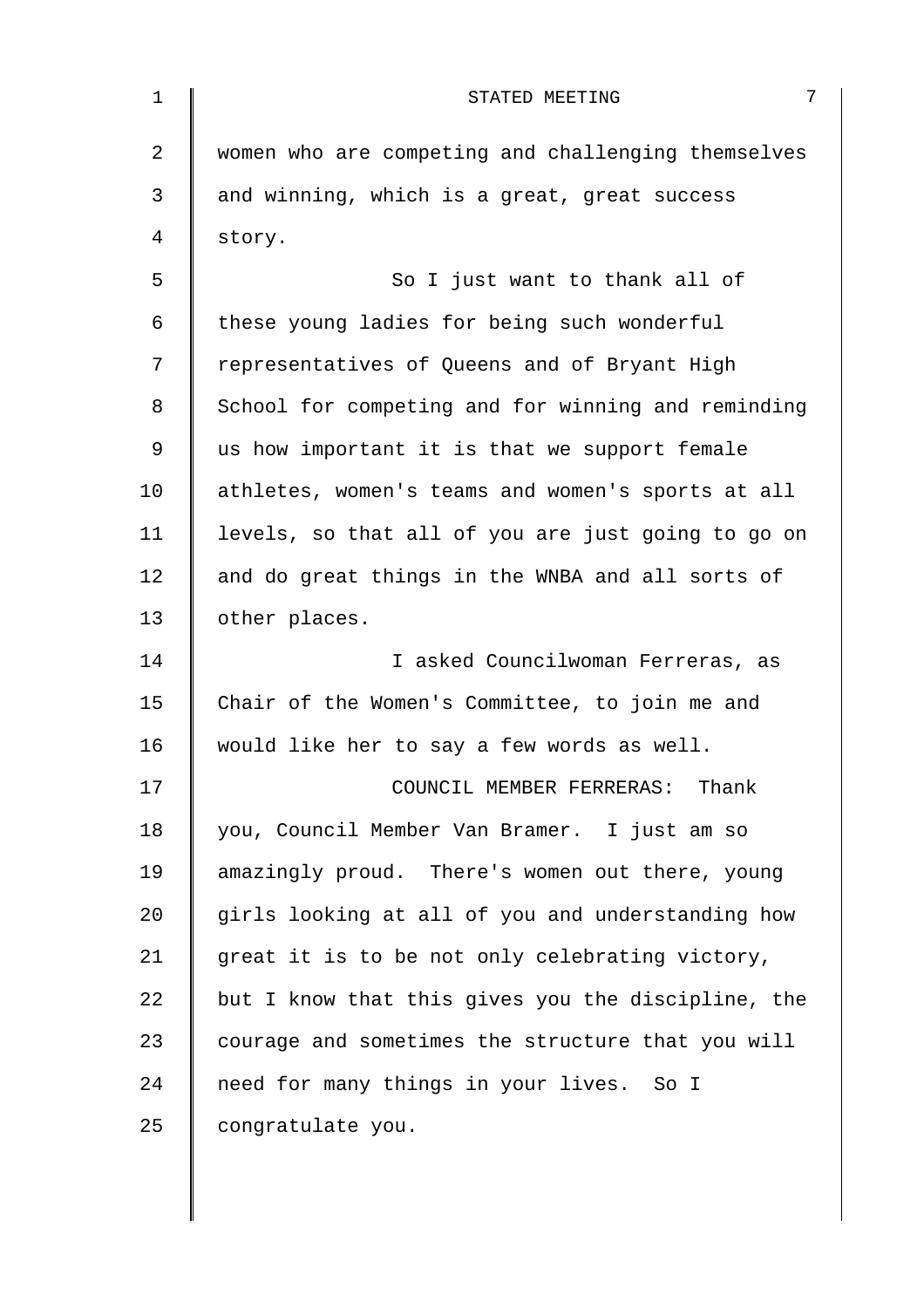| 1              | 8<br>STATED MEETING                                |
|----------------|----------------------------------------------------|
| $\overline{2}$ | I also hope that this only brings                  |
| 3              | us a little closer, as we look at the NCAA games   |
| 4              | and everyone is talking about Final Four and we're |
| 5              | all following male basketball that someday we also |
| 6              | do the same for the women that participate in the  |
| 7              | NCAA. So congratulations to you.                   |
| 8              | SPEAKER QUINN: Anyone from the                     |
| 9              | team or the school want to say a few words?        |
| 10             | COUNCIL MEMBER VAN BRAMER: Coach                   |
| 11             | X, you're going to say a few words. We're also     |
| 12             | joined by the principal, Aaron Perez of Bryant     |
| 13             | High School. Coach, why don't you say a few        |
| 14             | words?                                             |
| 15             | JIMMY EXARHOS: I just want to say                  |
| 16             | thank you to Council Speaker Quinn, Council Member |
| 17             | Ferreras and Van Bramer, an alumni from Bryant     |
| 18             | High School, as we were told. Thank you to all     |
| 19             | the girls for a wonderful season. They did         |
| 20             | fantastic. Every year, I go away with 14 new       |
| 21             | daughters. We're one big happy family. Thank you   |
| 22             | for having us.                                     |
| 23             | SPEAKER QUINN: Thank you all.                      |
| 24             | Congratulations, and we look forward to many more  |
| 25             | great seasons. Congratulations.                    |
|                |                                                    |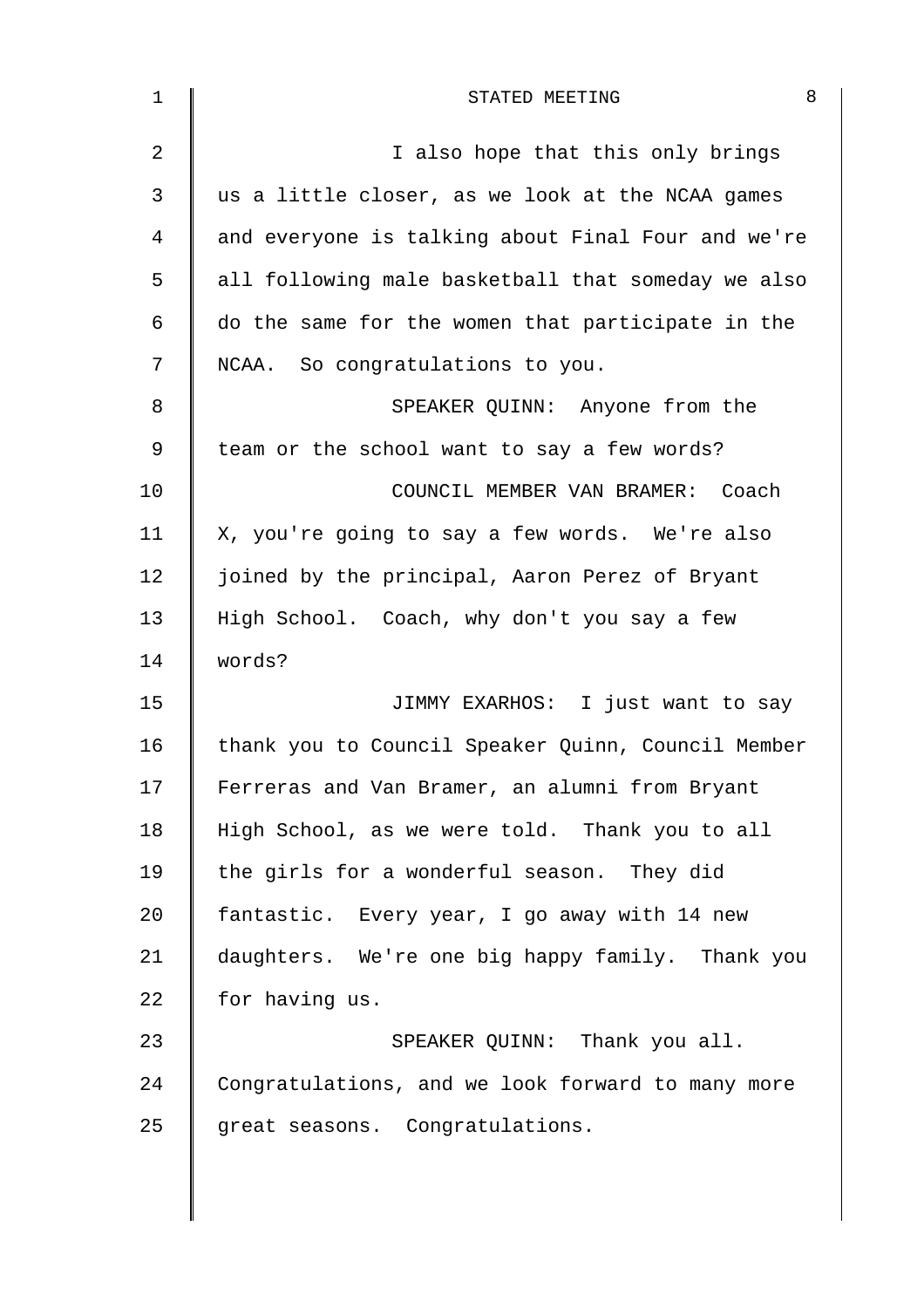| 9<br>STATED MEETING                               |
|---------------------------------------------------|
| Leroy, you're next, right? We have                |
| the Pathways College Prep School from St. Albans. |
| They were the PSAL B boy's champions in           |
| basketball. Come on up, guys.                     |
| COUNCIL MEMBER COMRIE: Come on up,                |
| Pathways. Come on up front. Come on up, guys. I   |
| know you've been waiting. Stretch those legs.     |
| Pathways High School is a new school. The school  |
| is only how many years old? Four years old, and   |
| it's a brand new school. They just hit 500 kids   |
| this year. So the coaches have been taking the    |
| talent as they come in the school. They've been   |
| training them as they move forward. I'm proud to  |
| say that they have the PSAL Division B citywide   |
| championship. So we're here to honor them for     |
| that today.                                       |
| I get tired of Staten Island teams                |
| winning all the PSAL stuff and coming to City     |
| Hall. I'm glad that we have a Queens' team--there |
| you go--that has won the citywide basketball      |
| contest. I'll turn it over the Speaker and then   |
| we'll have the clerk read the proclamation.       |
| SPEAKER QUINN: We're going to have                |
| to have College Prep boys versus Bryant High      |
|                                                   |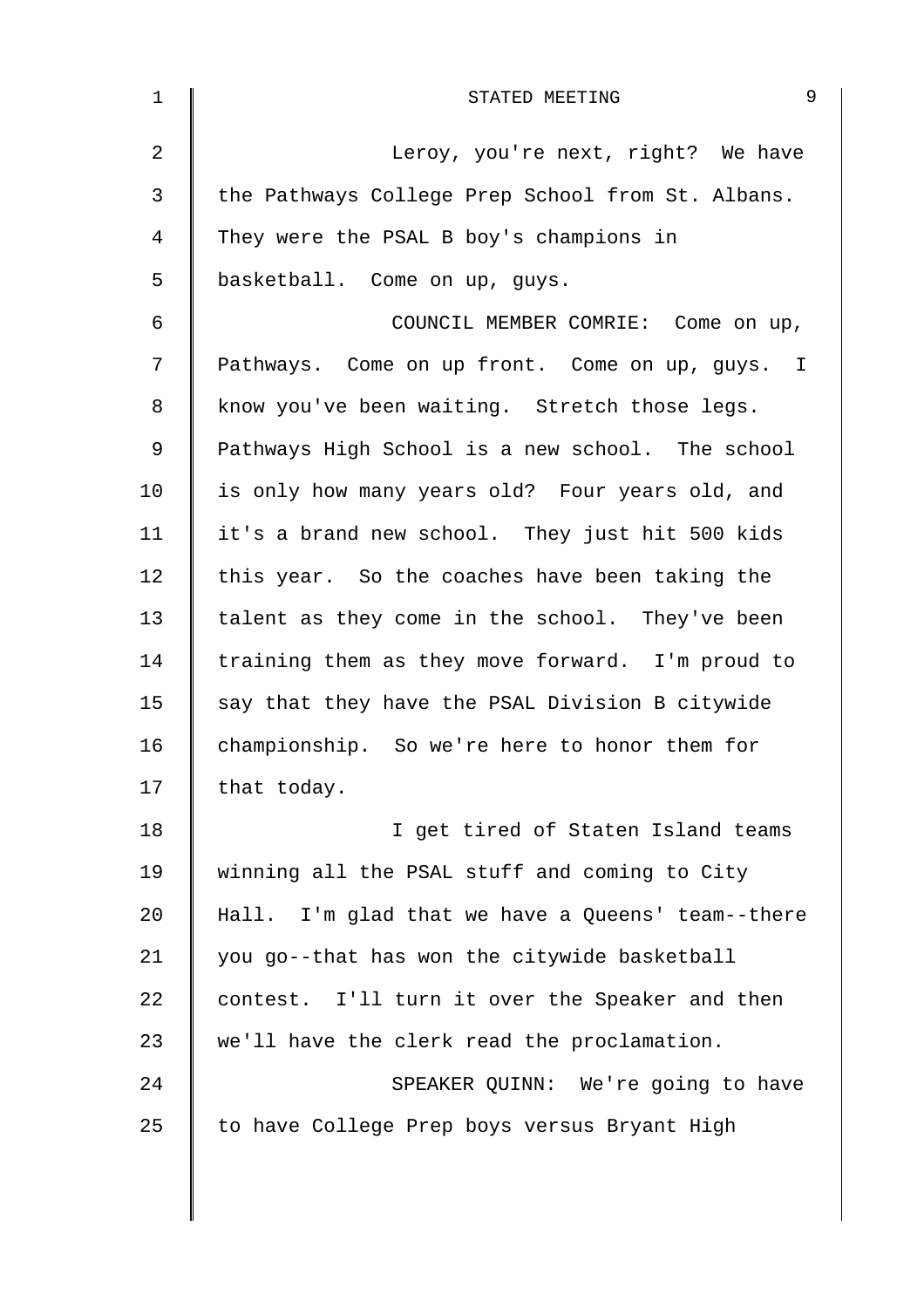| $\mathbf 1$    | 10<br>STATED MEETING                               |
|----------------|----------------------------------------------------|
| $\overline{2}$ | School girls and see what happens. They all look   |
| 3              | a little too confident I think. If the clerk       |
| 4              | could please read the proclamation and             |
| 5              | congratulations, guys.                             |
| 6              | CLERK: Council City of New York                    |
| 7              | Proclamation. Whereas the Council of the City of   |
| 8              | New York is proud to honor the Pathways High       |
| 9              | School boy's basketball team for capturing the     |
| 10             | Public School Athletic League, the PSAL, B         |
| 11             | Division city championship. And whereas, Pathways  |
| 12             | College Preparatory School is a young institution  |
| 13             | based in St. Albans Queens that has fewer than 600 |
| 14             | students, in only a few years since it was         |
| 15             | established, Pathways has already garnered a great |
| 16             | reputation for providing its students with         |
| 17             | personalized pathways to success in secondary      |
| 18             | school, college and life.                          |
| 19             | And whereas, Pathways College                      |
| 20             | Preparatory School's basketball team, the          |
| 21             | Trailblazers, recently ended their season ranked   |
| 22             | as the second seed in the local version of March   |
| 23             | Madness. The Trailblazers defeated the Frederick   |
| 24             | Douglass Academy Lions of the Bronx to capture the |
| 25             | crown.                                             |
|                |                                                    |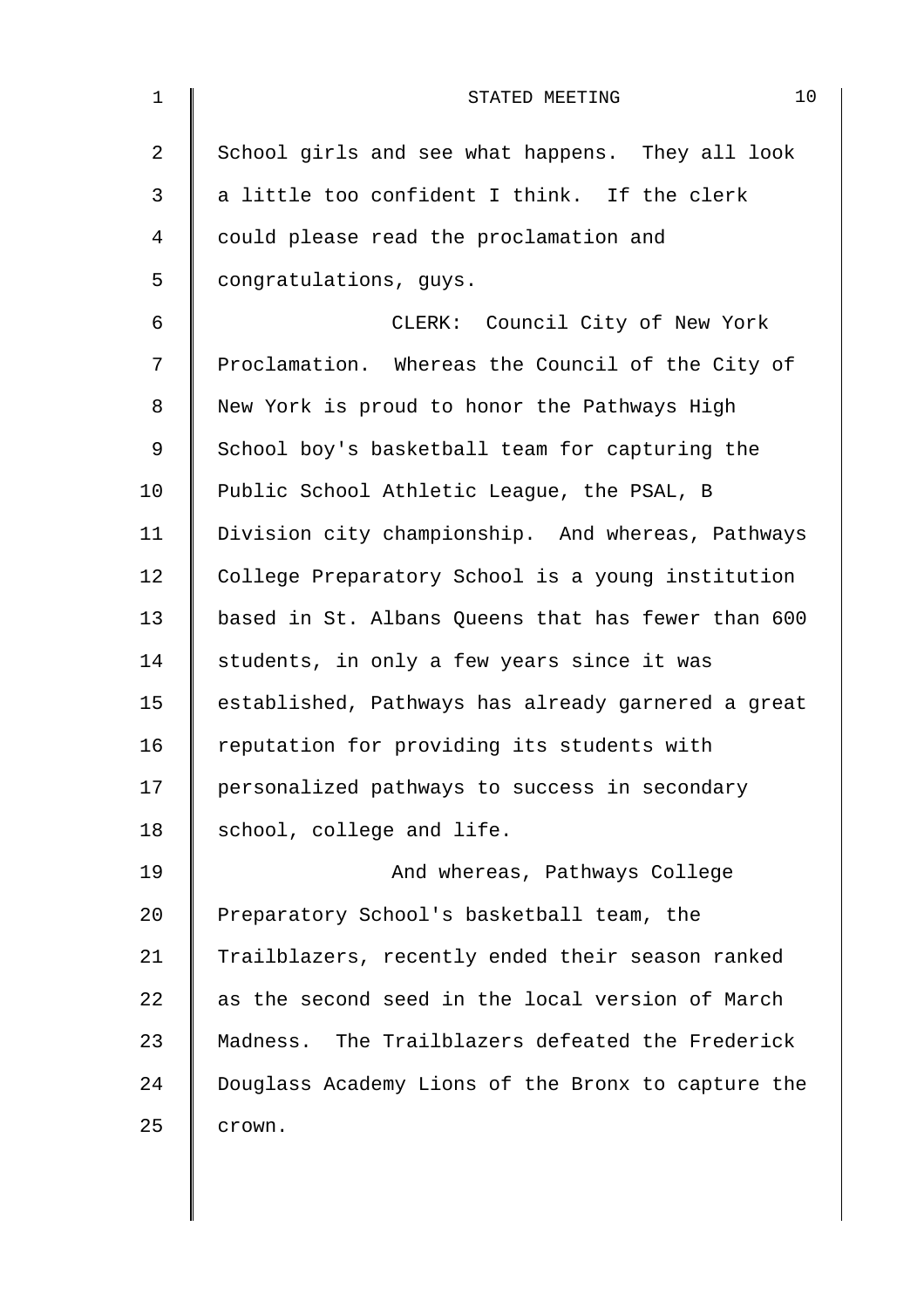| 1              | 11<br>STATED MEETING                               |
|----------------|----------------------------------------------------|
| $\overline{a}$ | And whereas, under the guidance of                 |
| 3              | head coach Harold Peaks and assistant coach Rodert |
| 4              | Horford, Pathways advanced through the playoffs    |
| 5              | this year with exciting wins over several          |
| 6              | challenging teams to make it to the championship   |
| 7              | game on March 20th.                                |
| 8              | And whereas, Pathways' talented                    |
| 9              | squad of young players in the championship squad   |
| 10             | include Marquis Rivera, Brandon Hart, Jamel        |
| 11             | Holmes, Jordan Washington, Shaleik Ulysse, Kyle    |
| 12             | John, Romario Fletcher, Izaha Jackson, Kalil       |
| 13             | Safiedeen, Reginald McKenzie, Sam Annorh, Danile   |
| 14             | Polhill III, Joseph Ferguson, Jason Smith and      |
| 15             | Anthony Jacobs.                                    |
| 16             | And whereas, working as individuals                |
| 17             | and as a cohesive team, these young men have made  |
| 18             | the southeast Queens community proud.<br>Now       |
| 19             | therefore, be it known, that the Council of the    |
| 20             | City of New York honors and congratulates Pathways |
| 21             | High School boy's basketball team for their        |
| 22             | outstanding teamwork and triumph in the PSAL B     |
| 23             | Division city championship, Christine C. Quinn,    |
| 24             | Speaker for the entire Council, Leroy Comrie,      |
| 25             | Deputy Majority Leader, Council Member 27th        |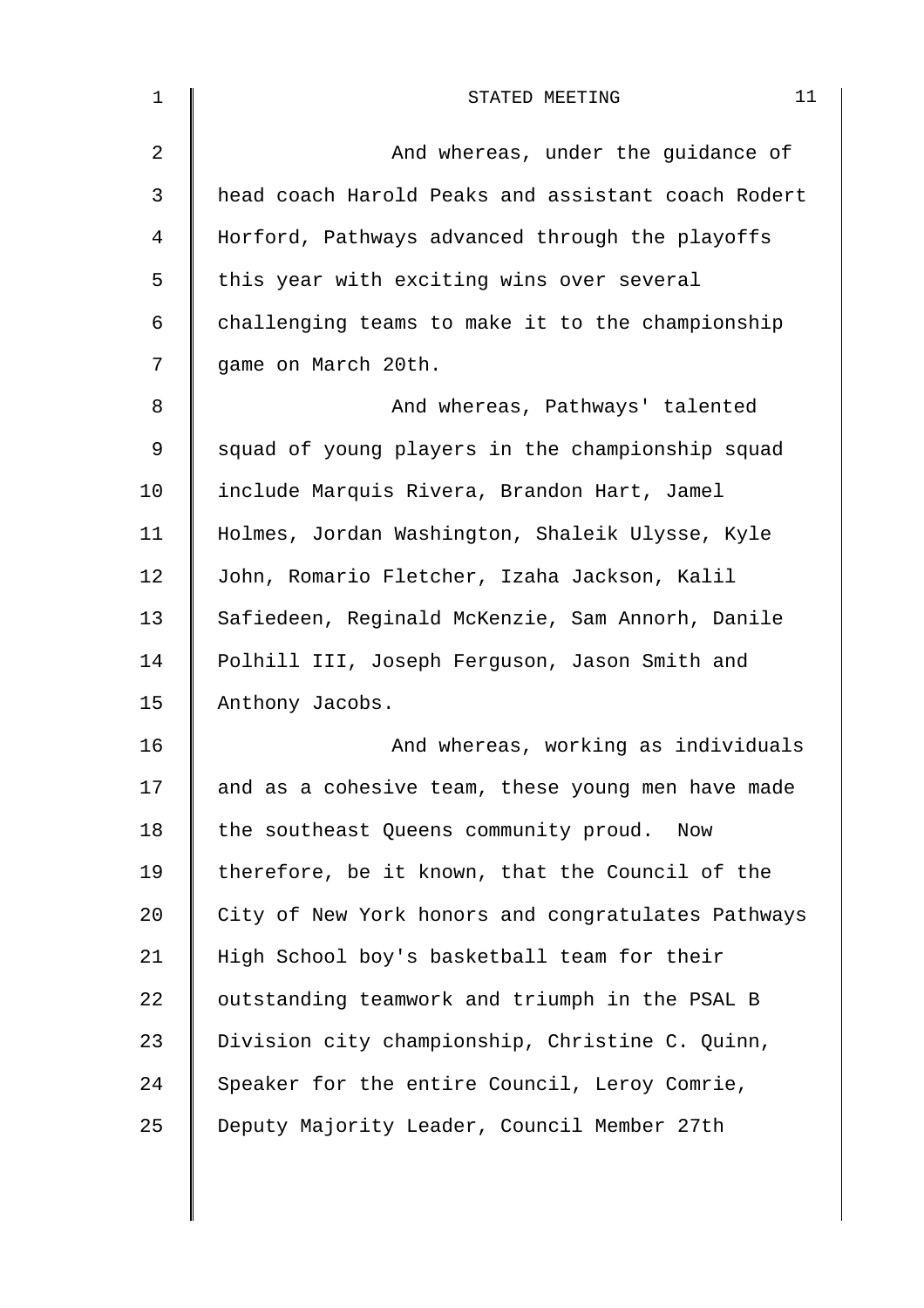| $\mathbf{1}$   | 12<br>STATED MEETING                               |
|----------------|----------------------------------------------------|
| 2              | District Queens.                                   |
| $\mathfrak{Z}$ | SPEAKER QUINN: Yay. I think we're                  |
| 4              | going to hear from the coach.                      |
| 5              | HAROLD PEAKS: We want to thank                     |
| 6              | Leroy Comrie for this great honor. We also want    |
| 7              | to thank our principal Ms. Mitchell for a great    |
| 8              | job that she did providing us with an opportunity. |
| 9              | We'd like to thank New York City Department of     |
| 10             | Education and the PSAL for giving us an            |
| 11             | opportunity for these young men to show their      |
| 12             | basketball talent. We want to thank everybody      |
| 13             | here for honoring us. Thank you very much.         |
| 14             | SPEAKER QUINN: Thank you very                      |
| 15             | much. And I'm just saying, a bunch of really,      |
| 16             | really terrific young men and other men led by a   |
| 17             | woman.                                             |
| 18             | KIMBERLY MITCHELL: I just want to                  |
| 19             | thank Councilman Comrie for inviting the boys down |
| 20             | to honor them for this, their achievements. Just   |
| 21             | as a young leader, I've only been a principal      |
| 22             | since September, so this is a great opportunity    |
| 23             | and honor. I feel blessed to lead such wonderful   |
| 24             | young men, and this is our future, so I know that  |
| 25             | they're going to do great. Hopefully they'll be    |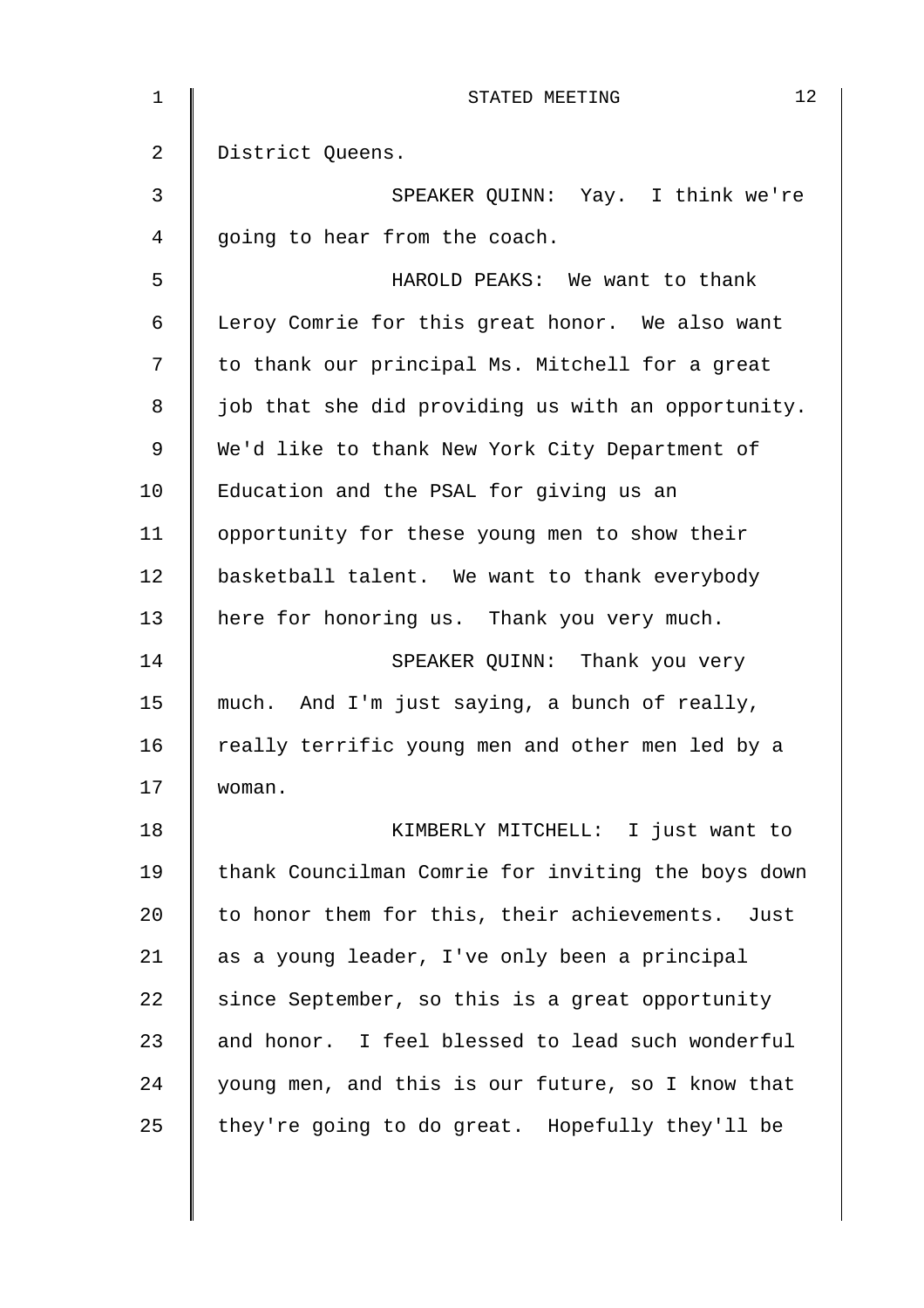| $\mathbf{1}$ | 13<br>STATED MEETING                               |
|--------------|----------------------------------------------------|
| 2            | here one day passing laws.                         |
| 3            | SPEAKER QUINN: Thank you guys very                 |
| 4            | much. Congratulations, and as your principal       |
| 5            | said, you really, as were the young women from     |
| 6            | Bryant, an inspiration to all of us. So thank you  |
| 7            | for your great work. Thank you all for creating    |
| 8            | this wonderful new school which is giving all of   |
| 9            | you this great opportunity. So we look forward to  |
| 10           | many, many more years of great basketball records  |
| 11           | and scores and great academic scores as well. So,  |
| 12           | thank you guys, and congratulations. Thank you,    |
| 13           | Leroy. That concludes our ceremonials for the      |
| 14           | day.                                               |
| 15           | [Pause]                                            |
| 16           | MALE VOICE: Ladies and gentlemen,                  |
| 17           | can I have your attention please? At this time,    |
| 18           | please turn all cell phones and pagers to vibrate. |
| 19           | All cell phones and pagers to vibrate, thank you.  |
| 20           | [Pause]                                            |
| 21           | COUNCIL MEMBER RIVERA: My                          |
| 22           | colleagues please rise for the Pledge of           |
| 23           | Allegiance.                                        |
| 24           | [Pledge of Allegiance]                             |
| 25           | COUNCIL MEMBER RIVERA: Roll Call.                  |
|              |                                                    |
|              |                                                    |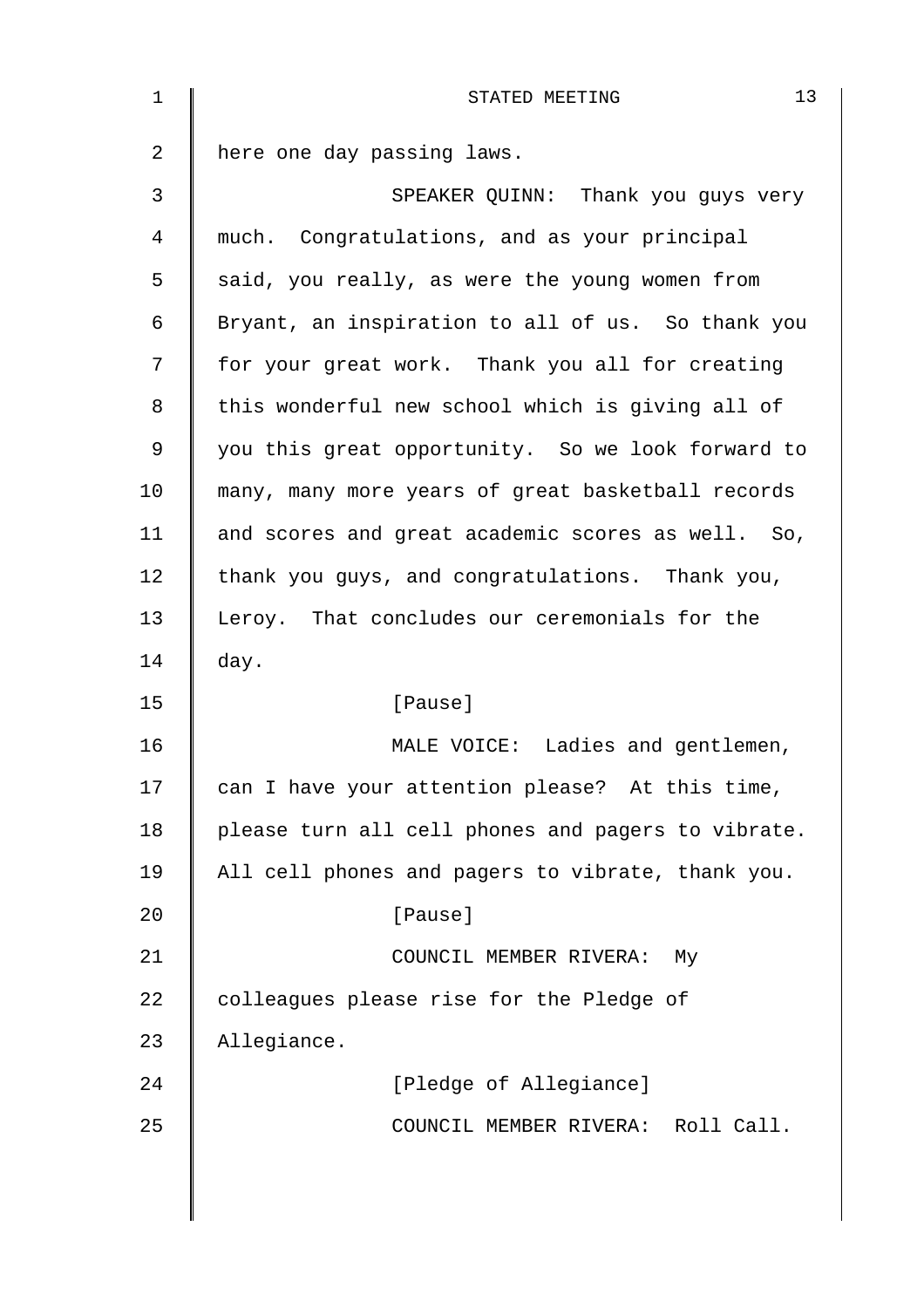| $\mathbf 1$    |            |               | STATED MEETING                | 14 |
|----------------|------------|---------------|-------------------------------|----|
| $\overline{2}$ |            |               | CLERK: Arroyo?                |    |
| 3              |            |               | COUNCIL MEMBER ARROYO: Here.  |    |
| 4              |            |               | CLERK: Barron?                |    |
| 5              |            |               | COUNCIL MEMBER BARRON: Here.  |    |
| 6              |            |               | CLERK: Brewer?                |    |
| 7              |            |               | COUNCIL MEMBER BREWER: Here.  |    |
| 8              |            |               | CLERK: Cabrera?               |    |
| 9              |            |               | COUNCIL MEMBER CABRERA: Here. |    |
| 10             |            | CLERK: Chin?  |                               |    |
| 11             |            |               | COUNCIL MEMBER CHIN: Here.    |    |
| 12             |            |               | CLERK: Comrie?                |    |
| 13             |            |               | COUNCIL MEMBER COMRIE: Here.  |    |
| 14             |            |               | CLERK: Crowley?               |    |
| 15             |            |               | COUNCIL MEMBER CROWLEY: [No   |    |
| 16             | response]. |               |                               |    |
| 17             |            |               | CLERK: Dickens?               |    |
| 18             |            |               | COUNCIL MEMBER DICKENS: Here. |    |
| 19             |            | CLERK: Dilan? |                               |    |
| 20             |            |               | COUNCIL MEMBER DILAN: Here.   |    |
| 21             |            | CLERK: Dromm? |                               |    |
| 22             |            |               | COUNCIL MEMBER DROMM: Here.   |    |
| 23             |            |               | CLERK: Eugene?                |    |
| 24             |            |               | COUNCIL MEMBER EUGENE: Here.  |    |
| 25             |            |               | CLERK: Ferreras?              |    |
|                |            |               |                               |    |
|                |            |               |                               |    |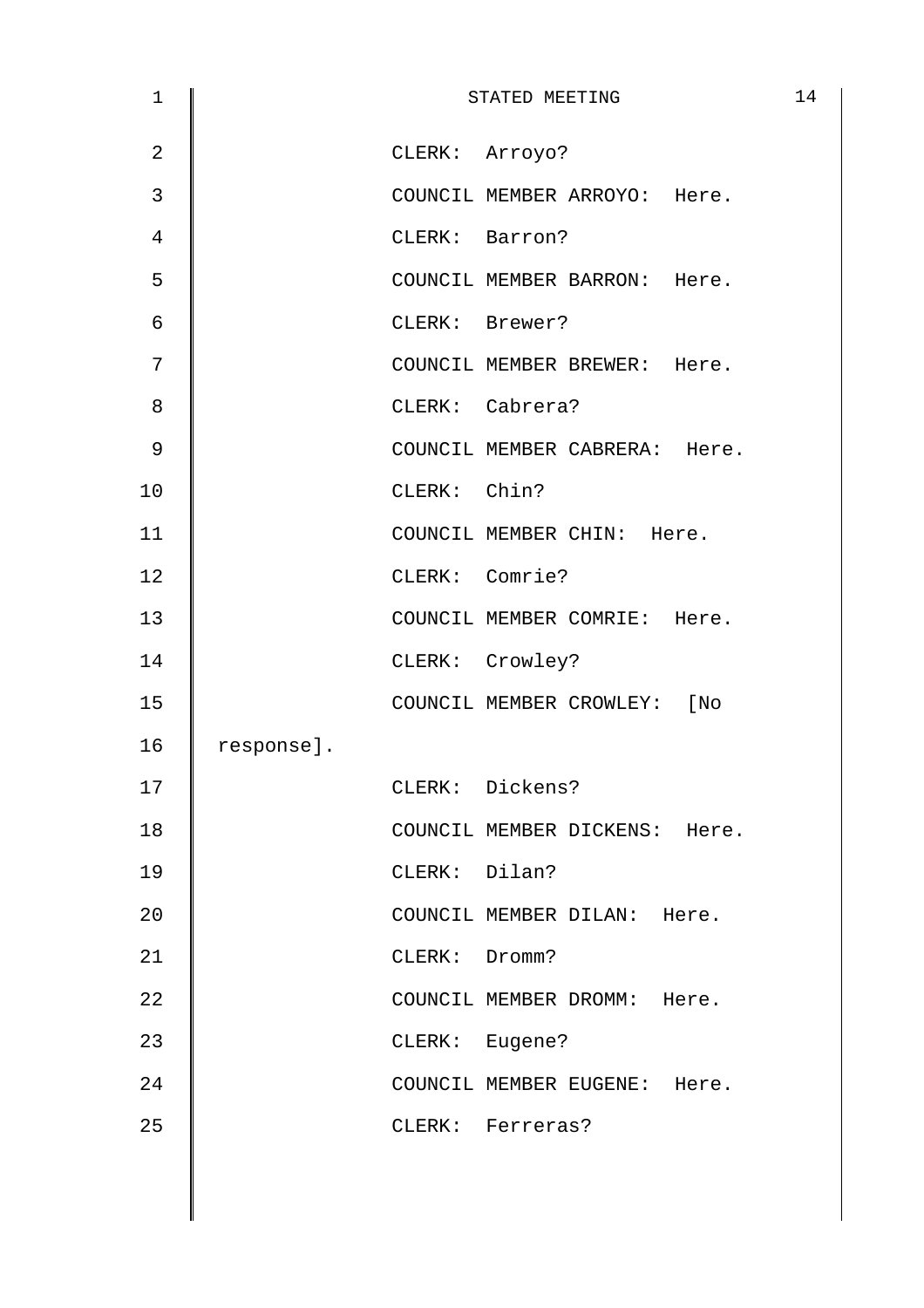| $\mathbf 1$    |            | STATED MEETING                  | 15 |
|----------------|------------|---------------------------------|----|
| $\overline{2}$ |            | COUNCIL MEMBER FERRERAS: Here.  |    |
| $\mathfrak{Z}$ |            | CLERK: Fidler?                  |    |
| 4              |            | COUNCIL MEMBER FIDLER: Here.    |    |
| 5              |            | CLERK: Foster?                  |    |
| $\epsilon$     |            | COUNCIL MEMBER FOSTER: [No      |    |
| 7              | response]. |                                 |    |
| 8              |            | CLERK: Garodnick?               |    |
| 9              |            | COUNCIL MEMBER GARODNICK: Here. |    |
| 10             |            | CLERK: Gennaro?                 |    |
| 11             |            | COUNCIL MEMBER GENNARO: [No     |    |
| 12             | response]. |                                 |    |
| 13             |            | CLERK: Gentile?                 |    |
| 14             |            | COUNCIL MEMBER GENTILE: Here.   |    |
| 15             |            | CLERK: Gonzalez?                |    |
| 16             |            | COUNCIL MEMBER GONZALEZ: [No    |    |
| 17             | response]. |                                 |    |
| 18             |            | CLERK: Greenfield?              |    |
| 19             |            | COUNCIL MEMBER GREENFIELD: [No  |    |
| 20             | response]. |                                 |    |
| 21             |            | CLERK: Halloran?                |    |
| 22             |            | COUNCIL MEMBER HALLORAN: [No    |    |
| 23             | response]. |                                 |    |
| 24             |            | CLERK: Ignizio?                 |    |
| 25             |            | COUNCIL MEMBER IGNIZIO: Here.   |    |
|                |            |                                 |    |
|                |            |                                 |    |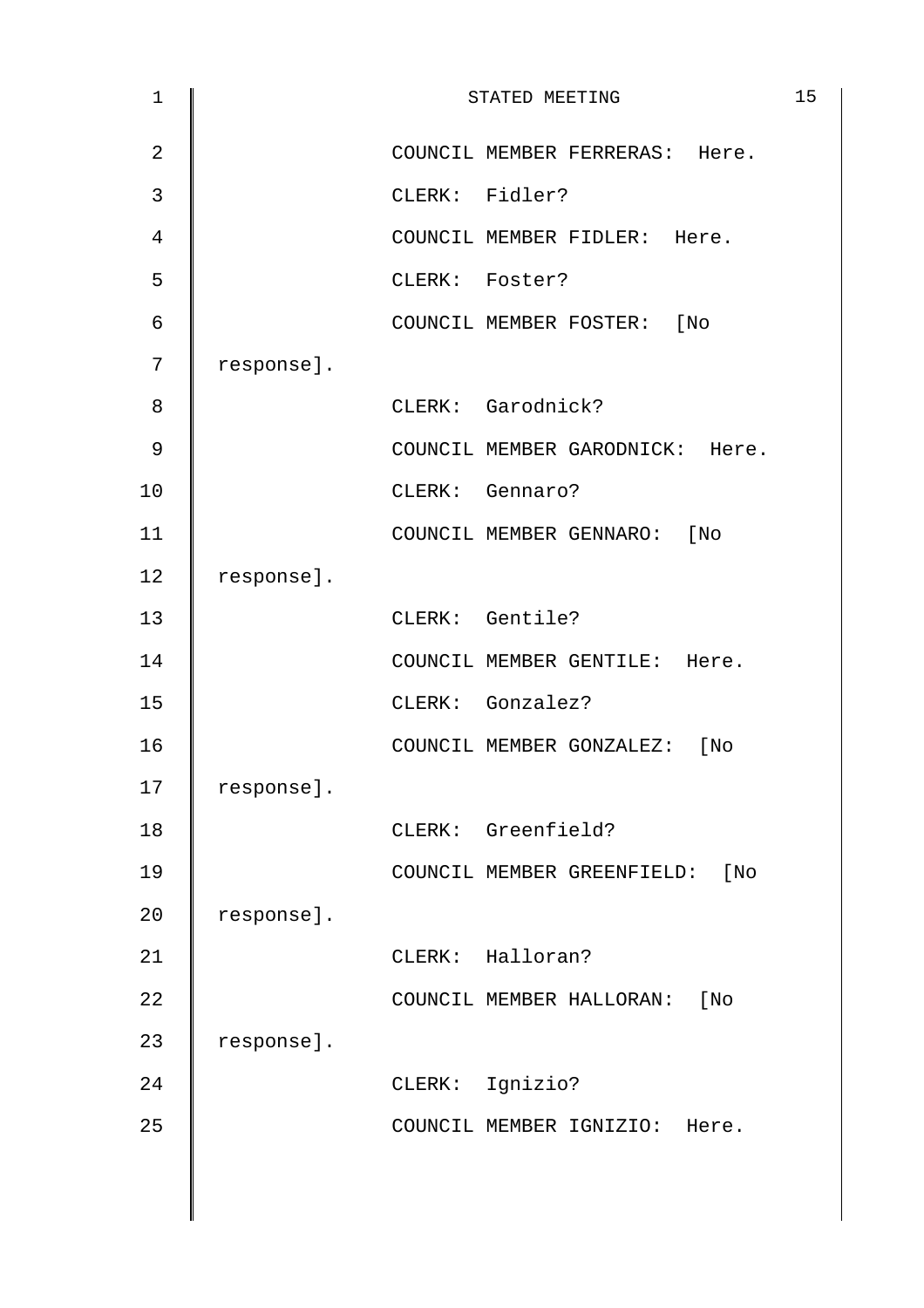| $\mathbf 1$    |            |               | STATED MEETING                 | 16 |
|----------------|------------|---------------|--------------------------------|----|
| $\overline{2}$ |            |               | CLERK: Jackson?                |    |
| $\mathfrak{Z}$ |            |               | COUNCIL MEMBER JACKSON: Here.  |    |
| 4              |            | CLERK: James? |                                |    |
| 5              |            |               | COUNCIL MEMBER JAMES: Here.    |    |
| $\epsilon$     |            | CLERK: KOO?   |                                |    |
| 7              |            |               | COUNCIL MEMBER KOO: Present.   |    |
| 8              |            |               | CLERK: Koppell?                |    |
| 9              |            |               | COUNCIL MEMBER KOPPELL: Here.  |    |
| 10             |            |               | CLERK: Koslowitz?              |    |
| 11             |            |               | COUNCIL MEMBER KOSLOWITZ: [No  |    |
| 12             | response]. |               |                                |    |
| 13             |            |               | CLERK: Lander?                 |    |
| 14             |            |               | COUNCIL MEMBER LANDER: [No     |    |
| 15             | response]. |               |                                |    |
| 16             |            | CLERK: Levin? |                                |    |
| 17             |            |               | COUNCIL MEMBER LEVIN: Here.    |    |
| 18             |            |               | CLERK: Mark-Viverito?          |    |
| 19             |            |               | COUNCIL MEMBER MARK-VIVERITO:  |    |
| 20             | Here.      |               |                                |    |
| 21             |            | CLERK: Mealy? |                                |    |
| 22             |            |               | COUNCIL MEMBER MEALY: Present. |    |
| 23             |            |               | CLERK: Mendez?                 |    |
| 24             |            |               | COUNCIL MEMBER MENDEZ: Here.   |    |
| 25             |            |               | CLERK: Nelson?                 |    |
|                |            |               |                                |    |
|                |            |               |                                |    |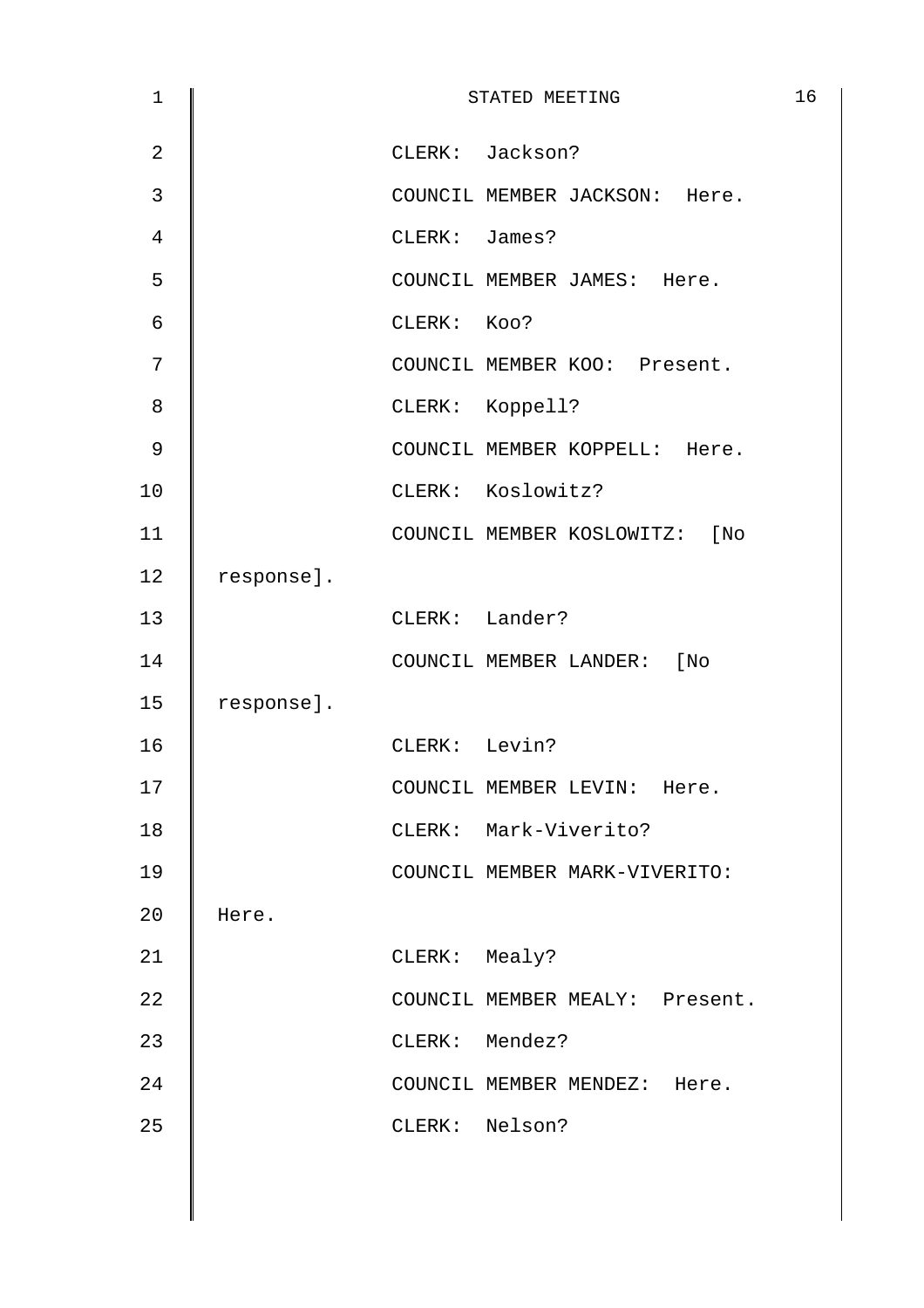| $\mathbf 1$    |            |               | STATED MEETING                  | 17 |
|----------------|------------|---------------|---------------------------------|----|
| $\overline{2}$ |            |               | COUNCIL MEMBER NELSON: Here.    |    |
| 3              |            | CLERK: Palma? |                                 |    |
| 4              |            |               | COUNCIL MEMBER PALMA: Here.     |    |
| 5              |            |               | CLERK: Thank you. Recchia?      |    |
| 6              |            |               | COUNCIL MEMBER RECCHIA: Here.   |    |
| 7              |            | CLERK: Reyna? |                                 |    |
| 8              |            |               | COUNCIL MEMBER REYNA: Here.     |    |
| $\mathsf 9$    |            |               | CLERK: Rodriguez?               |    |
| 10             |            |               | COUNCIL MEMBER RODRIGUEZ: Here. |    |
| 11             |            | CLERK: Rose?  |                                 |    |
| 12             |            |               | COUNCIL MEMBER ROSE: [No        |    |
| 13             | response]. |               |                                 |    |
| 14             |            |               | CLERK: Sanders?                 |    |
| 15             |            |               | COUNCIL MEMBER SANDERS: [No     |    |
| 16             | response]. |               |                                 |    |
| 17             |            |               | CLERK: Seabrook?                |    |
| 18             |            |               | COUNCIL MEMBER SEABROOK: Here.  |    |
| 19             |            |               | CLERK: Ulrich?                  |    |
| 20             |            |               | COUNCIL MEMBER ULRICH: Here.    |    |
| 21             |            | CLERK: Vacca? |                                 |    |
| 22             |            |               | COUNCIL MEMBER VACCA: Here.     |    |
| 23             |            |               | CLERK: Vallone?                 |    |
| 24             |            |               | COUNCIL MEMBER VALLONE: Here.   |    |
| 25             |            |               | CLERK: Van Bramer?              |    |
|                |            |               |                                 |    |
|                |            |               |                                 |    |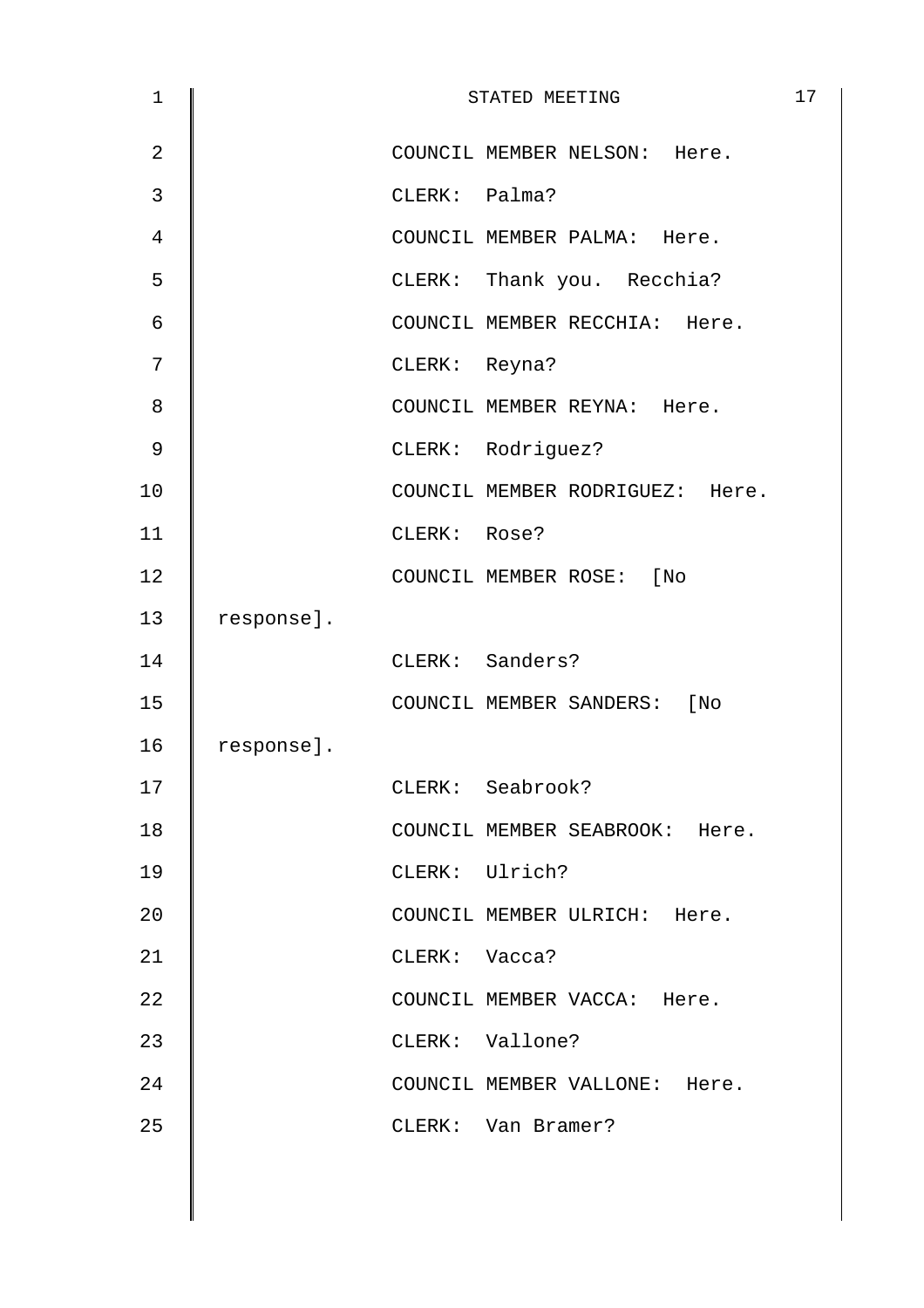| $\mathbf 1$    |               | STATED MEETING                             | 18 |
|----------------|---------------|--------------------------------------------|----|
| $\overline{2}$ |               | COUNCIL MEMBER VAN BRAMER: Here.           |    |
| 3              | CLERK: Vann?  |                                            |    |
| 4              |               | COUNCIL MEMBER VANN: Here.                 |    |
| 5              |               | CLERK: Weprin?                             |    |
| 6              |               | COUNCIL MEMBER WEPRIN: Here.               |    |
| 7              |               | CLERK: Williams?                           |    |
| 8              |               | COUNCIL MEMBER WILLIAMS: Here.             |    |
| 9              | CLERK: Wills? |                                            |    |
| 10             |               | COUNCIL MEMBER WILLS: Here.                |    |
| 11             |               | CLERK: Greenfield?                         |    |
| 12             |               | COUNCIL MEMBER GREENFIELD: Here.           |    |
| 13             |               | CLERK: Gennaro?                            |    |
| 14             |               | COUNCIL MEMBER GENNARO: Here.              |    |
| 15             |               | CLERK: Gentile?                            |    |
| 16             |               | COUNCIL MEMBER GENTILE: Here.              |    |
| 17             | CLERK: Oddo?  |                                            |    |
| 18             |               | COUNCIL MEMBER ODDO: Here.                 |    |
| 19             |               | CLERK: Rivera?                             |    |
| 20             |               | COUNCIL MEMBER RIVERA: Here.               |    |
| 21             |               | CLERK: Speaker Quinn?                      |    |
| 22             |               | SPEAKER QUINN: Here.                       |    |
| 23             |               | CLERK: We have a quorum.                   |    |
| 24             |               | COUNCIL MEMBER RIVERA: Quorum is           |    |
| 25             |               | present. My colleagues please rise for the |    |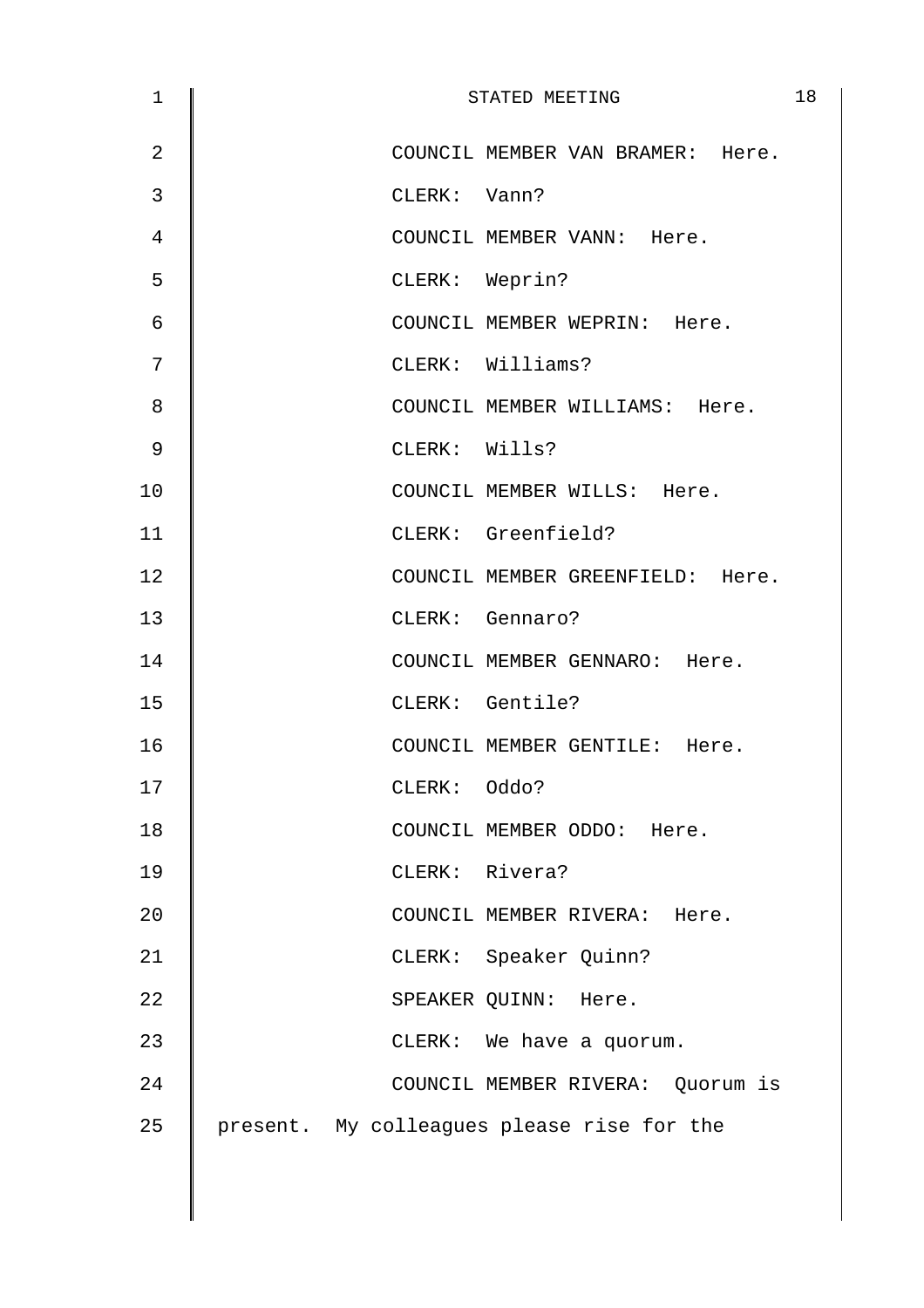| $\mathbf{1}$   | 19<br>STATED MEETING                               |
|----------------|----------------------------------------------------|
| $\overline{2}$ | invocation being delivered today by Reverend Susi  |
| 3              | Elliott.                                           |
| 4              | REV. SUSIE ELLIOTT: May we pray.                   |
| 5              | And no, oh Lord, thou art our Father. We are the   |
| 6              | clay, though art the potter. We are the work of    |
| 7              | thine hand. We thank thee, oh God, for all these   |
| 8              | who are committed to serve. May they serve with    |
| 9              | honesty, love and compassion, realizing that we    |
| 10             | are all our brother's keepers, and that one day we |
| 11             | must give an account of our stewardship. May they  |
| 12             | deliberate and vote, not what is politically       |
| 13             | expedient but what is right and just for the       |
| 14             | people they represent. Bless them, oh Lord, we     |
| 15             | pray, and keep them in health, amen.               |
| 16             | GROUP: Amen.                                       |
| 17             | COUNCIL MEMBER RIVERA: Council                     |
| 18             | Member Mealy?                                      |
| 19             | COUNCIL MEMBER MEALY: Yes, I rise                  |
| 20             | for Reverend Susan Elliot is a co-pastor of Mt.    |
| 21             | Paran Baptist Church in Brooklyn. She is a         |
| 22             | retired counselor who spent more than 25 years in  |
| 23             | the New York Public School system. Reverend is     |
| 24             | the founder and former director of Project Hope, a |
| 25             | mission dedicated to helping women released from   |
|                |                                                    |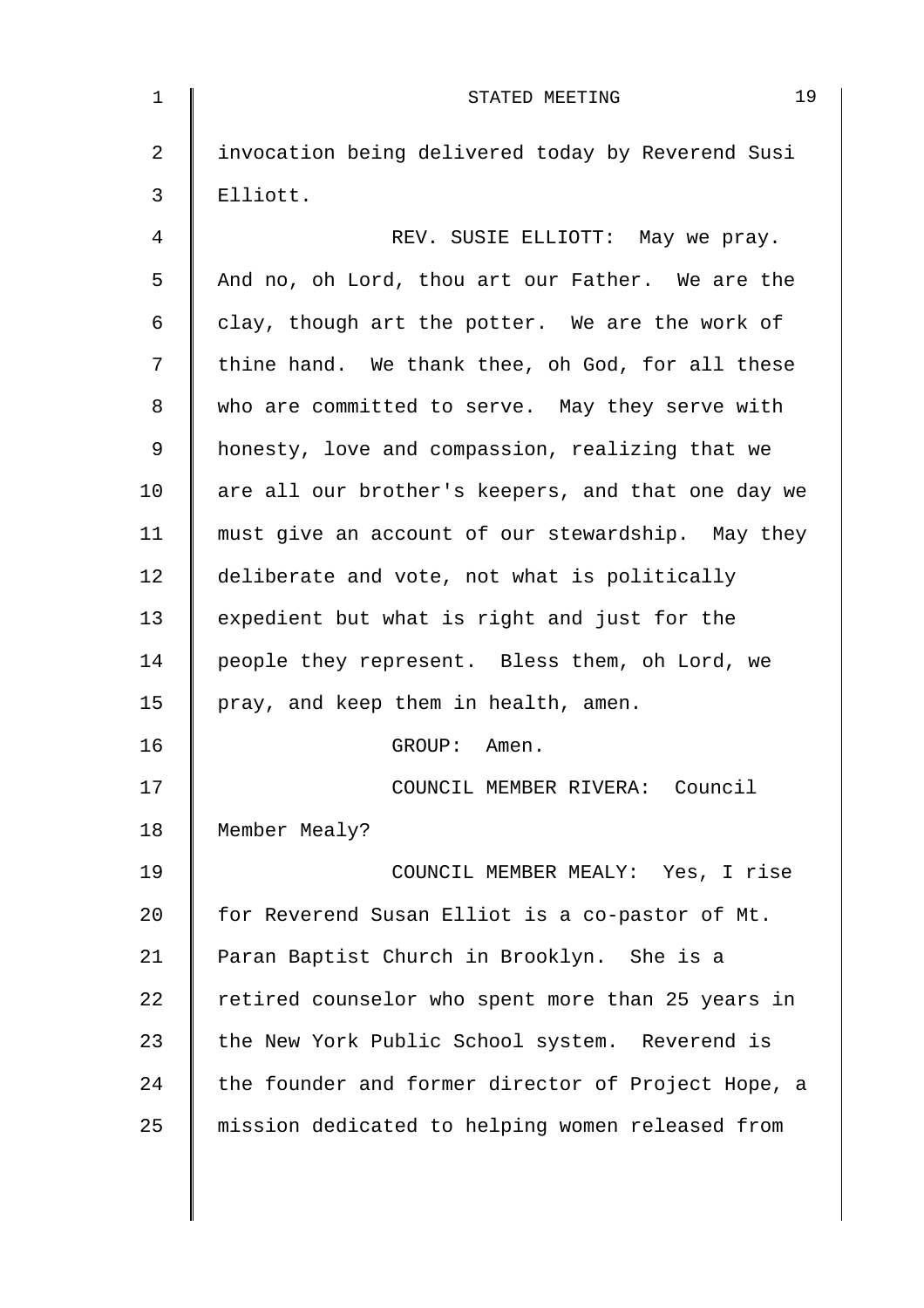| 1              | 20<br>STATED MEETING                              |
|----------------|---------------------------------------------------|
| $\overline{2}$ | prison to reenter into society.                   |
| 3              | I make a motion to spread the                     |
| 4              | invocation in full upon the record this day.      |
| 5              | Thank you.                                        |
| 6              | COUNCIL MEMBER RIVERA: So ordered.                |
| 7              | COUNCIL MEMBER DILAN: I know I'm                  |
| 8              | out of order, but she's from Councilman Dilan's   |
| 9              | district.                                         |
| 10             | COUNCIL MEMBER RIVERA: Adoption of                |
| 11             | the minutes.                                      |
| 12             | COUNCIL MEMBER MEALY: Thank you.                  |
| 13             | I told them that, but we share districts.         |
| 14             | COUNCIL MEMBER RIVERA: Adoption of                |
| 15             | the minutes. Seeing none, move forward to         |
| 16             | Messages and Papers.                              |
| 17             | SPEAKER QUINN: If I could ask my                  |
| 18             | colleagues to stand please. Let me first start    |
| 19             | with two pieces of happy Council news. One is     |
| 20             | that we have another addition to the Council's    |
| 21             | family. On April 1st, and this is not an April    |
| 22             | Fool's joke, on 2011, Council Member Jessica      |
| 23             | Lappin gave birth to Miles McMichael Wuertele.    |
| 24             | Miles weighed in at just over 8 pounds and was 21 |
| 25             | inches long. This is her and her husband Andy's   |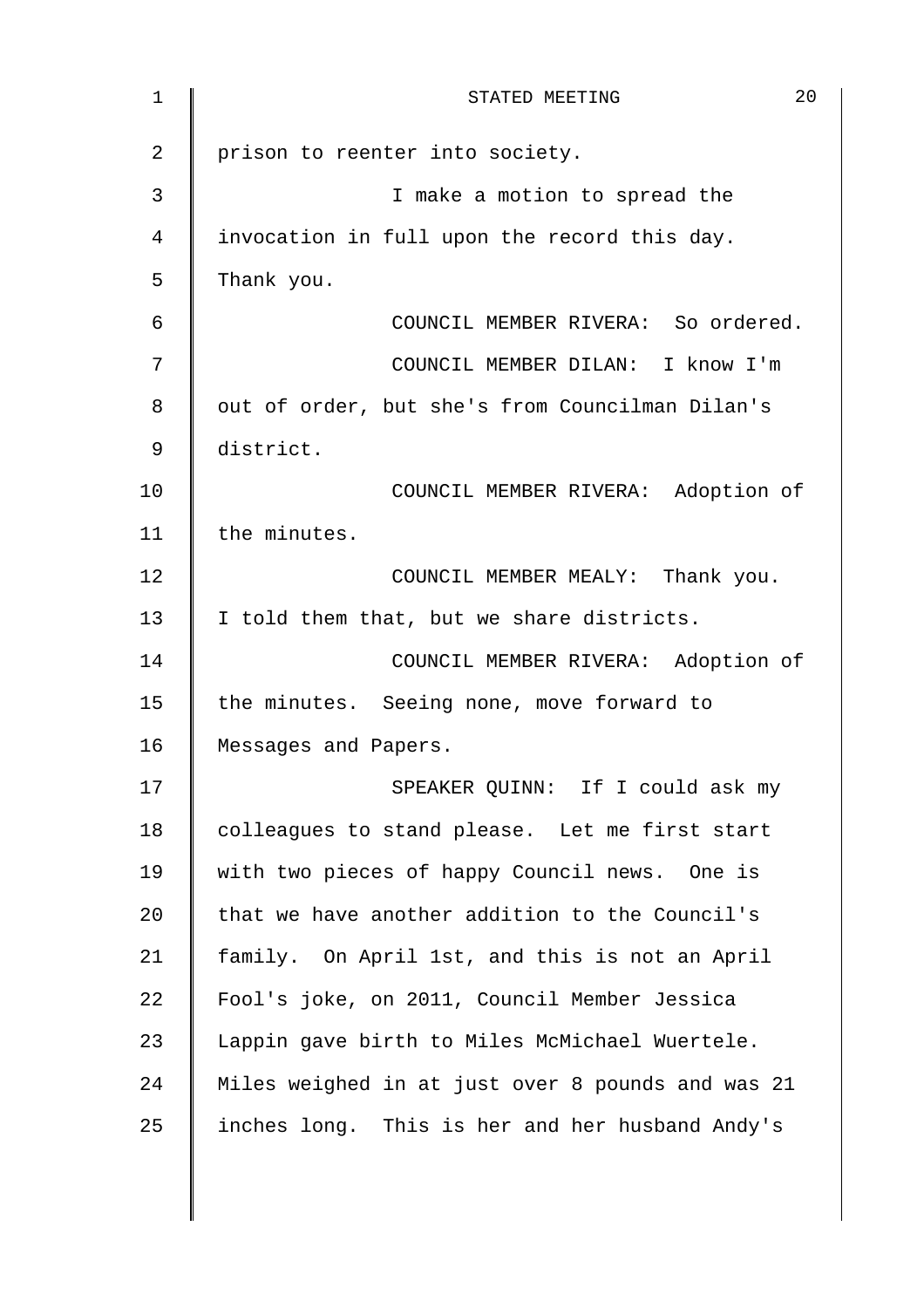| $\mathbf{1}$ | 21<br>STATED MEETING                               |
|--------------|----------------------------------------------------|
| 2            | second child. Miles joins his older brother Luke   |
| 3            | in the Lappin Wuertele household. Jessica and      |
| 4            | Miles are doing fine. Jessica reported to us that  |
| 5            | she gave birth at New York Hospital in a room that |
| 6            | had a view of the Ed Koch Queensborough Bridge,    |
| 7            | just for the record.                               |
| 8            | I also want to announce that there                 |
| 9            | has been a Council engagement. Our Director of     |
| 10           | Security, Carl D'Alba and Ruthie Delfranco from    |
| 11           | our Administrative Services department have become |
| 12           | engaged. I believe on their recent trip to Paris,  |
| 13           | so, Mazel tov to Carl and Ruthie. Yes, no more     |
| 14           | pressure on Jimmy Oddo at all.                     |
| 15           | Let me now ask my colleagues up for                |
| 16           | a moment of silence for us to remember the great   |
| 17           | congress member Geraldine Ferraro who passed away. |
| 18           | On March 26th, 2011, former Queens Congresswoman,  |
| 19           | Geraldine Ferraro, 75-years-old, passed away after |
| 20           | a 12-year battle with blood cancer.                |
| 21           | In the summer of 1984, we will                     |
| 22           | never forget when she walked onto the podium at    |
| 23           | the Democratic National Convention in San          |
| 24           | Francisco, wearing a white dress she had bought at |
| 25           | Orchard Street on the Lower East Side, and         |
|              |                                                    |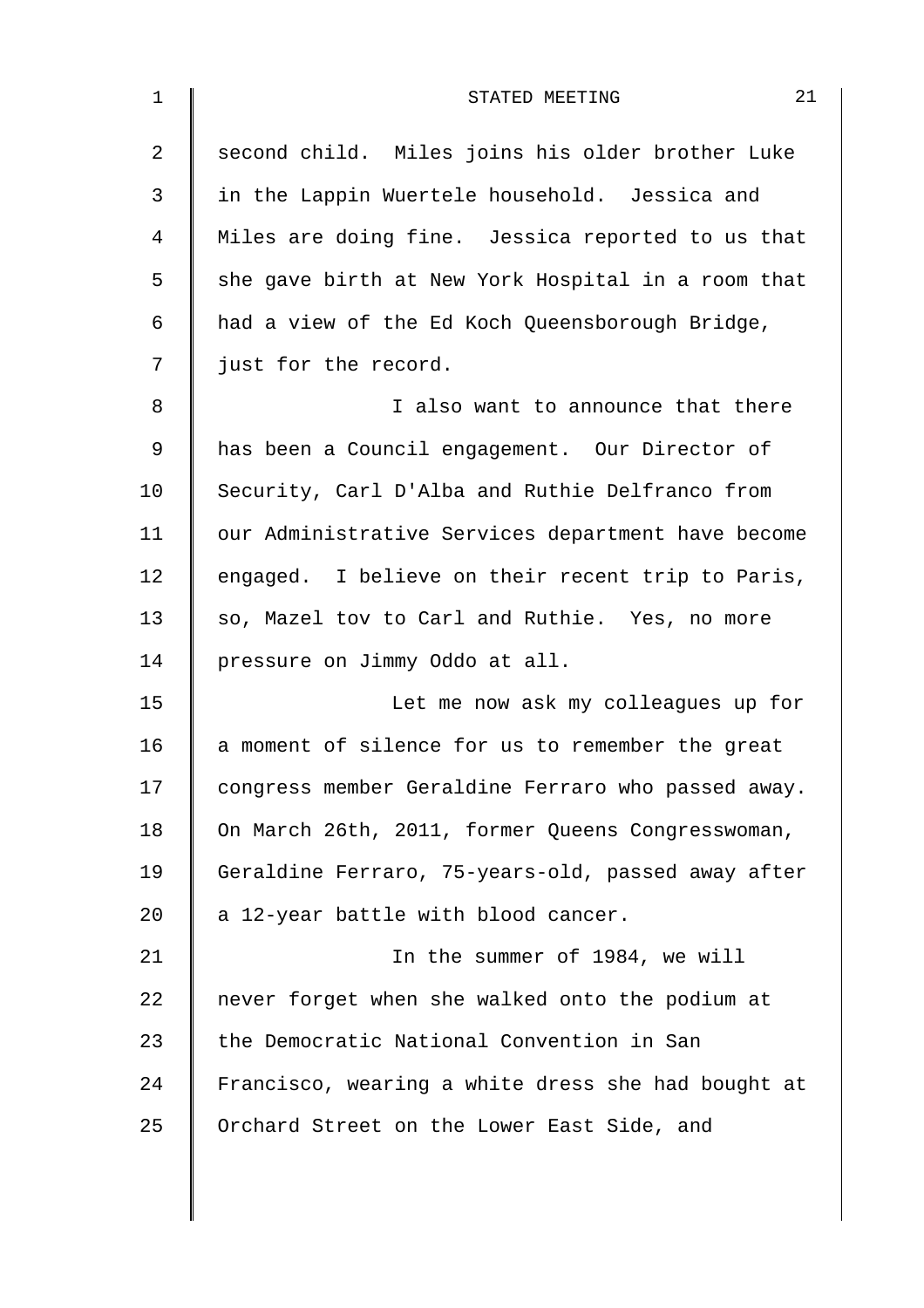| $\mathbf 1$    | 22<br>STATED MEETING                               |
|----------------|----------------------------------------------------|
| $\overline{2}$ | accepted the Democratic nomination for vice        |
| 3              | president of the United States. She was the first  |
| 4              | woman to ever be nominated to the position of      |
| 5              | president or vice president by a major political   |
| 6              | party. At that moment, she took her place in       |
| 7              | history. On the podium Gerry told the world, I     |
| 8              | stand before you tonight to proclaim America is    |
| 9              | the land where dreams can come true for all of us. |
| 10             | I think we all know the rest of her                |
| 11             | storied history and all of the work she had done   |
| 12             | before that as a teacher, as a district attorney,  |
| 13             | as someone who encourage Mario Cuomo to run for    |
| 14             | governor.                                          |
| 15             | She was survived by her husband                    |
| 16             | John--they had recently celebrated their 61st      |
| 17             | wedding anniversary--by her children Donna, John   |
| 18             | and Laura. I was honored to get to attend her      |
| 19             | funeral.                                           |
| 20             | I just want to say I was asked                     |
| 21             | about Gerry a number of times and I shared the     |
| 22             | story that not long after I got elected Speaker,   |
| 23             | she reached out to me and said if there was        |
| 24             | anything I could do to help, you know let me know. |
| 25             | Anyway I could help, I'm happy to be of            |
|                |                                                    |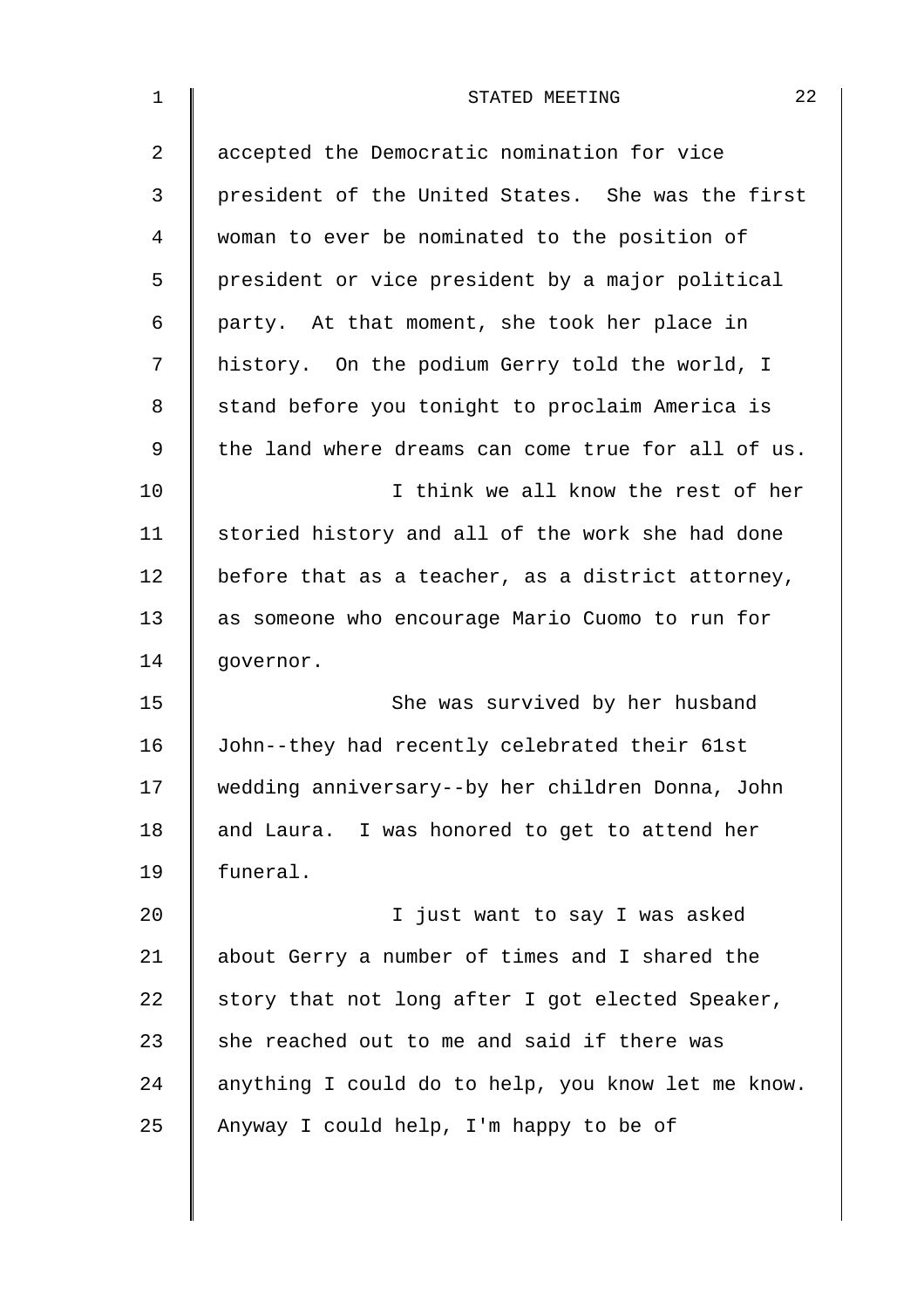| 1  | 23<br>STATED MEETING                               |
|----|----------------------------------------------------|
| 2  | assistance. We became friends and had a lot of     |
| 3  | meals together and she gave me a lot of good       |
| 4  | advice.                                            |
| 5  | I later came to learn she put that                 |
| 6  | same call in to Senator Gillibrand and             |
| 7  | Congresswoman Maloney and a long list of other     |
| 8  | women elected officials, none of whom she knew     |
| 9  | personally before they became elected officials.   |
| 10 | That was something she did just quietly on her own |
| 11 | to help make sure women had the support they       |
| 12 | needed in elected office. Certainly, she changed   |
| 13 | the face of politics and the face of America for   |
| 14 | women in many ways that we will continue to see    |
| 15 | the impact of moving forward. Thank you, Mr.       |
| 16 | Majority Leader.                                   |
| 17 | COUNCIL MEMBER RIVERA: Thank you                   |
| 18 | very much, Madame Speaker. We'll move forward to   |
| 19 | message and papers from the Mayor.                 |
| 20 | CLERK: M 442 through M 444, ECB                    |
| 21 | reappointments.                                    |
| 22 | SPEAKER QUINN: Rules, Privileges                   |
| 23 | and Elections.                                     |
| 24 | CLERK: M 445 ECB appointment.                      |
| 25 | CLERK: Rules, Privileges and                       |
|    |                                                    |
|    |                                                    |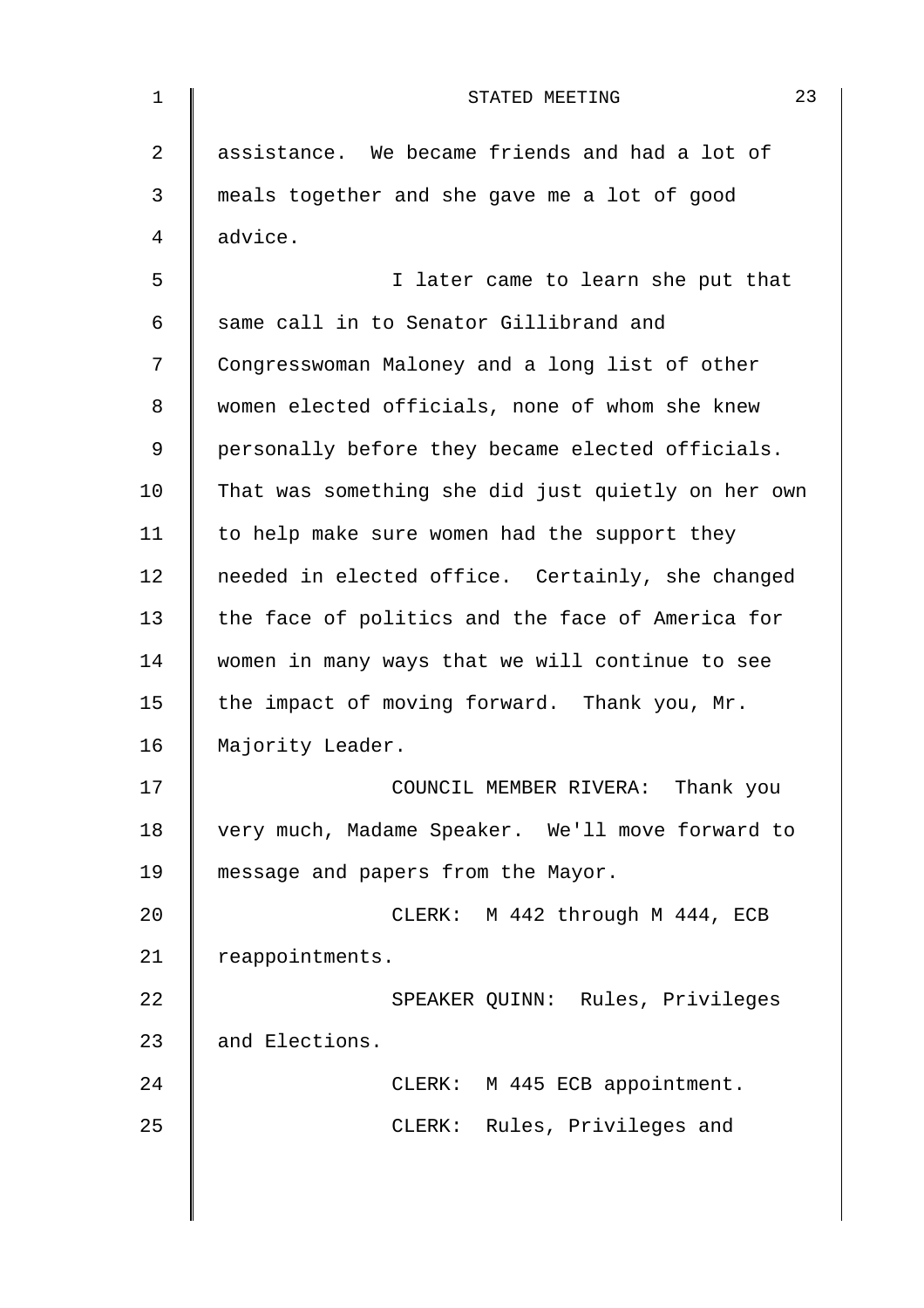| $\mathbf 1$ | 24<br>STATED MEETING                               |
|-------------|----------------------------------------------------|
| 2           | Elections.                                         |
| 3           | COUNCIL MEMBER RIVERA:                             |
| 4           | Communications from the City, County and Borough   |
| 5           | Offices.                                           |
| 6           | CLERK: None.                                       |
| 7           | SPEAKER QUINN: None.                               |
| 8           | COUNCIL MEMBER RIVERA: Petitions                   |
| $\mathsf 9$ | and communications.                                |
| 10          | CLERK: None.                                       |
| 11          | COUNCIL MEMBER RIVERA: Land Use                    |
| 12          | Call-ups.                                          |
| 13          | CLERK: M 446 through M 449.                        |
| 14          | SPEAKER QUINN: If we could get a                   |
| 15          | call up vote, couple all of those and have a call- |
| 16          | up on the Land Use Call-ups please.                |
| 17          | COUNCIL MEMBER RIVERA: So ordered.                 |
| 18          | CLERK: Arroyo?                                     |
| 19          | COUNCIL MEMBER ARROYO: Aye.                        |
| 20          | CLERK: Barron?                                     |
| 21          | COUNCIL MEMBER BARRON: Aye.                        |
| 22          | CLERK: Brewer?                                     |
| 23          | COUNCIL MEMBER BREWER: Aye.                        |
| 24          | CLERK: Cabrera?                                    |
| 25          | COUNCIL MEMBER CABRERA: Aye.                       |
|             |                                                    |
|             |                                                    |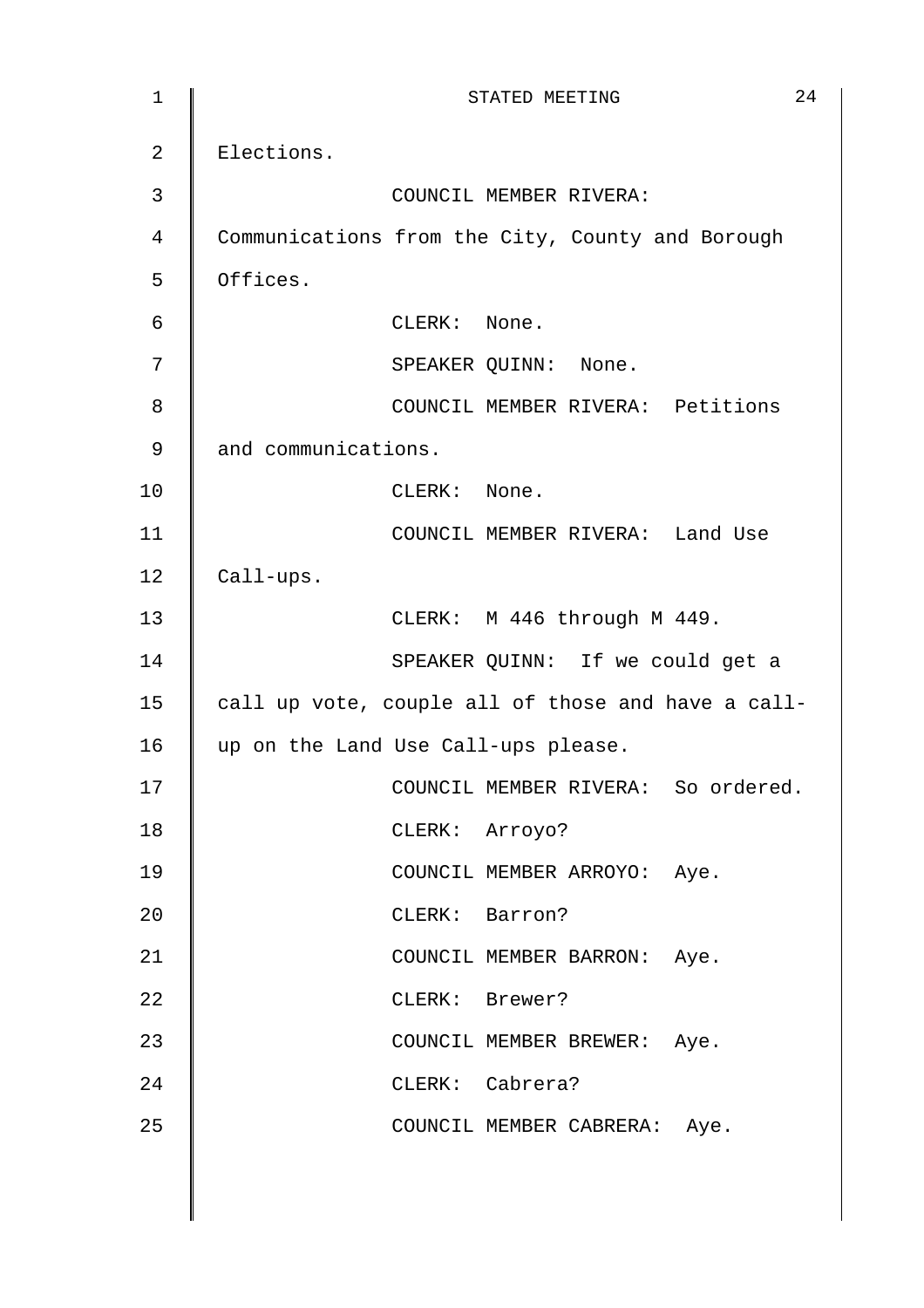| $\mathbf 1$    | 25<br>STATED MEETING                             |
|----------------|--------------------------------------------------|
| $\overline{2}$ | CLERK: Chin?                                     |
| 3              | COUNCIL MEMBER CHIN: Aye.                        |
| 4              | CLERK: Comrie?                                   |
| 5              | COUNCIL MEMBER COMRIE: Aye.                      |
| 6              | CLERK: Crowley?                                  |
| 7              | COUNCIL MEMBER CROWLEY: Aye.                     |
| 8              | CLERK: Dickens?                                  |
| 9              | COUNCIL MEMBER DICKENS: Aye.                     |
| 10             | CLERK: Dilan?                                    |
| 11             | COUNCIL MEMBER DILAN: Aye.                       |
| 12             | CLERK: Dromm?                                    |
| 13             | COUNCIL MEMBER DROMM: Aye, and may               |
| 14             | I have permission to vote on General Orders?     |
| 15             | COUNCIL MEMBER RIVERA: Yes.                      |
| 16             | COUNCIL MEMBER DROMM: I vote aye.                |
| 17             | CLERK: Eugene?                                   |
| 18             | COUNCIL MEMBER EUGENE: Aye.                      |
| 19             | CLERK: Ferreras?                                 |
| 20             | COUNCIL MEMBER FERRERAS: I vote                  |
| 21             | aye on all Land Use Call-ups and with permission |
| 22             | aye on all coupled General Orders.               |
| 23             | COUNCIL MEMBER RIVERA: Yes.                      |
| 24             | CLERK: Fidler?                                   |
| 25             | COUNCIL MEMBER FIDLER: Aye.                      |
|                |                                                  |
|                |                                                  |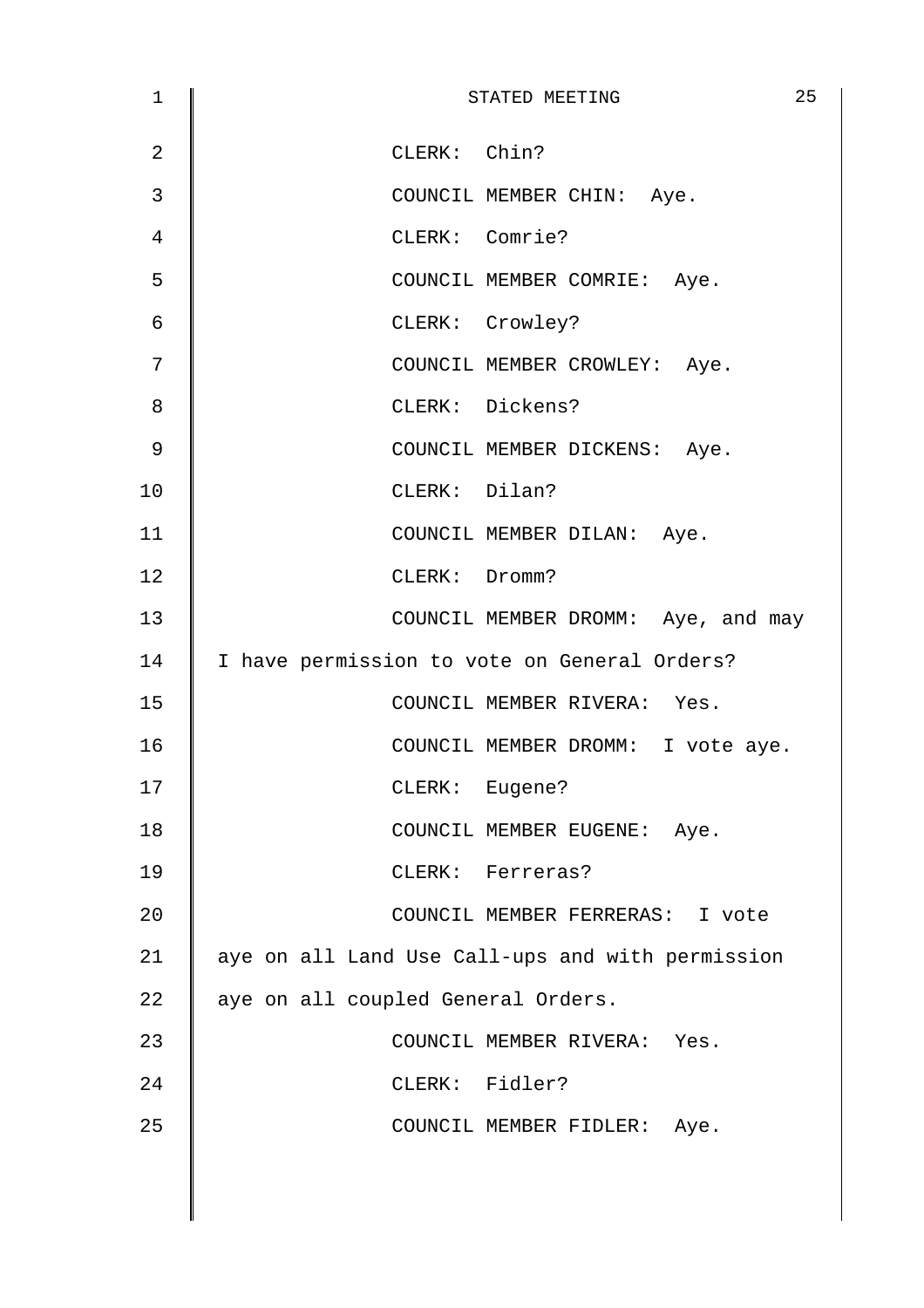| $\mathbf{1}$   | 26<br>STATED MEETING                           |
|----------------|------------------------------------------------|
| $\overline{a}$ | CLERK: Foster?                                 |
| 3              | COUNCIL MEMBER FOSTER: [No                     |
| 4              | response].                                     |
| 5              | CLERK: Garodnick?                              |
| 6              | COUNCIL MEMBER GARODNICK: Aye.                 |
| 7              | CLERK: Gennaro?                                |
| 8              | COUNCIL MEMBER GENNARO: Mr.                    |
| 9              | Leader, I vote aye on the Call-ups and I ask   |
| 10             | permission to vote on all the items before the |
| 11             | Council today.                                 |
| 12             | COUNCIL MEMBER RIVERA: So ordered.             |
| 13             | COUNCIL MEMBER GENNARO: I vote aye             |
| 14             | on all the General Orders and all Resolutions. |
| 15             | CLERK: Gentile?                                |
| 16             | COUNCIL MEMBER GENTILE: Aye.                   |
| 17             | CLERK: Gonzalez?                               |
| 18             | COUNCIL MEMBER GONZALEZ: Aye.                  |
| 19             | CLERK: Greenfield?                             |
| 20             | COUNCIL MEMBER GREENFIELD: Aye.                |
| 21             | CLERK: Ignizio?                                |
| 22             | COUNCIL MEMBER IGNIZIO: Yes.                   |
| 23             | CLERK: Jackson?                                |
| 24             | COUNCIL MEMBER JACKSON: Aye.                   |
| 25             | CLERK: James?                                  |
|                |                                                |
|                |                                                |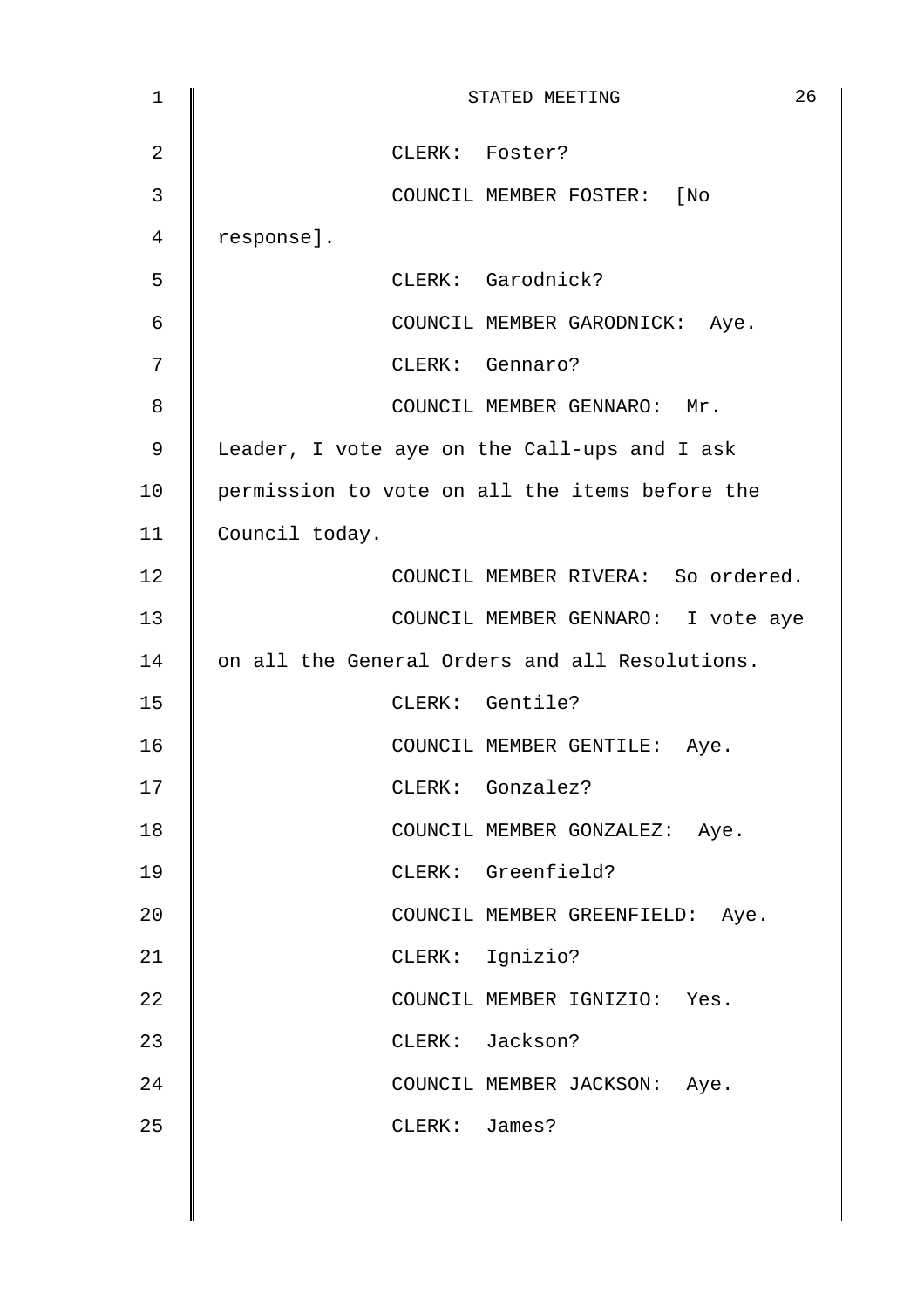| 1  | 27<br>STATED MEETING                             |
|----|--------------------------------------------------|
| 2  | COUNCIL MEMBER JAMES: Aye.                       |
| 3  | CLERK: Koo?                                      |
| 4  | COUNCIL MEMBER KOO: Aye.                         |
| 5  | CLERK: Koppell?                                  |
| 6  | COUNCIL MEMBER KOPPELL: I vote aye               |
| 7  | and with unanimous consent, I request to vote on |
| 8  | all General Order items and Resolutions.         |
| 9  | COUNCIL MEMBER RIVERA: So ordered.               |
| 10 | COUNCIL MEMBER KOPPELL: I vote                   |
| 11 | aye.                                             |
| 12 | CLERK: Koslowitz?                                |
| 13 | COUNCIL MEMBER KOSLOWITZ: Aye.                   |
| 14 | CLERK: Lander?                                   |
| 15 | COUNCIL MEMBER LANDER: Aye.                      |
| 16 | CLERK: Levin?                                    |
| 17 | COUNCIL MEMBER LEVIN:<br>Aye.                    |
| 18 | CLERK: Mark-Viverito?                            |
| 19 | COUNCIL MEMBER MARK-VIVERITO: Aye.               |
| 20 | CLERK: Mealy?                                    |
| 21 | COUNCIL MEMBER MEALY: [No                        |
| 22 | response].                                       |
| 23 | CLERK: Mendez?                                   |
| 24 | COUNCIL MEMBER MENDEZ: I vote aye                |
| 25 | on all Land Use Call-ups and with permission I   |
|    |                                                  |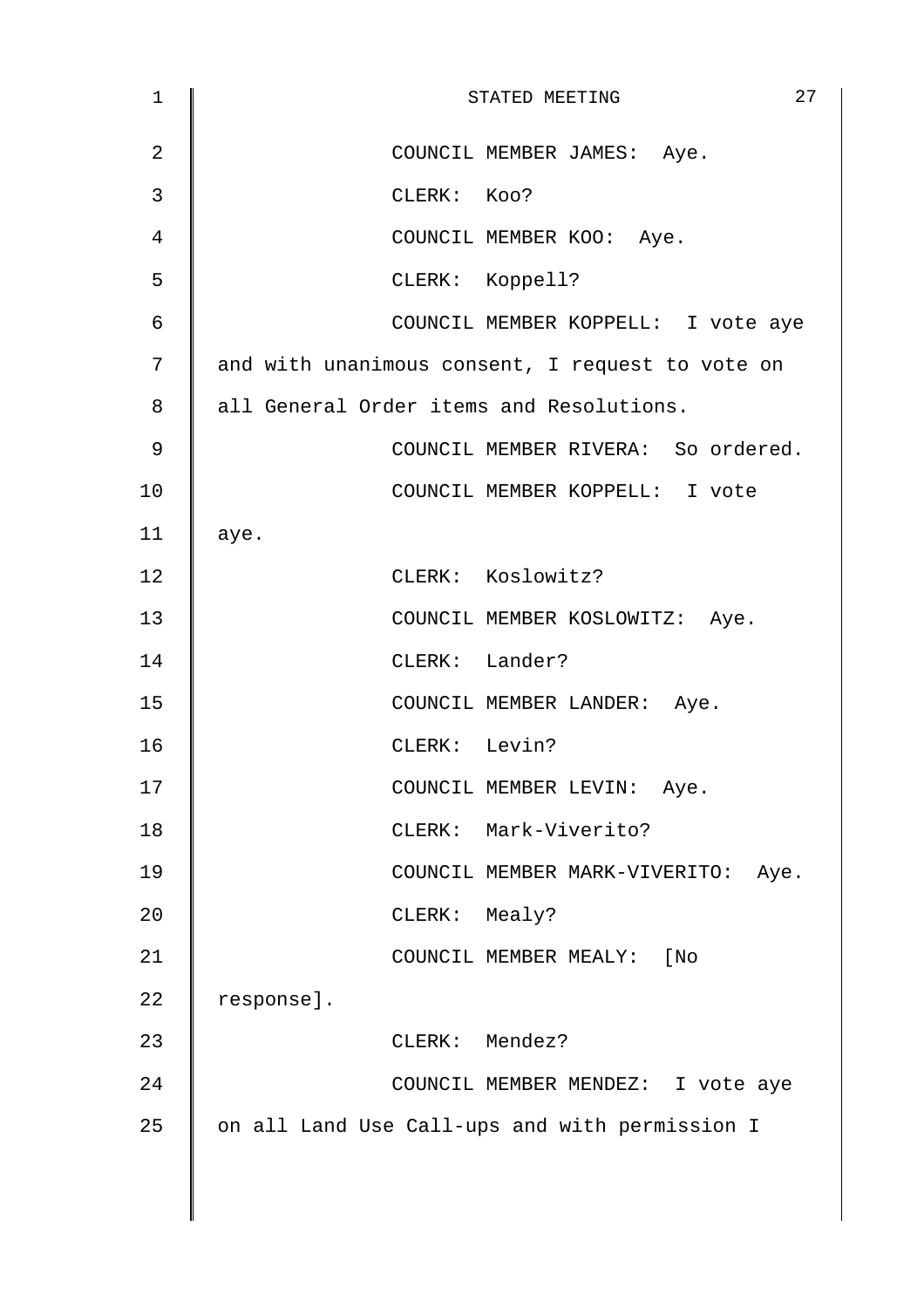| $\mathbf 1$    | 28<br>STATED MEETING                               |
|----------------|----------------------------------------------------|
| 2              | vote aye on the coupled General Orders.            |
| 3              | COUNCIL MEMBER RIVERA: So ordered.                 |
| $\overline{4}$ | COUNCIL MEMBER MENDEZ: Thank you.                  |
| 5              | CLERK: Nelson?                                     |
| $\epsilon$     | COUNCIL MEMBER NELSON: Aye and I                   |
| 7              | request unanimous consent to vote aye on all the   |
| 8              | General Order calendar items.                      |
| 9              | COUNCIL MEMBER RIVERA: Yes.                        |
| 10             | CLERK: Palma?                                      |
| 11             | COUNCIL MEMBER PALMA: Aye on all.                  |
| 12             | I mean, yeah, aye on all.                          |
| 13             | CLERK: Recchia?                                    |
| 14             | COUNCIL MEMBER RECCHIA: Aye.                       |
| 15             | CLERK: Reyna? Reyna?                               |
| 16             | COUNCIL MEMBER REYNA: I vote aye.                  |
| 17             | CLERK: Rodriguez? Rodriguez?                       |
| 18             | COUNCIL MEMBER RODRIGUEZ: Aye.                     |
| 19             | CLERK: Rose?                                       |
| 20             | COUNCIL MEMBER ROSE: [No                           |
| 21             | response].                                         |
| 22             | CLERK: Sanders?                                    |
| 23             | COUNCIL MEMBER SANDERS: I vote aye                 |
| 24             | and permission to vote on all General Orders, vote |
| 25             | aye.                                               |
|                |                                                    |
|                |                                                    |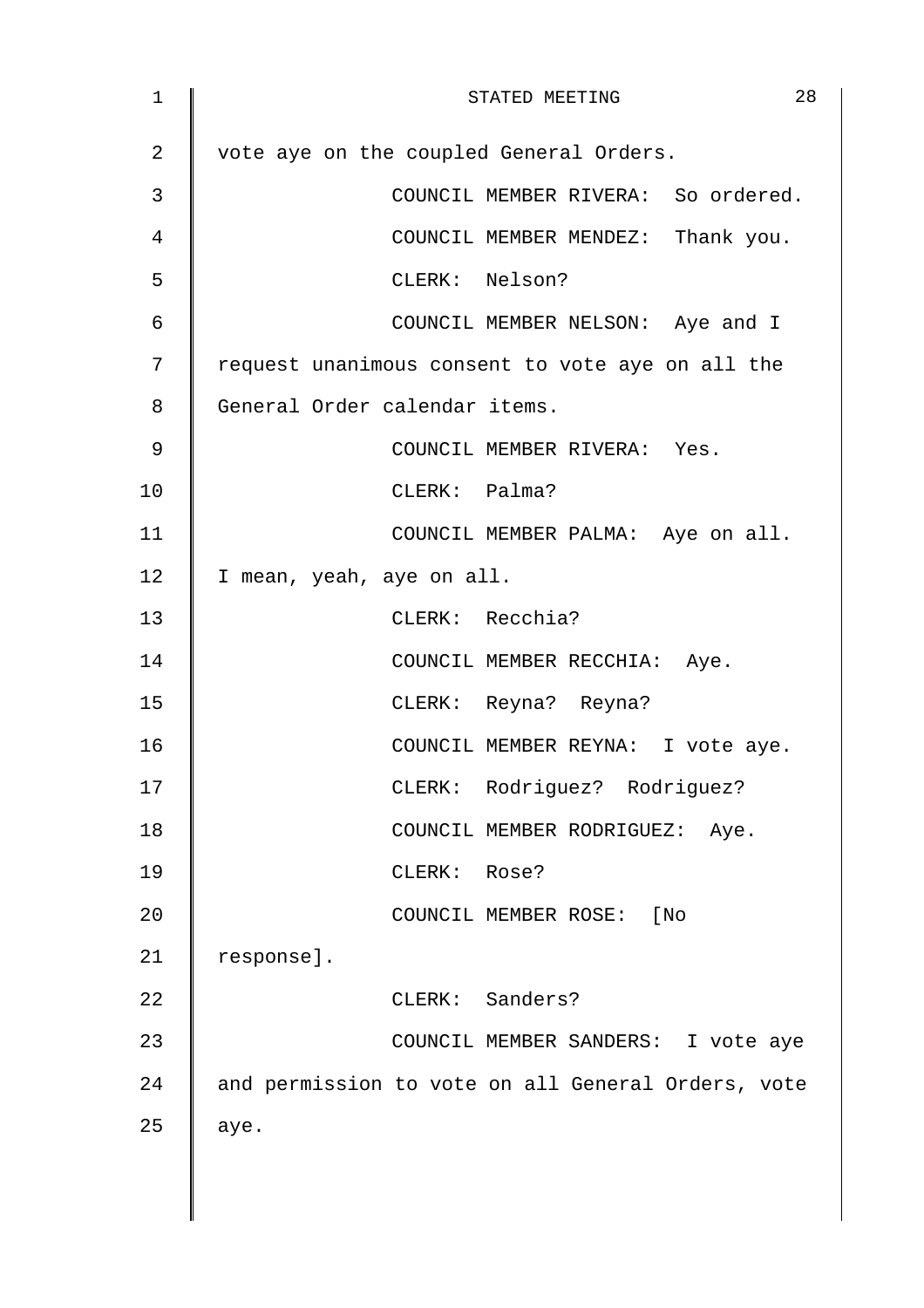| 1  | 29<br>STATED MEETING                               |
|----|----------------------------------------------------|
| 2  | COUNCIL MEMBER RIVERA: So ordered.                 |
| 3  | CLERK: Seabrook?                                   |
| 4  | COUNCIL MEMBER SEABROOK: Yes, Mr.                  |
| 5  | Majority Leader, I vote aye. I'd like to also      |
| 6  | with unanimous consent to vote on all Land Use and |
| 7  | General Call-ups but I'd also like to have the     |
| 8  | recognition a few days it was the 43rd anniversary |
| 9  | of the assassination of Reverend Dr. Martin Luther |
| 10 | King. And that we all should realize that which    |
| 11 | had taken place and that we also lost another      |
| 12 | giant in Manny Mirabal who was such a scholar at   |
| 13 | Columbia University and should be recognized.      |
| 14 | Thank you, Mr. Majority Leader.                    |
| 15 | COUNCIL MEMBER RIVERA: So ordered.                 |
| 16 | CLERK: Ulrich?                                     |
| 17 | COUNCIL MEMBER ULRICH: Aye.                        |
| 18 | CLERK: Vacca?                                      |
| 19 | COUNCIL MEMBER VACCA: Aye.                         |
| 20 | CLERK: Vallone?                                    |
| 21 | COUNCIL MEMBER VALLONE: Aye.                       |
| 22 | CLERK: Van Bramer?                                 |
| 23 | COUNCIL MEMBER VAN BRAMER: Aye.                    |
| 24 | CLERK: Vann?                                       |
| 25 | COUNCIL MEMBER VANN: Aye.                          |
|    |                                                    |
|    |                                                    |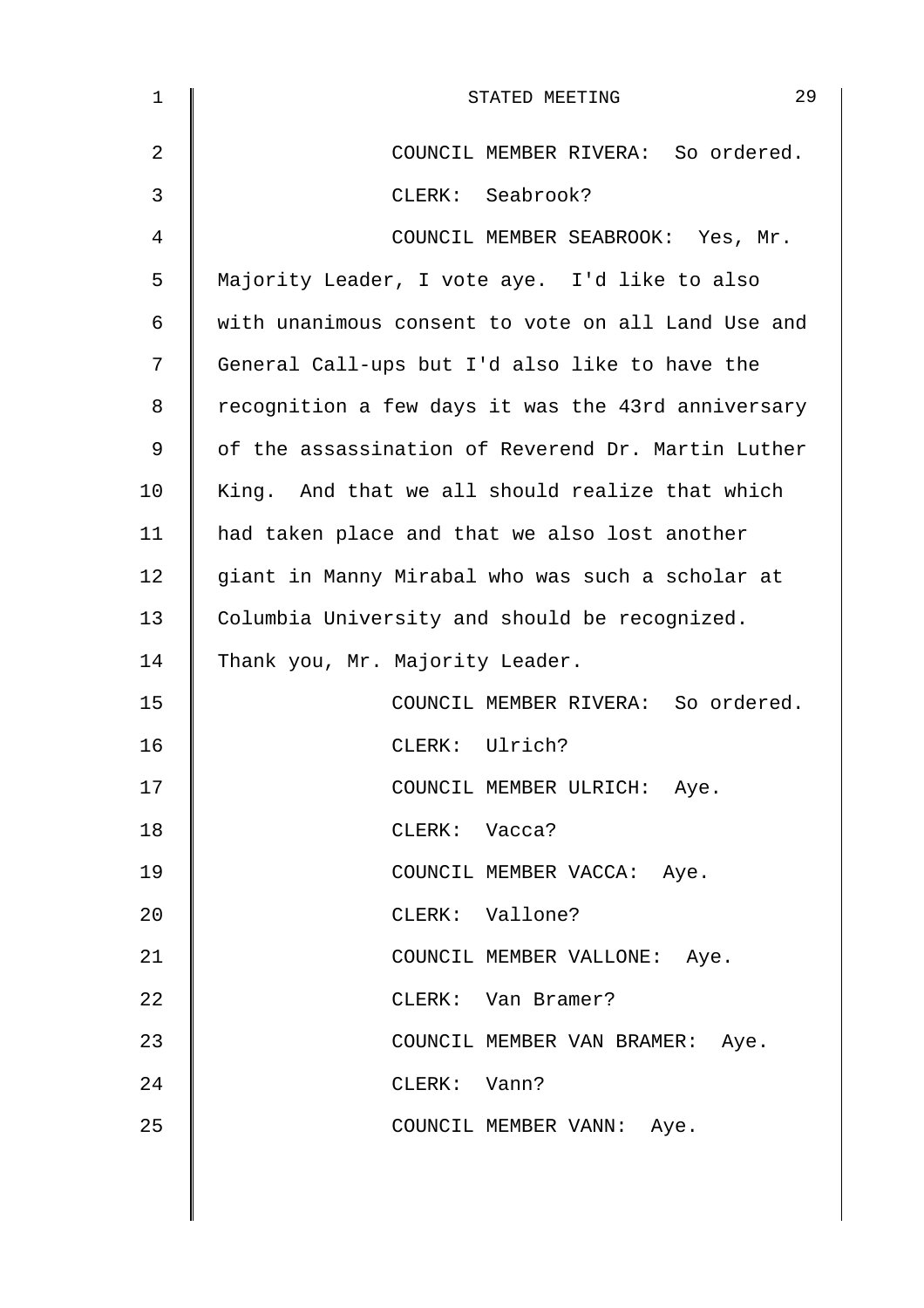| $\mathbf 1$ | 30<br>STATED MEETING                              |
|-------------|---------------------------------------------------|
| 2           | CLERK: Weprin?                                    |
| 3           | COUNCIL MEMBER WEPRIN: Aye.                       |
| 4           | CLERK: Williams?                                  |
| 5           | COUNCIL MEMBER WILLIAMS: I vote                   |
| 6           | aye on all Land Use Call-ups and I'd like         |
| 7           | permission to vote on all General Orders.         |
| 8           | COUNCIL MEMBER RIVERA: So ordered.                |
| $\mathsf 9$ | COUNCIL MEMBER WILLIAMS: I'd also                 |
| 10          | like to take a minute to say that I'm proud to be |
| 11          | voting on my first legislation, the 428-A, and I  |
| 12          | want to thank the Speaker for her leadership in   |
| 13          | this package of bills that dealt with the snow    |
| 14          | blizzard and emergencies. I think it's a great    |
| 15          | package that will help address the problems that  |
| 16          | we found through our hearings. I'd like to vote   |
| 17          | aye on all.                                       |
| 18          | COUNCIL MEMBER RIVERA: So ordered.                |
| 19          | CLERK: Wills?                                     |
| 20          | COUNCIL MEMBER WILLS: Aye on all.                 |
| 21          | CLERK: Oddo?                                      |
| 22          | COUNCIL MEMBER ODDO: Yes.                         |
| 23          | CLERK: Rivera?                                    |
| 24          | COUNCIL MEMBER RIVERA: I vote aye                 |
| 25          | on all.                                           |
|             |                                                   |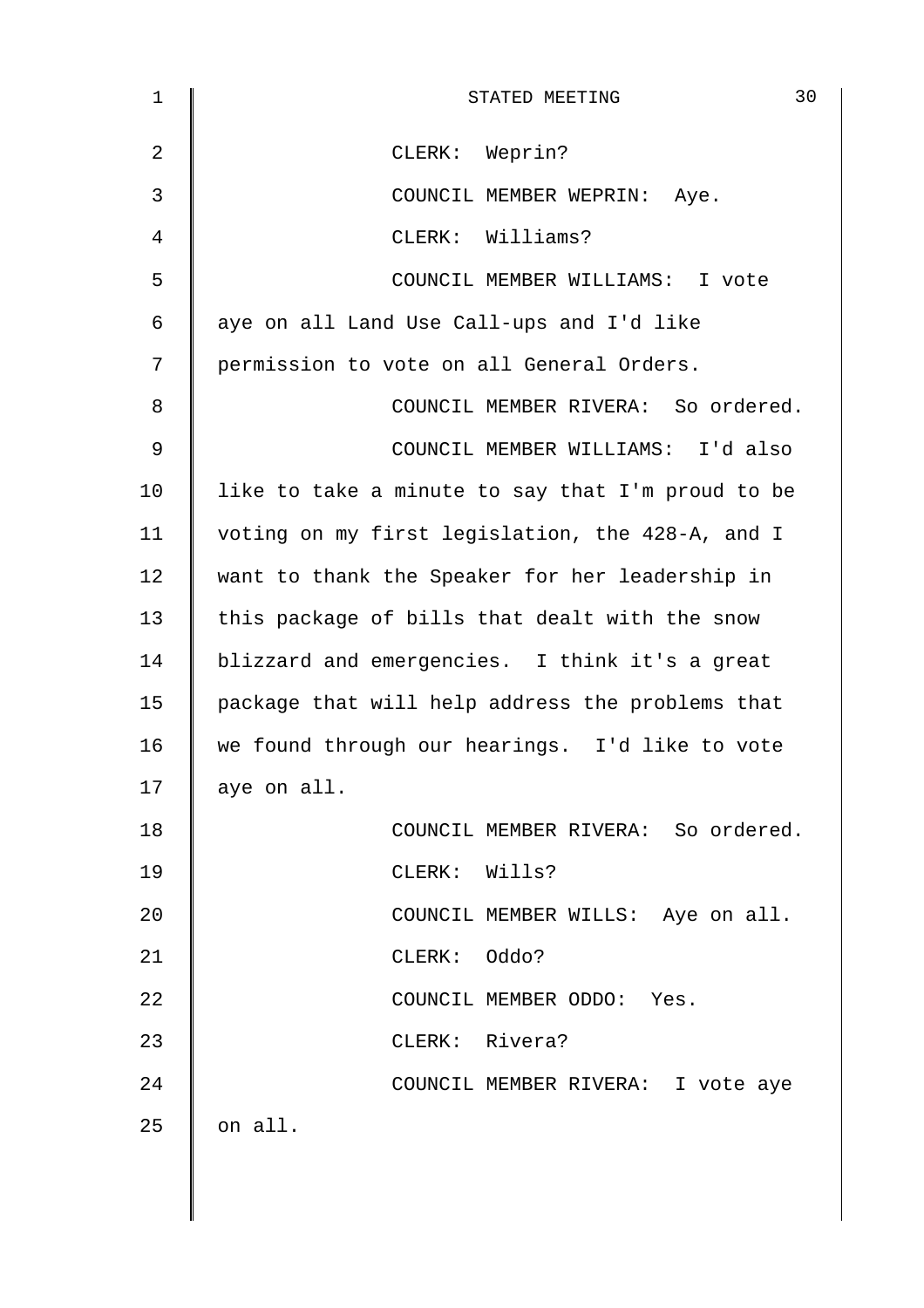| $\mathbf{1}$ | 31<br>STATED MEETING                               |
|--------------|----------------------------------------------------|
| 2            | CLERK: Speaker Quinn?                              |
| 3            | SPEAKER QUINN: Aye.                                |
| 4            | COUNCIL MEMBER RIVERA: Today's                     |
| 5            | Land Use Call-ups are adopted by a vote of 47 in   |
| 6            | the affirmative, with zero in the negative.        |
| 7            | Communications from the Speaker.                   |
| 8            | SPEAKER QUINN: Thank you very                      |
| 9            | much. I first want to thank Council Member         |
| 10           | Recchia and the Finance staff for working on Intro |
| 11           | 537.                                               |
| 12           | I also want to speak about the                     |
| 13           | three pieces of legislation we're passing today    |
| 14           | regarding green roofs. I want to thank Jeff        |
| 15           | Haberman, Baaba Halm and Samara Swanston for their |
| 16           | work on these pieces of legislation.               |
| 17           | I want to thank Chair Dilan for                    |
| 18           | moving these bills through his committee, as well  |
| 19           | as being the lead sponsor on the legislation, and  |
| 20           | also one bill Council Member Garodnick and Council |
| 21           | Member Reyna for sponsoring the other two bills.   |
| 22           | I also want to thank Laura Popa for her work on    |
| 23           | this legislation.                                  |
| 24           | These three bills continue the City                |
| 25           | Council's effort to green the Building Code. They  |
|              |                                                    |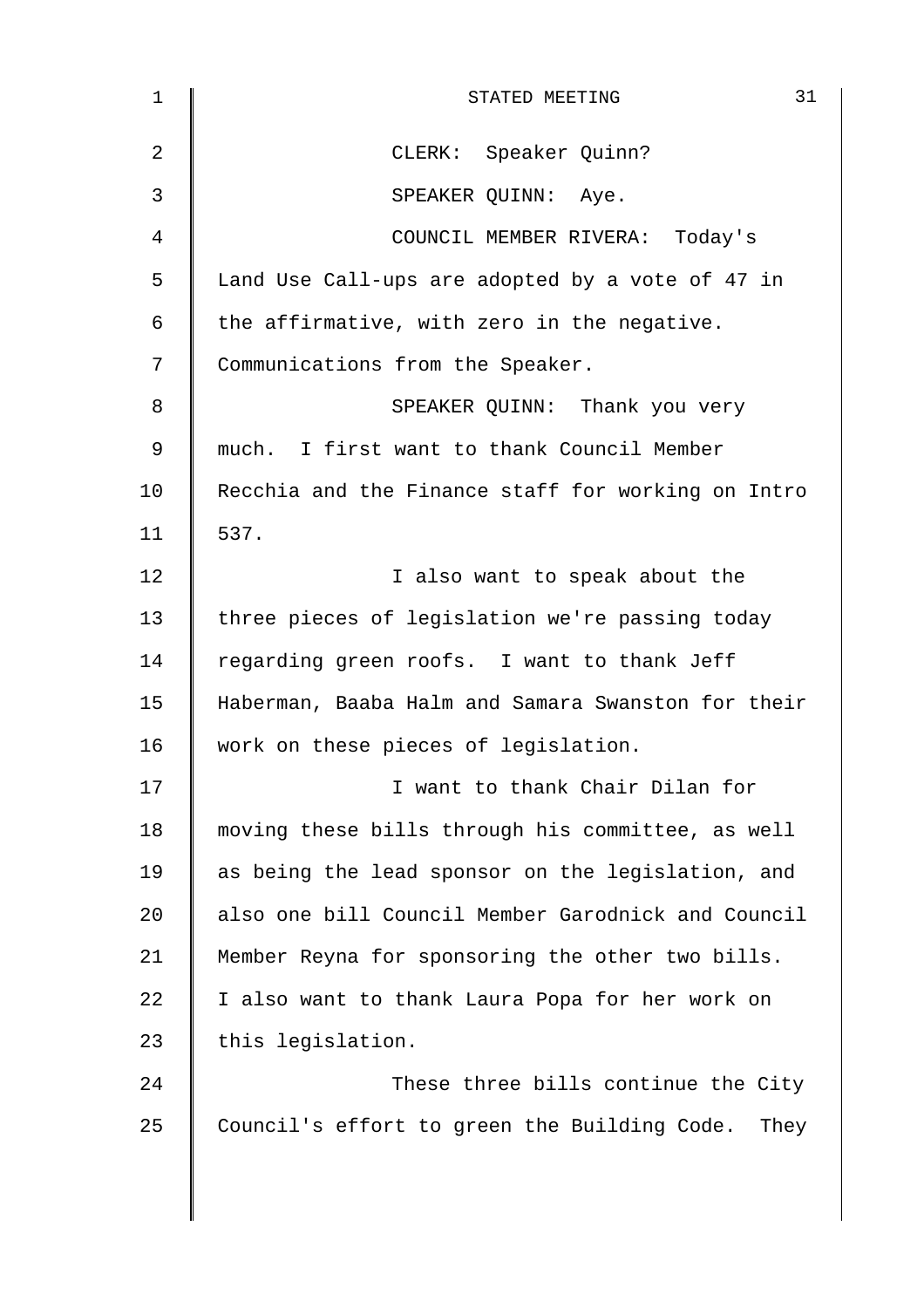| $\mathbf 1$    | 32<br>STATED MEETING                                 |
|----------------|------------------------------------------------------|
| $\overline{2}$ | take recommendations that come out of the Green      |
| 3              | Codes Task Force and implement them into law.<br>Now |
| 4              | solar roofing and solar paneling will not be         |
| 5              | excluded as it relates to being counted against      |
| 6              | your building height. Heating and power systems      |
| 7              | will also now appropriately be dealt with in the     |
| 8              | Building Code rules around building height.          |
| 9              | Presently, the way the Building Code was set up,     |
| 10             | almost regulations that would have urged you not     |
| 11             | to include these appropriate energy savings          |
| 12             | devices in your build.                               |
| 13             | Also now, allowances and                             |
| 14             | requirements around using the right materials in     |
| 15             | your building when you're redoing or putting on a    |
| 16             | new roof that we now know in the 21st century are    |
| 17             | going to save heat costs and help improve the        |
| 18             | environment.                                         |
| 19             | So I want to thank everyone who is                   |
| 20             | keeping our ongoing effort moving forward to         |
| 21             | reduce the carbon footprint of our city, which we    |
| 22             | know the biggest producer of our carbon outprint     |
| 23             | are the buildings in the City of New York. We        |
| 24             | have to take on not just new buildings but our       |
| 25             | existing building footprint as well. Intros 341-     |
|                |                                                      |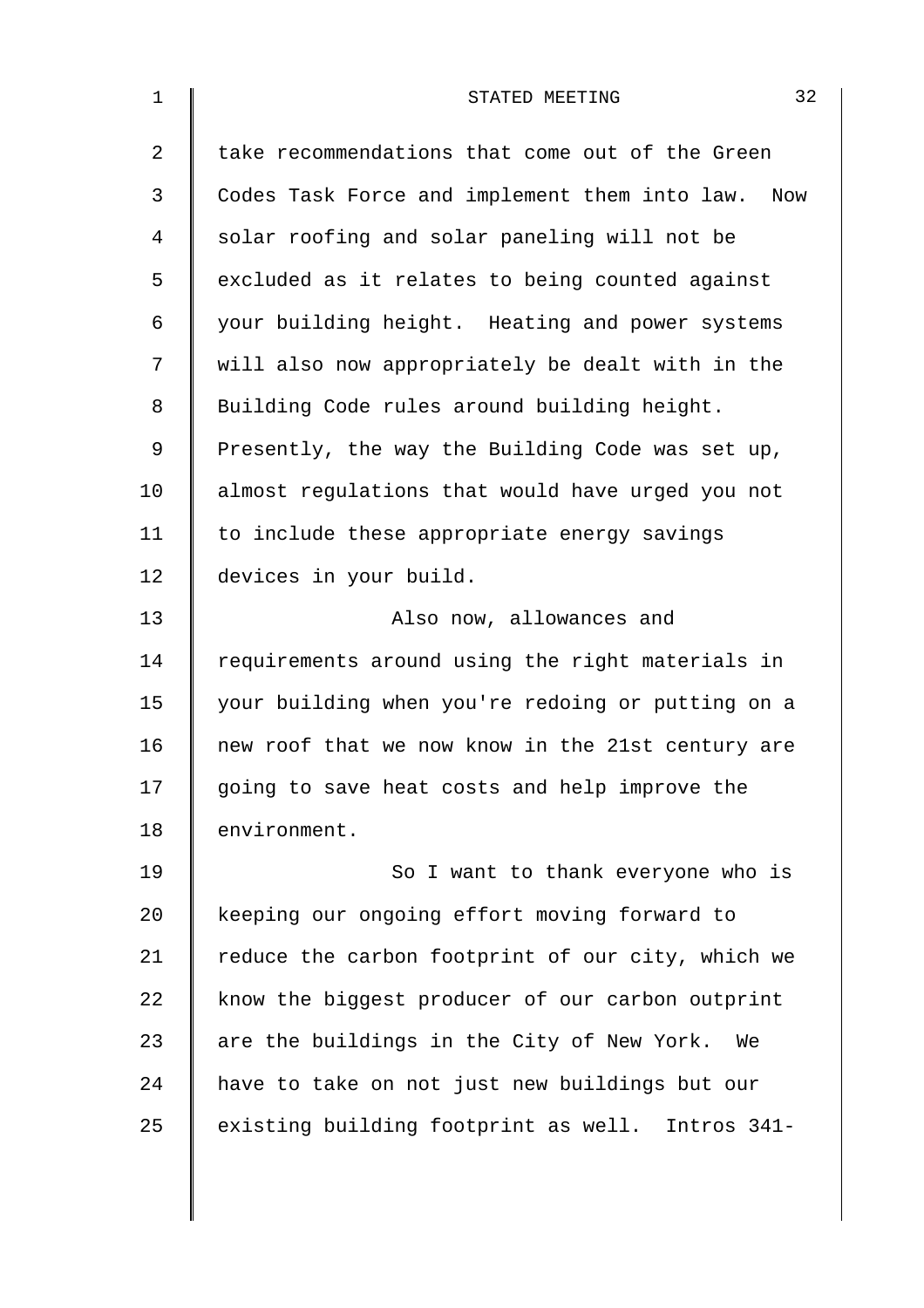| $\mathbf 1$ | 33<br>STATED MEETING                               |
|-------------|----------------------------------------------------|
| 2           | A, 347-A and 358-A all seek to do that.            |
| 3           | Let me first call on Chair Dilan                   |
| 4           | and then Council Member Garodnick and then Council |
| 5           | Member Reyna.                                      |
| 6           | COUNCIL MEMBER DILAN: I want to                    |
| 7           | start by saying this is not a mandate. The last    |
| 8           | time we did this, we got into a lively debate as   |
| 9           | to whether this was another government mandate.    |
| 10          | This is clearly not. It just lays out the ground   |
| 11          | rules that if you want to use these types of       |
| 12          | projects to save energy, here are the rules of the |
| 13          | game. So I want to start there.                    |
| 14          | But largely, what the majority of                  |
| 15          | these bills will do is just allow for the use of   |
| 16          | solar and other sorts of technologies to be placed |
| 17          | on roofs of buildings and not be counted as        |
| 18          | additional story height or other type of allowable |
| 19          | space on the roofs. So this will promote and       |
| 20          | encourage the use of this type of technology and   |
| 21          | remove some hurdles that could have been within    |
| 22          | the Building Code. This will clarify it.           |
| 23          | So, in a nutshell, that's all they                 |
| 24          | really do. I'd like to just congratulate and       |
| 25          | thank Council Members Reyna and Garodnick for the  |
|             |                                                    |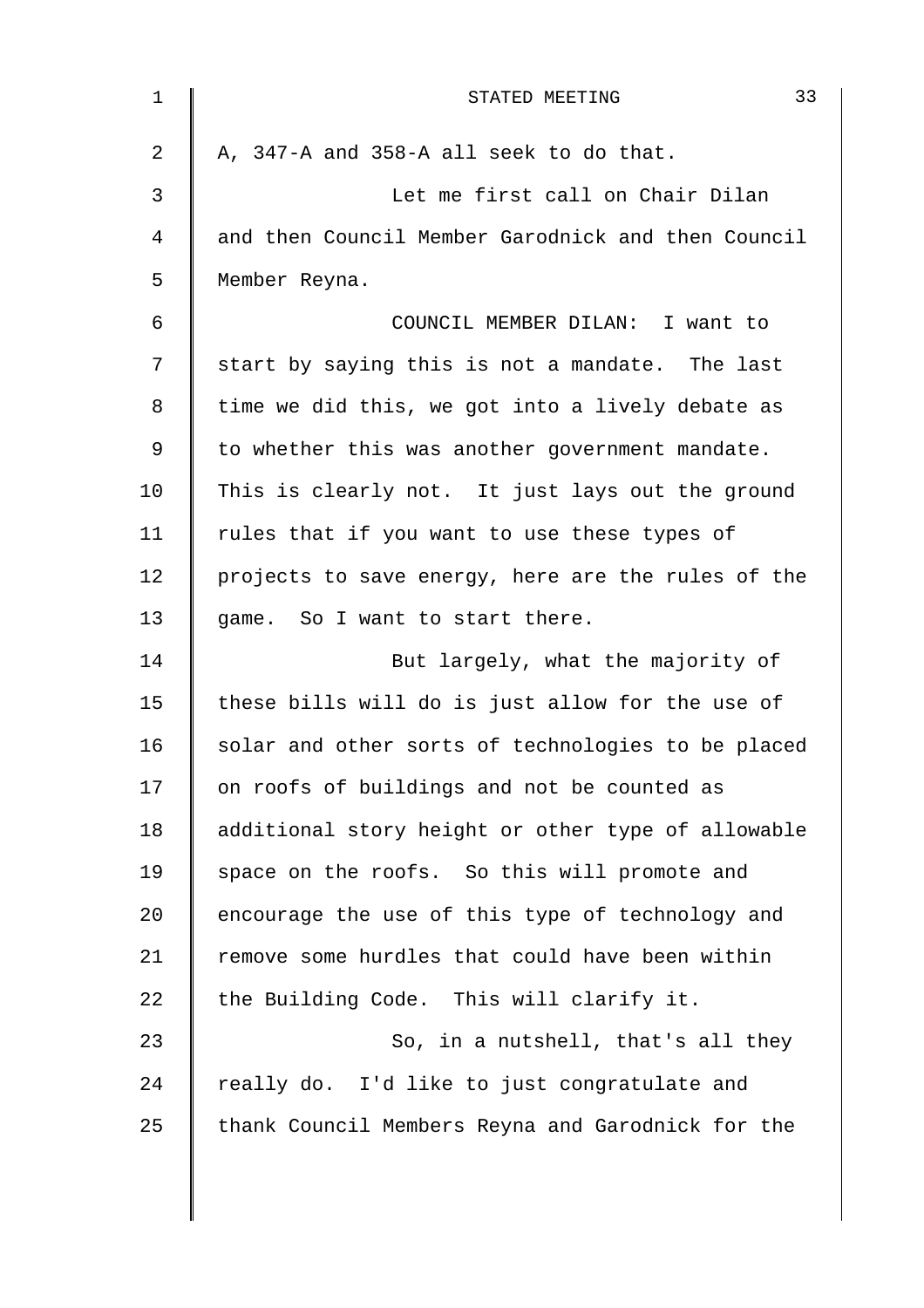| $\mathbf 1$ | 34<br>STATED MEETING                               |
|-------------|----------------------------------------------------|
| 2           | other two pieces of legislation that we are voting |
| 3           | on here today. I'd like to ask my colleagues to    |
| 4           | vote in favor of these items. If we could vote in  |
| 5           | favor of these items, and thank you, Madame        |
| 6           | Speaker.                                           |
| 7           | SPEAKER QUINN: Council Member                      |
| 8           | Garodnick and then Council Member Reyna.           |
| 9           | COUNCIL MEMBER GARODNICK: Thank                    |
| 10          | you, Madame Speaker. When we look for ways to      |
| 11          | improve our energy efficiency in New York, we have |
| 12          | to keep coming back to our biggest polluters and   |
| 13          | they are, of course, our buildings. We start at    |
| 14          | the top, at the roof.                              |
| 15          | We can use our rooftops to generate                |
| 16          | electricity as in the case of solar power, the     |
| 17          | excellent bill from Chair Dilan. We can make       |
| 18          | better use of the space, as the other two great    |
| 19          | bills we are voting on today would do. We can      |
| 20          | also make the roofs themselves more energy         |
| 21          | efficient. The best way to do that is to align     |
| 22          | our Building Code with the International Standards |
| 23          | for efficiency.                                    |
| 24          | The same broad, flat rooftops that                 |
| 25          | make our buildings conducive to solar panels, also |
|             |                                                    |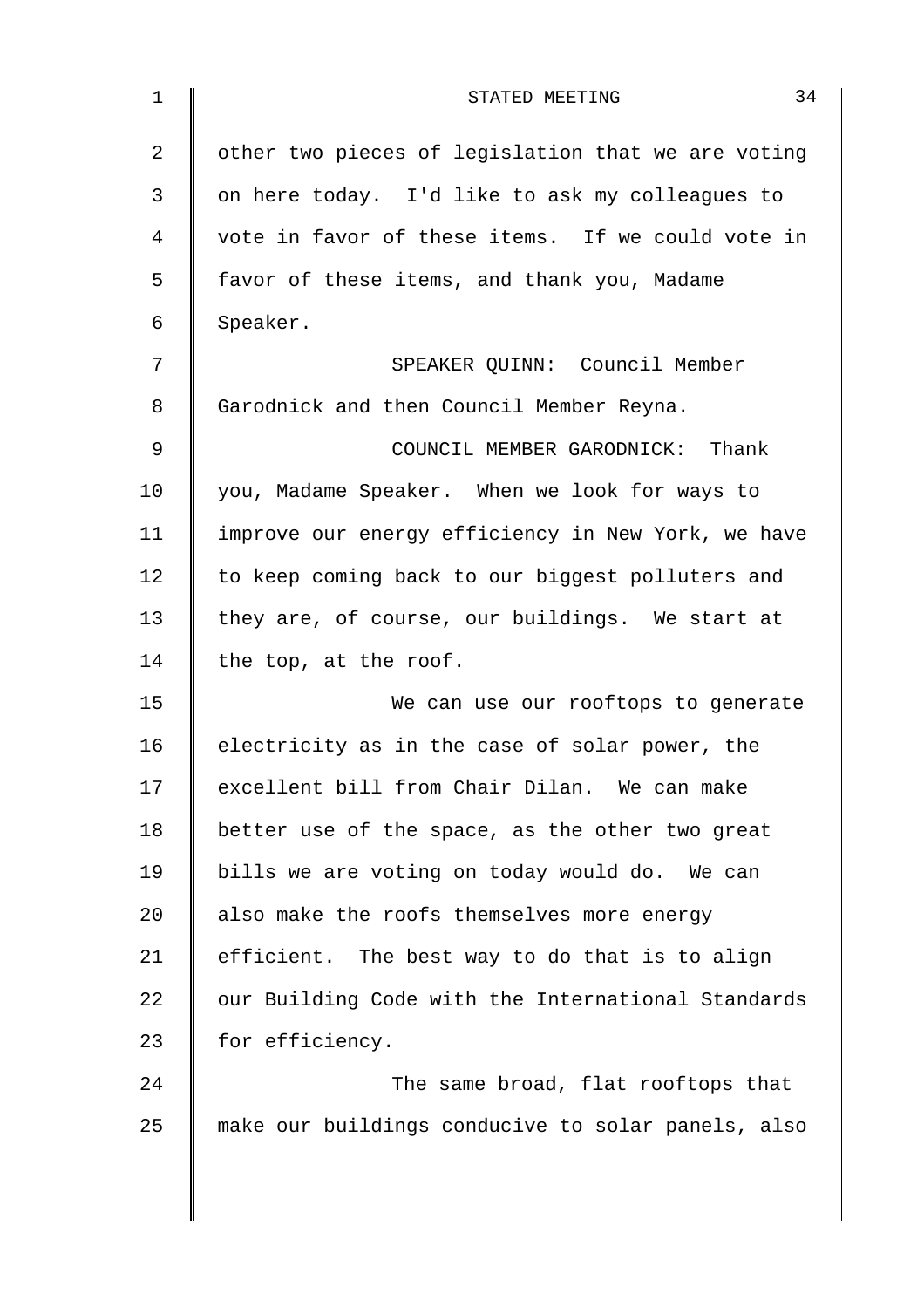| $\mathbf 1$    | 35<br>STATED MEETING                               |
|----------------|----------------------------------------------------|
| $\overline{2}$ | take in immense amounts of heat, which in the      |
| 3              | summertime drives the need for more air            |
| 4              | conditioning and more energy use. That is no       |
| 5              | longer sustainable here in New York, where by      |
| 6              | 2025, we are on pace to require 150 percent of the |
| 7              | power that Con Ed is currently able to provide.    |
| 8              | By updating our Building Code with                 |
| 9              | the best practices for solar reflectance and       |
| 10             | paint's ability to release absorbed heat, we can   |
| 11             | improve energy use in that particular building.    |
| 12             | If we improve rooftop efficiency on a wider scale, |
| 13             | we can start to see exponential gains, because we  |
| 14             | can reduce what is known as the heat island effect |
| 15             | that we see today where temperatures rise because  |
| 16             | of all of those densely placed buildings with      |
| 17             | blacktop heat generating roofs.                    |
| 18             | When there is all that ambient                     |
| 19             | heat, everyone is cranking their air conditioning  |
| 20             | even more than they otherwise would need to do.    |
| 21             | Lowering the temperature at the rooftop is going   |
| 22             | to save us huge amounts of energy. This is an      |
| 23             | important bill with great potential to set a path  |
| 24             | for energy efficiency in New York City. I want to  |
| 25             | thank the Chairman, thank the Speaker as well as   |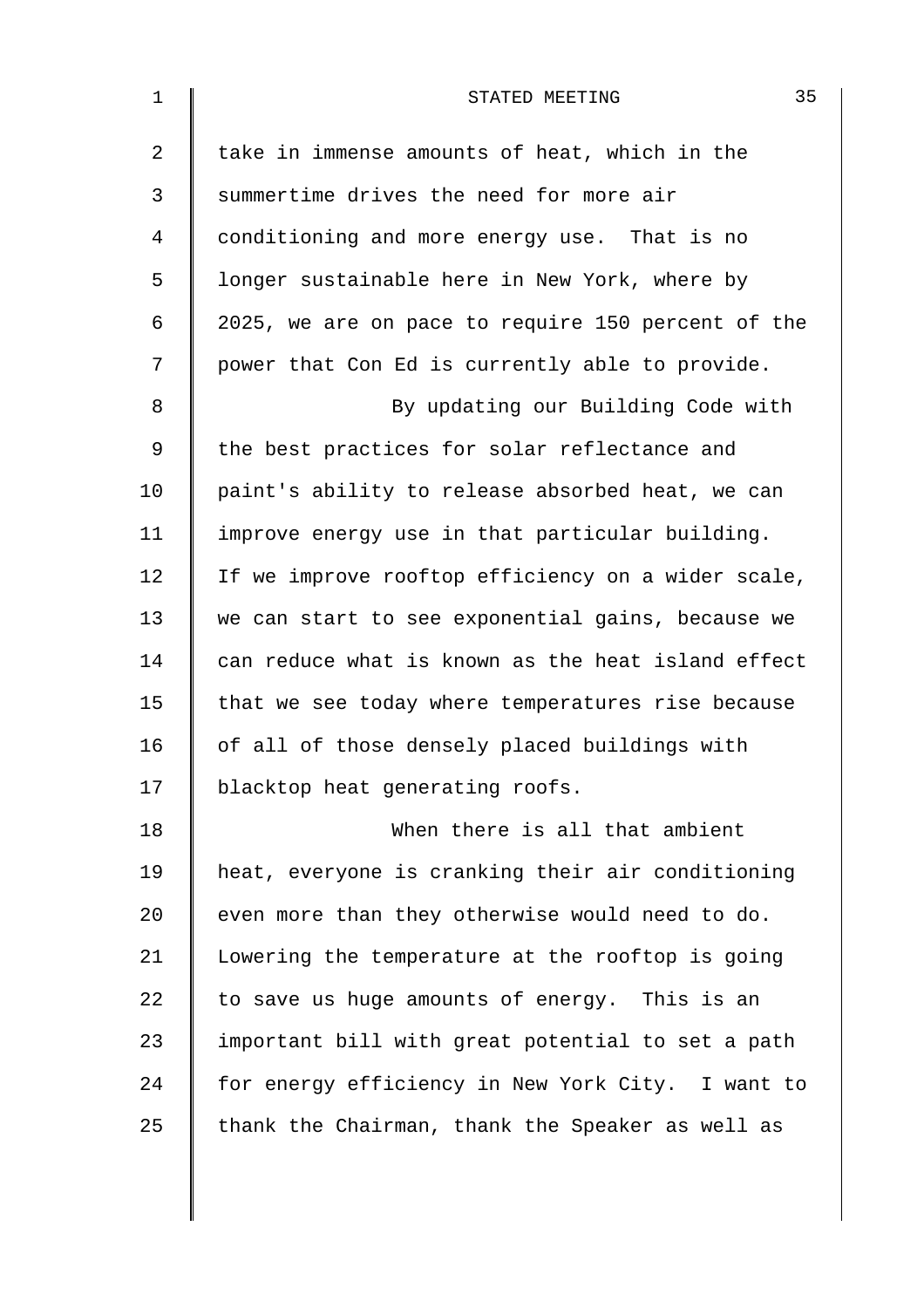| $\mathbf 1$    | 36<br>STATED MEETING                               |
|----------------|----------------------------------------------------|
| $\overline{2}$ | the other sponsors of the bills we're hearing      |
| 3              | today, and encourage my colleagues to vote yes.    |
| 4              | Thank you.                                         |
| 5              | SPEAKER QUINN: Council Member                      |
| 6              | Reyna?                                             |
| 7              | COUNCIL MEMBER REYNA: Thank you,                   |
| 8              | Madame Speaker. I rise, congratulating my most     |
| 9              | respect ways, our Speaker for having led the way   |
| 10             | in what is transforming the City of New York in    |
| 11             | reducing the carbon emissions for the City of New  |
| 12             | York. I wanted to just appreciate the work of      |
| 13             | Chair Dilan in the Housing and Buildings Committee |
| 14             | and congratulate my colleague Council Member       |
| 15             | Garodnick for his efforts in this particular       |
| 16             | package of bills.                                  |
| 17             | I want to just express how this is                 |
| 18             | a phenomenal way of expressing to developers out   |
| 19             | there in the City of New York that you will no     |
| 20             | longer be penalized as part of your buildable      |
| 21             | footprint to be able to have a combined heat and   |
| 22             | power system, but rather encouraging you to go     |
| 23             | green.                                             |
| 24             | Green roofs are an important                       |
| 25             | contributor to the urban green movement. They are  |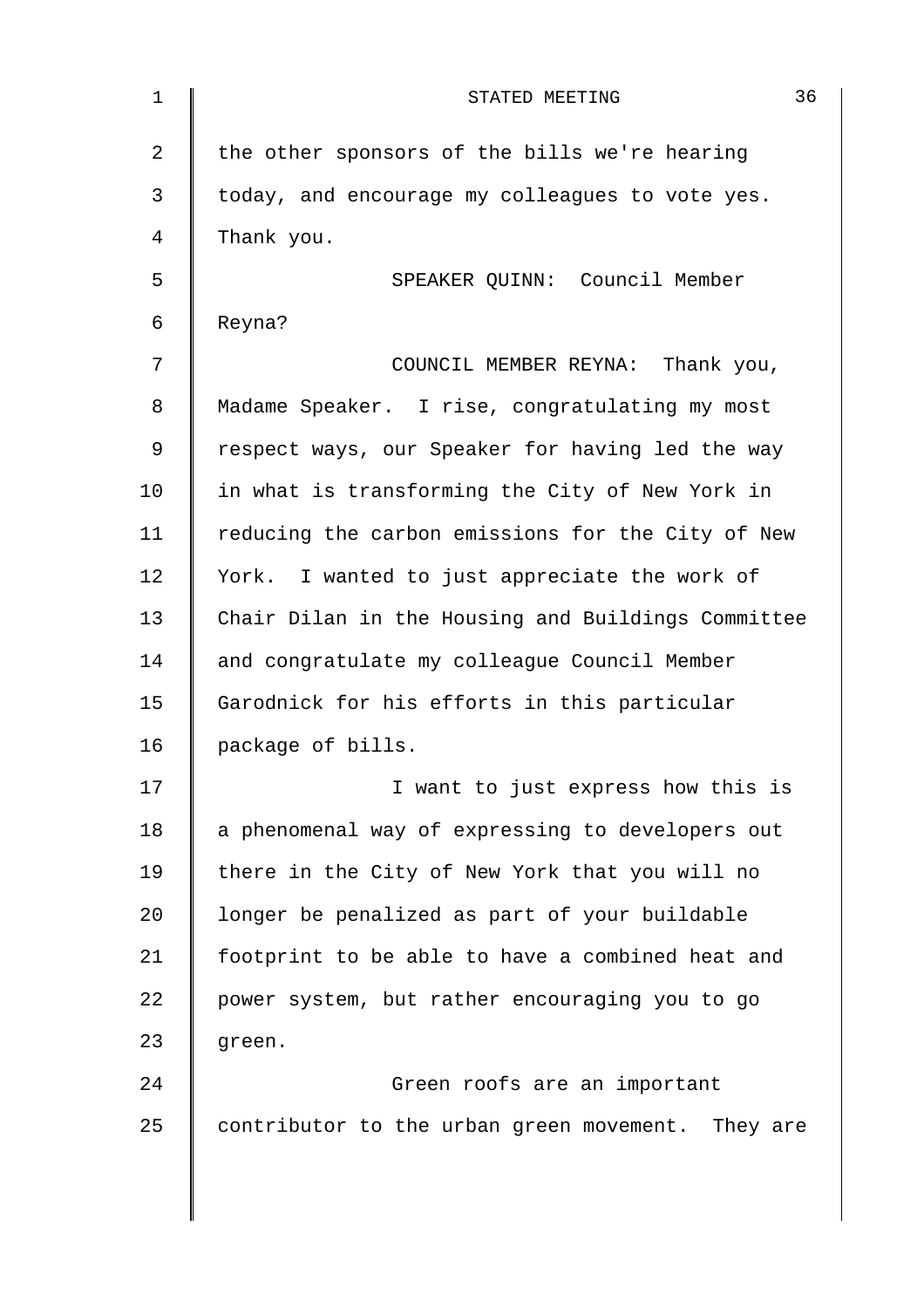| $\mathbf 1$    | 37<br>STATED MEETING                               |
|----------------|----------------------------------------------------|
| $\overline{a}$ | good common and fiscal sense to prepare New York   |
| 3              | City as an innovative leader in green technology.  |
| 4              | Green roofs range from small residential buildings |
| 5              | to large commercial and institutional warehouses   |
| 6              | or factories. Throughout the five boroughs, the    |
| 7              | potential for making roofs green is enormous.      |
| 8              | Square miles the rooftops, the size of the city    |
| $\mathsf 9$    | itself are waiting to become part of the           |
| 10             | landscape.                                         |
| 11             | Today, environmental issues and                    |
| 12             | energy efficiency are at the center of             |
| 13             | conversations when enhancing the quality of life   |
| 14             | for all the residents of our city. Intro 358-A is  |
| 15             | a part of what can be benefits to the City of New  |
| 16             | York from lessening the stormwater impacts,        |
| 17             | improving air quality, lessening urban heat island |
| 18             | effects, reducing energy costs, extending roof     |
| 19             | life, reducing noise, improving aesthetics. I      |
| 20             | urge my colleagues to join us in the passage of    |
| 21             | this bill.                                         |
| 22             | SPEAKER QUINN: Thank you very                      |
| 23             | much, Council Member Reyna. I want to thank Chair  |
| 24             | Comrie, as well as the chair of all of the Land    |
| 25             | Use Subcommittees and the Land Use staff for the   |
|                |                                                    |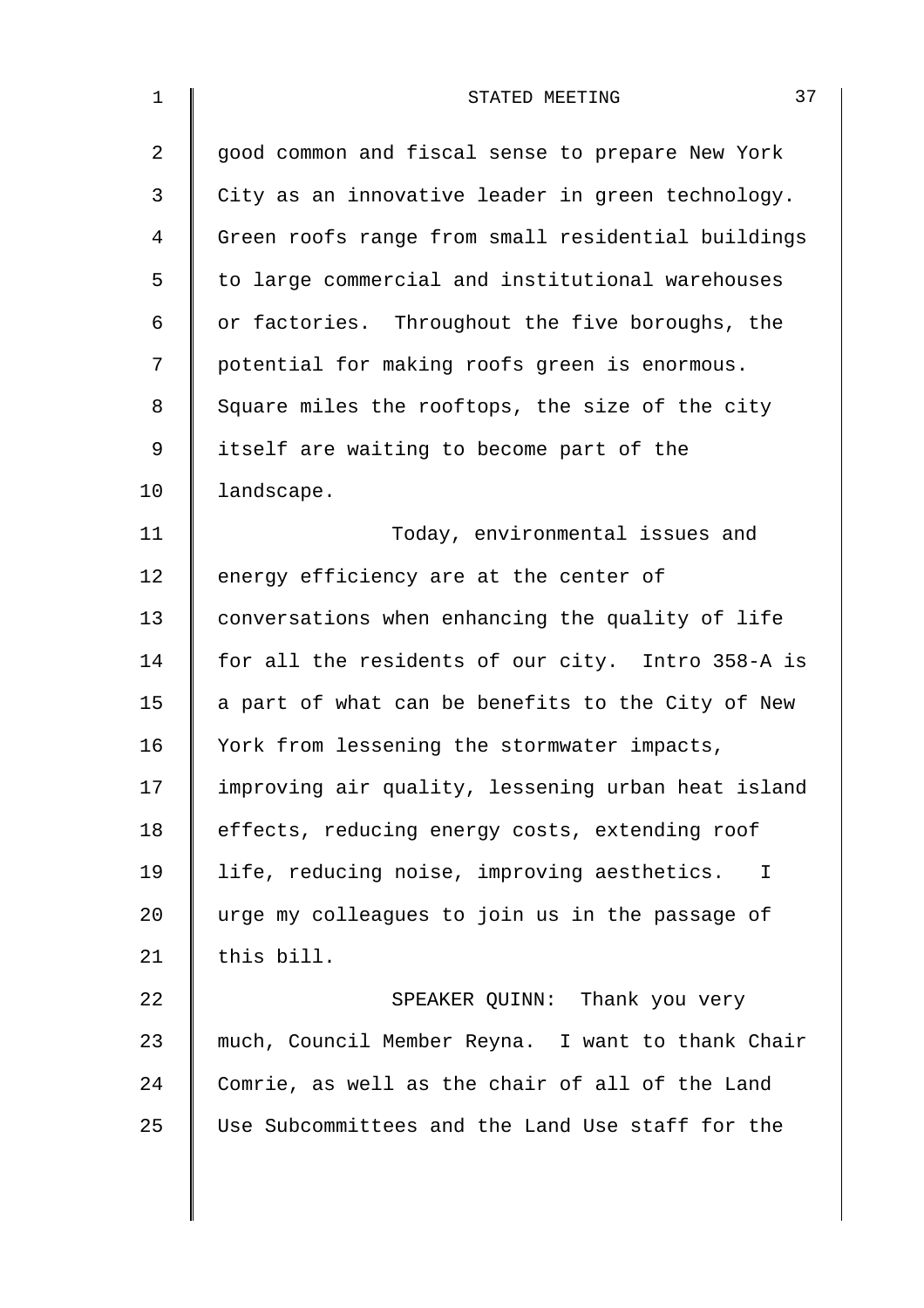| 1              | 38<br>STATED MEETING                               |
|----------------|----------------------------------------------------|
| $\overline{2}$ | various Land Use items that we are moving on       |
| 3              | today. Probably the largest and most significant   |
| 4              | of which is in Council Member Jackson's district.  |
| 5              | I call on Council Member Jackson.                  |
| 6              | COUNCIL MEMBER JACKSON: Thank you,                 |
| 7              | Madame Speaker. My colleagues, I rise this         |
| 8              | afternoon in order for you to support Land Use     |
| 9              | item 333 and Resolution 783, requesting the        |
| 10             | Columbia University to build the Campbell Sports   |
| 11             | Center in my district and also the boathouse.      |
| 12             | Some of you may be aware that there                |
| 13             | has been some news about this particular matter    |
| 14             | with respect to some words that my colleague and I |
| 15             | had at the Zoning Committee, but I say to you that |
| 16             | we are colleagues in northern Manhattan and we     |
| 17             | both are fighters for our community and we are     |
| 18             | united as one in order to further the wellbeing of |
| 19             | northern Manhattan.                                |
| 20             | But I also say to you that I have                  |
| 21             | been meeting, along with my colleagues at the city |
| 22             | level, Ydanis Rodriguez, Adriano Espaillat the     |
| 23             | State Senator and Guillermo Linares and/or his     |
| 24             | staff, and community leaders along with the New    |
| 25             | York Lawyers for Public Interest over the past two |
|                |                                                    |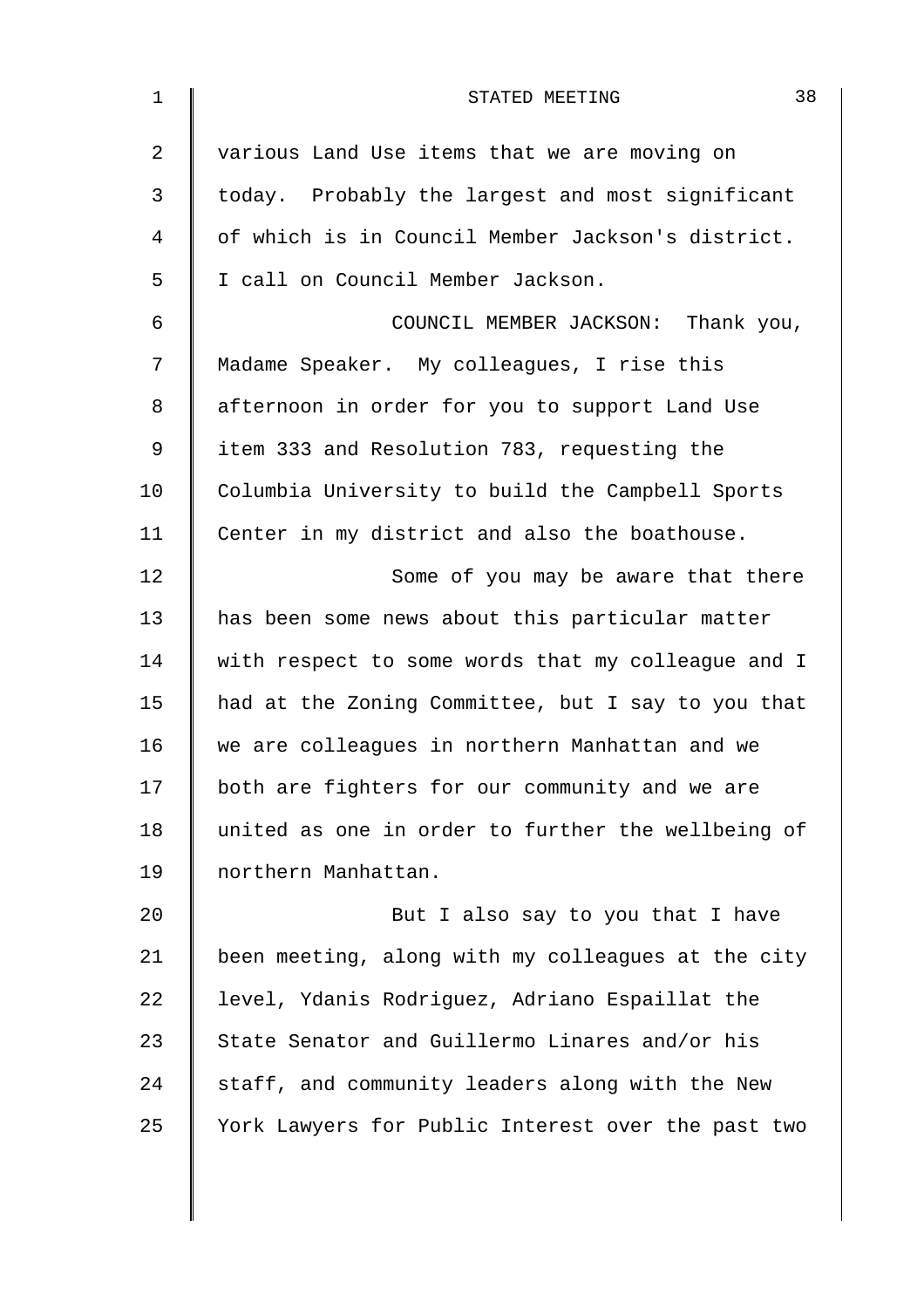| $\mathbf 1$ | 39<br>STATED MEETING                               |
|-------------|----------------------------------------------------|
| 2           | weeks or so in order to resolve some issues that   |
| 3           | may be outstanding.                                |
| 4           | But I say to you that some people                  |
| 5           | early on had said that I was trying to rush this   |
| 6           | particular matter to a vote, but if you know the   |
| 7           | Land Use process, this matter was automatically to |
| 8           | go through, but I decided to call it up. And as    |
| $\mathsf 9$ | you know, in a call up process, you need to get    |
| 10          | signatures from your colleagues to call it up,     |
| 11          | which I did, because it's in my district. That     |
| 12          | gave us more time to consider this particular      |
| 13          | matter.                                            |
| 14          | I say to you that we are still                     |
| 15          | working to try to deal with some issues, but       |
| 16          | Columbia University is working collaboratively as  |
| 17          | a partner with the community in order to bring     |
| 18          | benefits to our community. I say to all of you     |
| 19          | that this is a win/win situation, a win for        |
| 20          | Columbia because they can build their Campbell     |
| 21          | Sports Center and a win for the community because  |
| 22          | the community will have access to the waterfront   |
| 23          | now, a park, and they will have a dock where they  |
| 24          | can take kayaks and canoes out, along with other   |
| 25          | programs that the Columbia University is committed |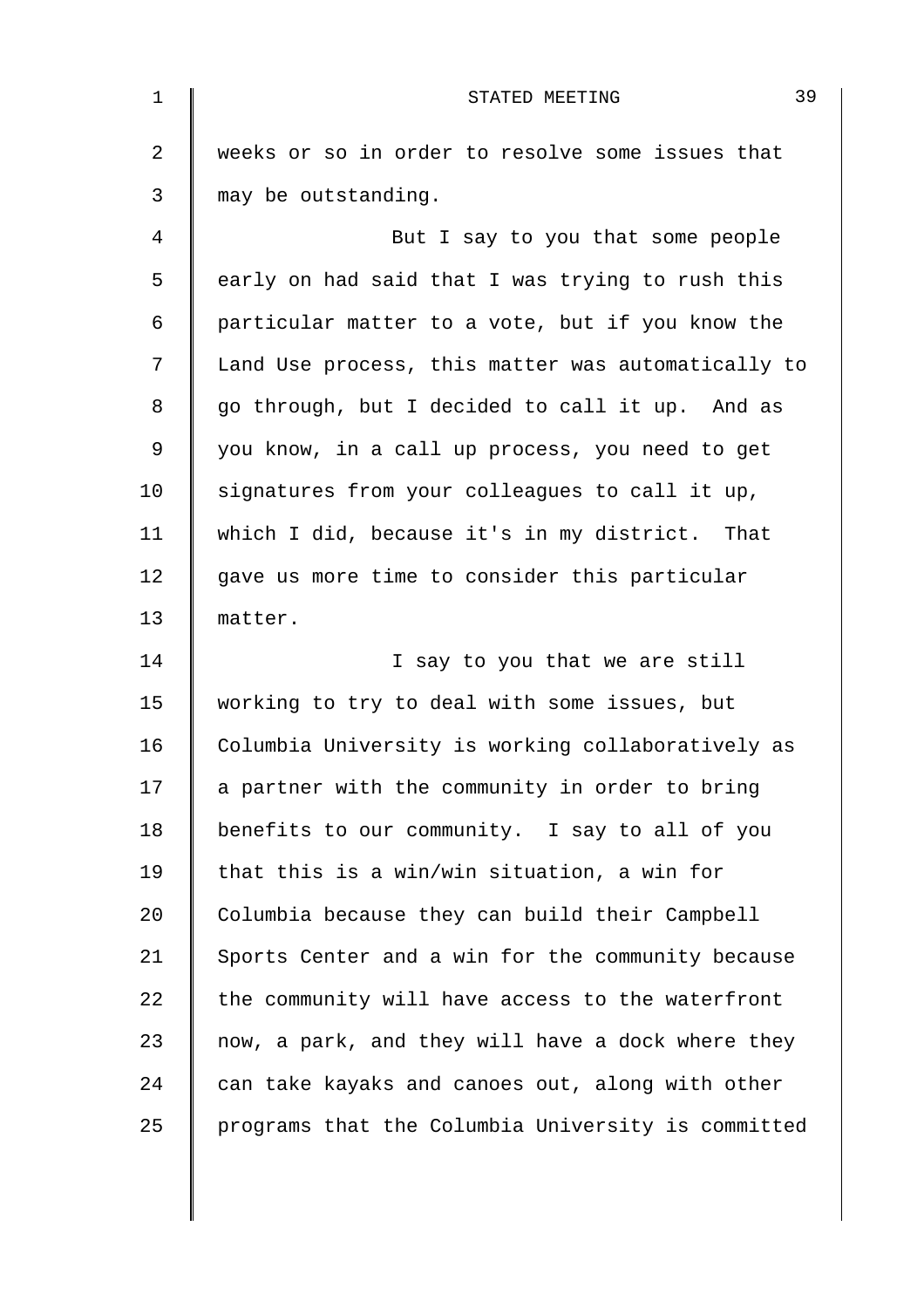| 40<br>STATED MEETING                               |
|----------------------------------------------------|
| in doing in our community.                         |
| So I say all of this to say that I                 |
| urge you as my colleagues to vote yes on Land Use  |
| 333 and Reso 783. Thank you, Madame Speaker. May   |
| I ask permission to vote on all general order      |
| items, and vote yes?                               |
| COUNCIL MEMBER RIVERA: Yes.                        |
| SPEAKER OUINN: Yes.                                |
| COUNCIL MEMBER JACKSON: Thank you.                 |
| SPEAKER QUINN: Thank you very                      |
| much, Council Member Jackson. We are also voting   |
| today on a packet of legislation, pieces of        |
| legislation that were introduced after hours and   |
| hours of hearings in this chamber and public       |
| hearings in response to the unacceptable reaction  |
| of the City of New York to the December 2010       |
| blizzard.                                          |
| Let me first start by thanking a                   |
| long list of staff who worked very, very hard on   |
| this legislation: Jarret Hova, Dan Avery, Jeff     |
| Haberman, Oona Peterson, Shannon Manigault, Alex   |
| Rastelwich [phonetic], Saul Larona [phonetic]--I'm |
| sure I'm butchering people's names and I           |
| apologize--Will Hongach, Rob Calandra, Jeff Baker, |
|                                                    |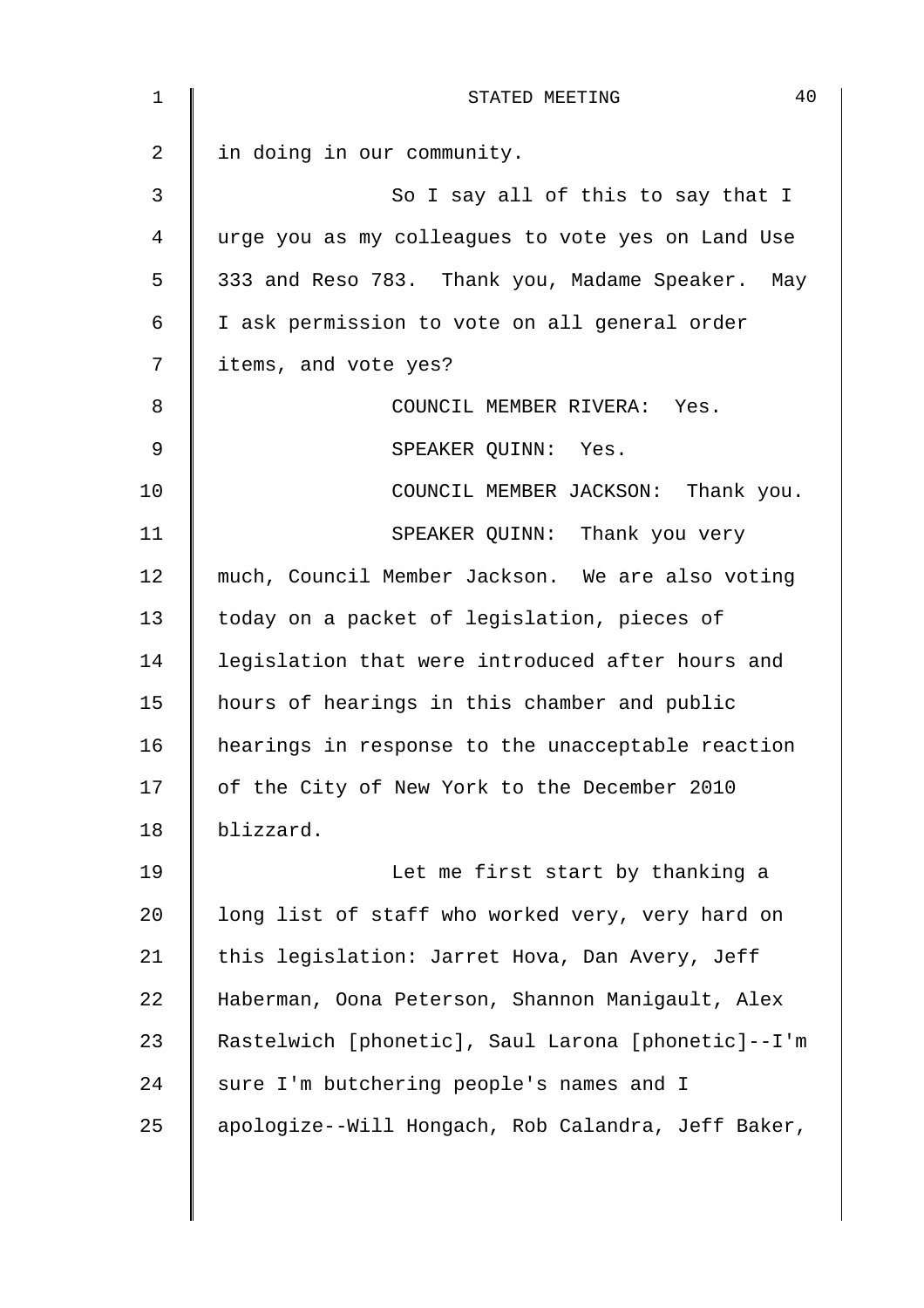| 1              | 41<br>STATED MEETING                               |
|----------------|----------------------------------------------------|
| $\overline{2}$ | Lyle Frank, Nivardo Lopez, Laura Popa, Margaret    |
| 3              | Nelson and Rob Newman, if we could get a round of  |
| 4              | applause for all of the staff who worked on these  |
| 5              | pieces of legislation.                             |
| 6              | [Applause]                                         |
| 7              | SPEAKER QUINN: The bills that we                   |
| 8              | are passing into law today seek to do three simple |
| 9              | things. One, make sure that City of New York of    |
| 10             | prepared to fight snowstorms in the future. Two:   |
| 11             | to make sure that our snow response plans are      |
| 12             | transparent and accessible by the public. Three:   |
| 13             | to make sure that there is appropriate             |
| 14             | communication between city agencies to make sure   |
| 15             | we can do what New Yorkers pay us to do, remove    |
| 16             | the snow during a blizzard.                        |
| 17             | We heard from New Yorkers that                     |
| 18             | literally in cases they were left waiting by the   |
| 19             | phone for 311 with no answer ever. When New        |
| 20             | Yorkers asked the question who was responsible for |
| 21             | x or y, when we asked the question who was         |
| 22             | responsible for x or y, we got the runaround.      |
| 23             | When we asked why this agency didn't deal with     |
| 24             | that agency, there were no good answers, because   |
| 25             | clearly we were not prepared.                      |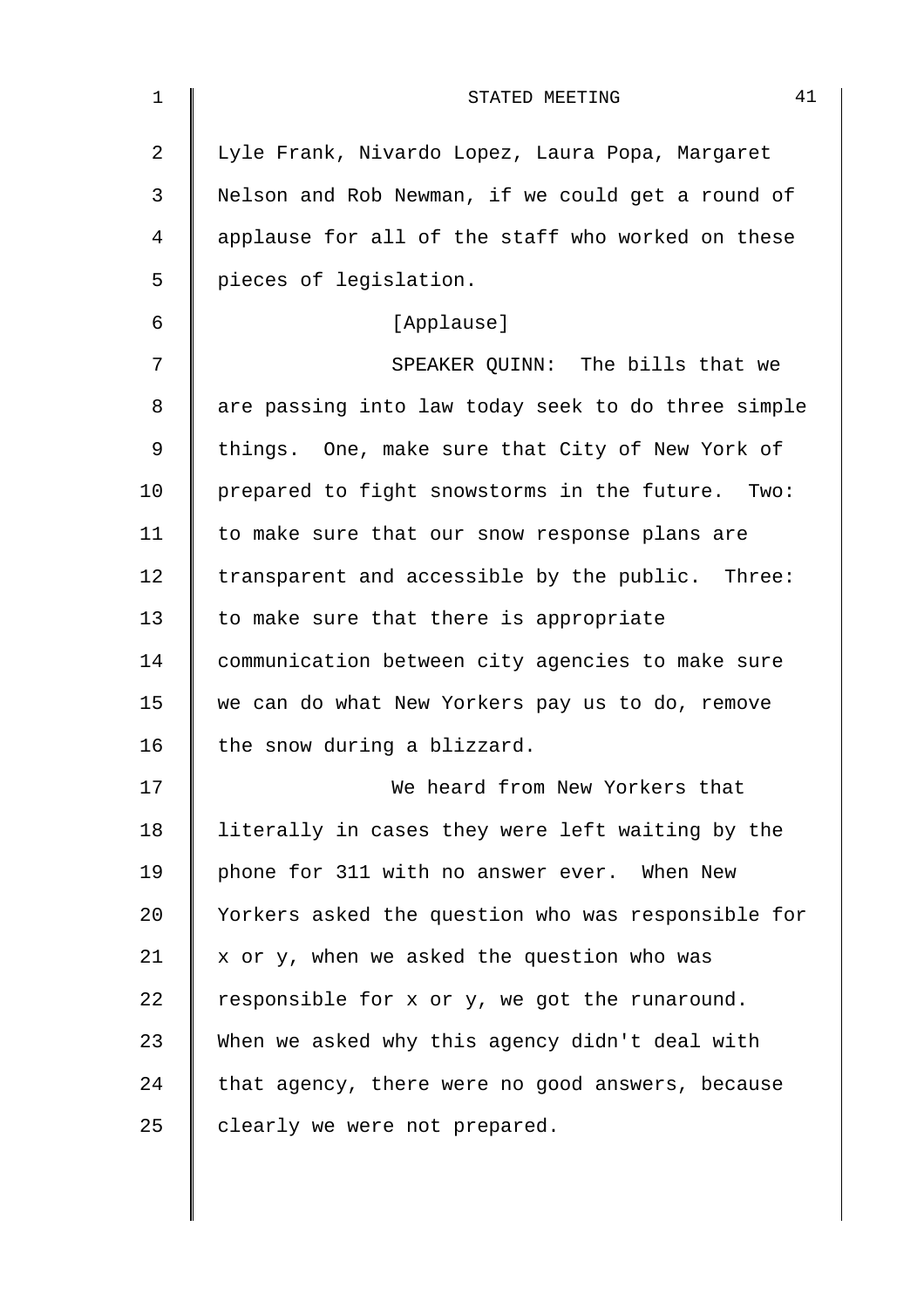| $\mathbf 1$ | 42<br>STATED MEETING                               |
|-------------|----------------------------------------------------|
| 2           | We don't have transparent plans to                 |
| 3           | do date, or we would not have gotten the runaround |
| 4           | and there was no clear communication between       |
| 5           | agencies. That's why we are passing this package   |
| 6           | of legislation. That's why we have made two other  |
| 7           | policy announcements, designed to create a         |
| 8           | tighter, stronger infrastructure within the City   |
| 9           | of New York to make sure that never again are New  |
| 10          | Yorkers literally left adrift in the snow to have  |
| 11          | to fend for themselves and take up the             |
| 12          | responsibilities that are those of a municipal     |
| 13          | government to make sure that basic services like   |
| 14          | snow removal happen.                               |
| 15          | I am very proud of all of the work                 |
| 16          | that went into this legislation and all of the     |
| 17          | efforts to make sure that such an unacceptable and |
| 18          | substandard responsible never happens again in our |
| 19          | five boroughs.                                     |
| 20          | Let me first start by calling on                   |
| 21          | the chair of our Sanitation Committee, Council     |
| 22          | Member Tish James, who both led many of our        |
| 23          | hearings and also is sponsor of one of the major   |
| 24          | pieces of legislation today. Chair James?          |
| 25          | COUNCIL MEMBER JAMES: Thank you,                   |
|             |                                                    |
|             |                                                    |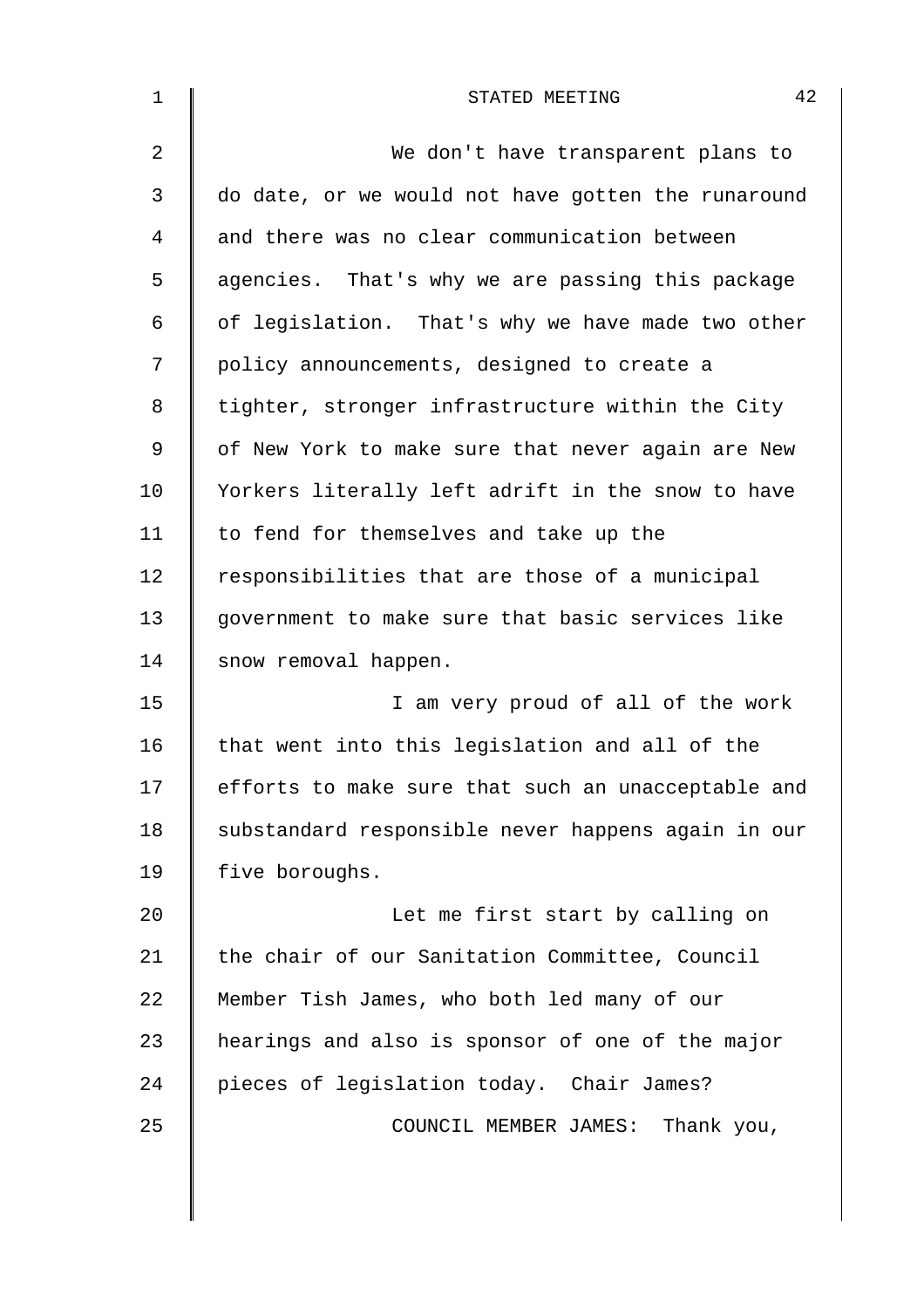| 1              | 43<br>STATED MEETING                               |
|----------------|----------------------------------------------------|
| $\overline{a}$ | Madame Speaker. These bills are the result of a    |
| 3              | long and thorough process undertaken by the        |
| 4              | committee in conjunction with various other        |
| 5              | committees. In all, we held eight different        |
| 6              | oversight hearings, six of which were borough-     |
| 7              | specific and dedicated to public comment. I want   |
| 8              | to thank the public for their comments and for     |
| 9              | their recommendations. These bills reflect those   |
| 10             | comments and recommendations.                      |
| 11             | We heard firsthand accounts from a                 |
| 12             | range of witnesses, including deputy mayors and    |
| 13             | agency commissioners, to unions representing the   |
| 14             | workers involved in snow and emergency management  |
| 15             | to residents whose lives were greatly impacted by  |
| 16             | the storm, and from family members who             |
| 17             | unfortunately lost loved ones during the storm.    |
| 18             | In the end, we learned about what transpired       |
| 19             | during the blizzard from a great variety of        |
| 20             | vantage points and these bills reflect that.       |
| 21             | So this process, which literally                   |
| 22             | started the day of the storm, December 26th,       |
| 23             | culminates in today's vote. These bills will make  |
| 24             | our city more prepared and responsive to future    |
| 25             | snow and other related emergencies and ensure that |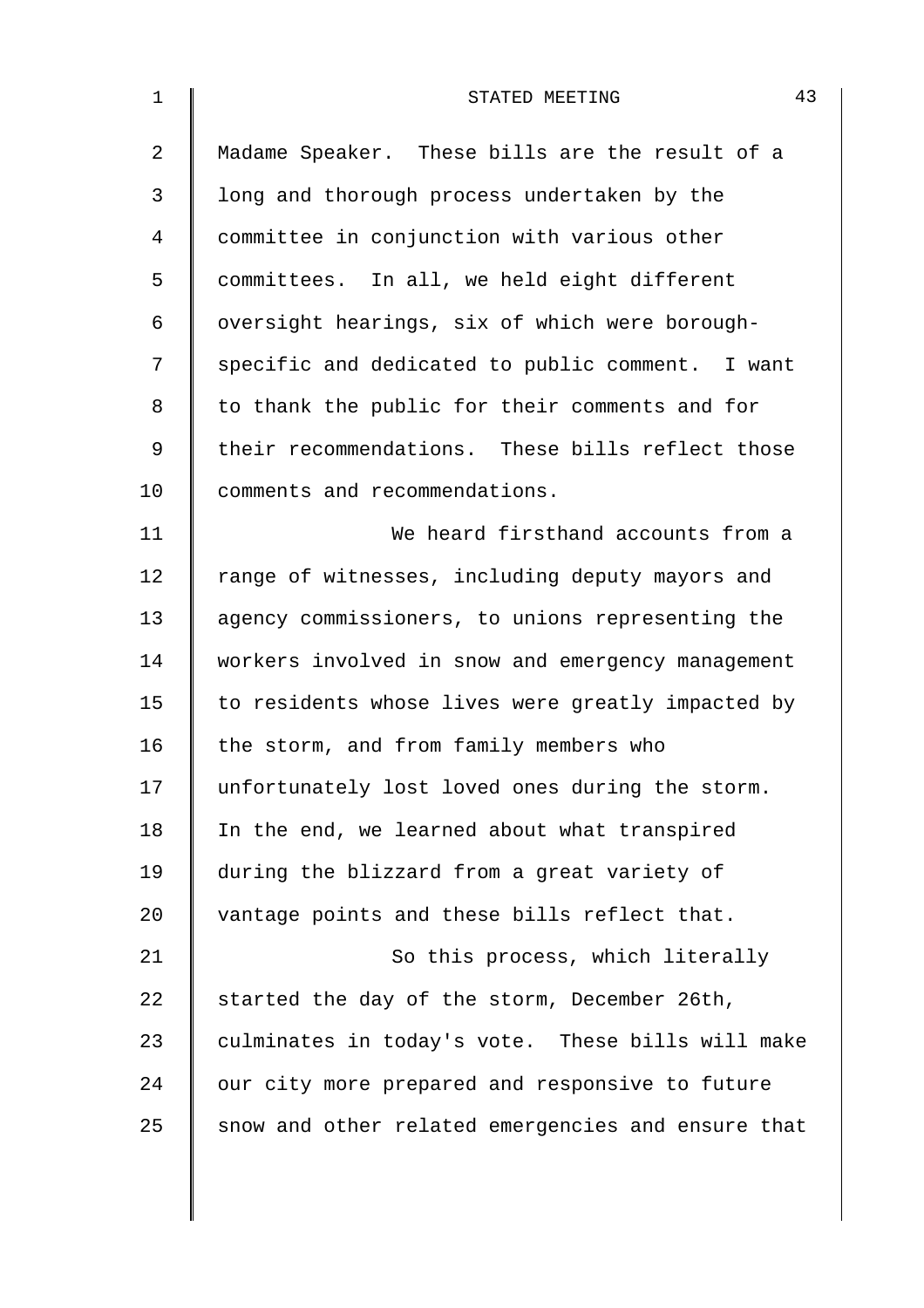| 1              | 44<br>STATED MEETING                              |
|----------------|---------------------------------------------------|
| $\overline{2}$ | an event like the December blizzard does not      |
| 3              | happen again.                                     |
| 4              | I thank my fellow committee chairs                |
| 5              | involved in this process. I also thank the        |
| 6              | Speaker for her outstanding leadership. Last, but |
| 7              | not least, clearly the staff who was responsible  |
| 8              | for negotiating and for drafting these pieces of  |
| 9              | legislation, they include but are not limited to  |
| 10             | Kate Seely-Kirk, Dan Avery and to the greatest    |
| 11             | counsel in this City Council, and I would perhaps |
| 12             | argue in the City of New York, my man, Jarret     |
| 13             | Hova. Thank you for all that you do.              |
| 14             | SPEAKER QUINN: Thank you, Tish.                   |
| 15             | Thank you, Tish for remember Kate Seely-Kirk, my  |
| 16             | former district office chief of staff, so I would |
| 17             | have been in a lot of trouble. So thank you very  |
| 18             | much. Actually, this was Kate's first Sanitation  |
| 19             | hearing. So I think they've all been a little bit |
| 20             | lower key since then.                             |
| 21             | Let me next call on the Chair of                  |
| 22             | our Public Safety Committee, Council Member       |
| 23             | Speaker Peter Vallone. I just called him Council  |
| 24             | Member Speaker Vallone--Council Member Peter      |
| 25             | Vallone.                                          |
|                |                                                   |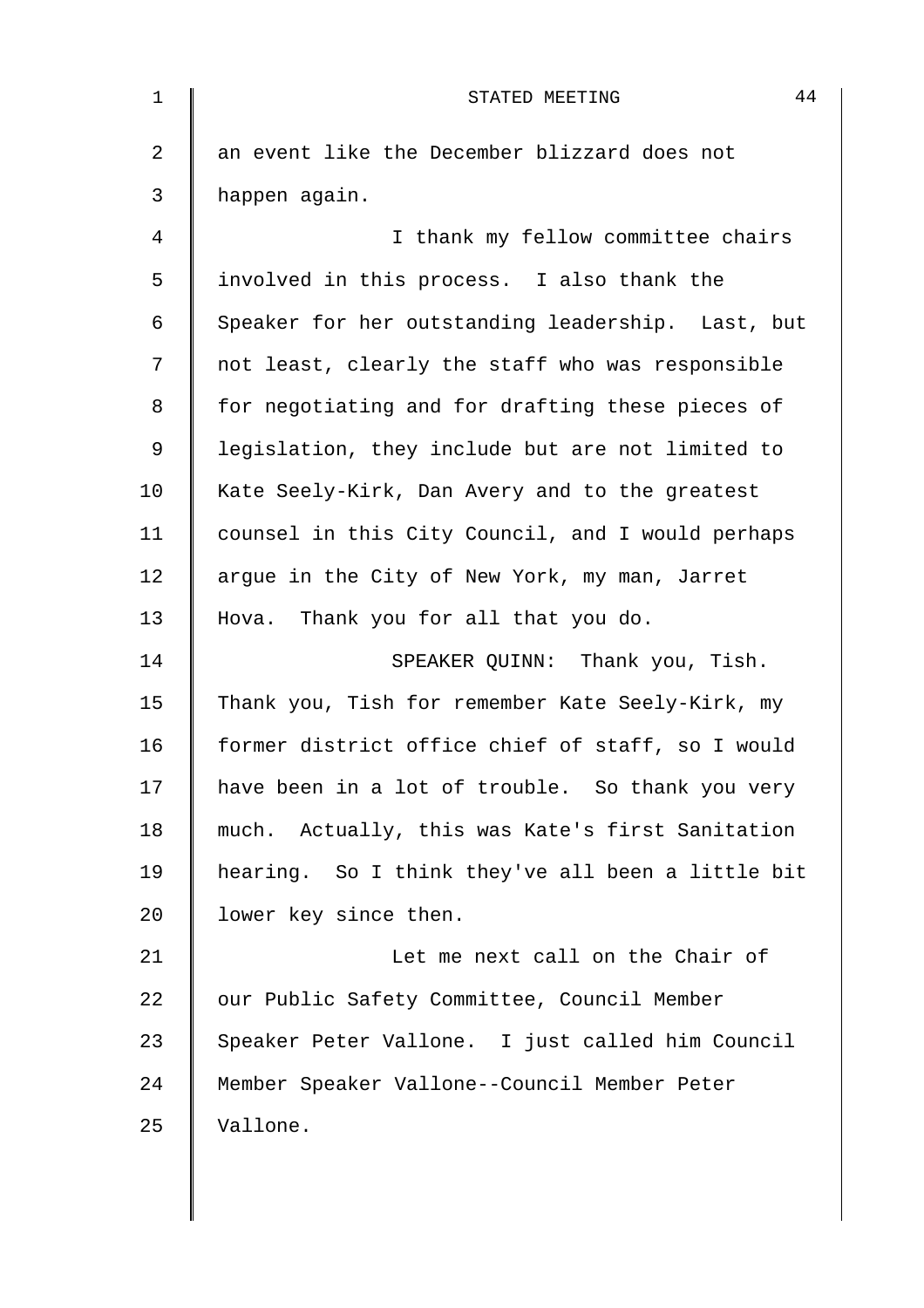| $\mathbf 1$ | 45<br>STATED MEETING                               |
|-------------|----------------------------------------------------|
| 2           | COUNCIL MEMBER VALLONE: Thank you,                 |
| 3           | Madame Speaker. Our actions today set guidelines   |
| 4           | not just for next winter but for ten years from    |
| 5           | now. So that future City Councils don't have to    |
| 6           | have hearings to find out where the snow plows     |
| 7           | were.                                              |
| 8           | I want to the Speaker and                          |
| 9           | especially all the staff for all the hard work in  |
| 10          | all the hearings we had, and thank the public for  |
| 11          | coming out late at night and giving us information |
| 12          | and guiding us on how to get this done. So thank   |
| 13          | you, all.                                          |
| 14          | SPEAKER QUINN: Thank you very                      |
| 15          | much. Chair Crowley?                               |
| 16          | COUNCIL MEMBER CROWLEY: I'd like                   |
| 17          | to thank the Council Speaker and all my colleagues |
| 18          | and the Council staff for their continued work and |
| 19          | focus on these snow bills. The Christmas blizzard  |
| 20          | of 2010 revealed the city's failure to plan and    |
| 21          | prepare in the event of a severe snowstorm.        |
| 22          | One of the most basic functions of                 |
| 23          | local government is that when snow falls, streets  |
| 24          | are plowed. If the government cannot fulfill one   |
| 25          | of its most basic functions, the Mayor's           |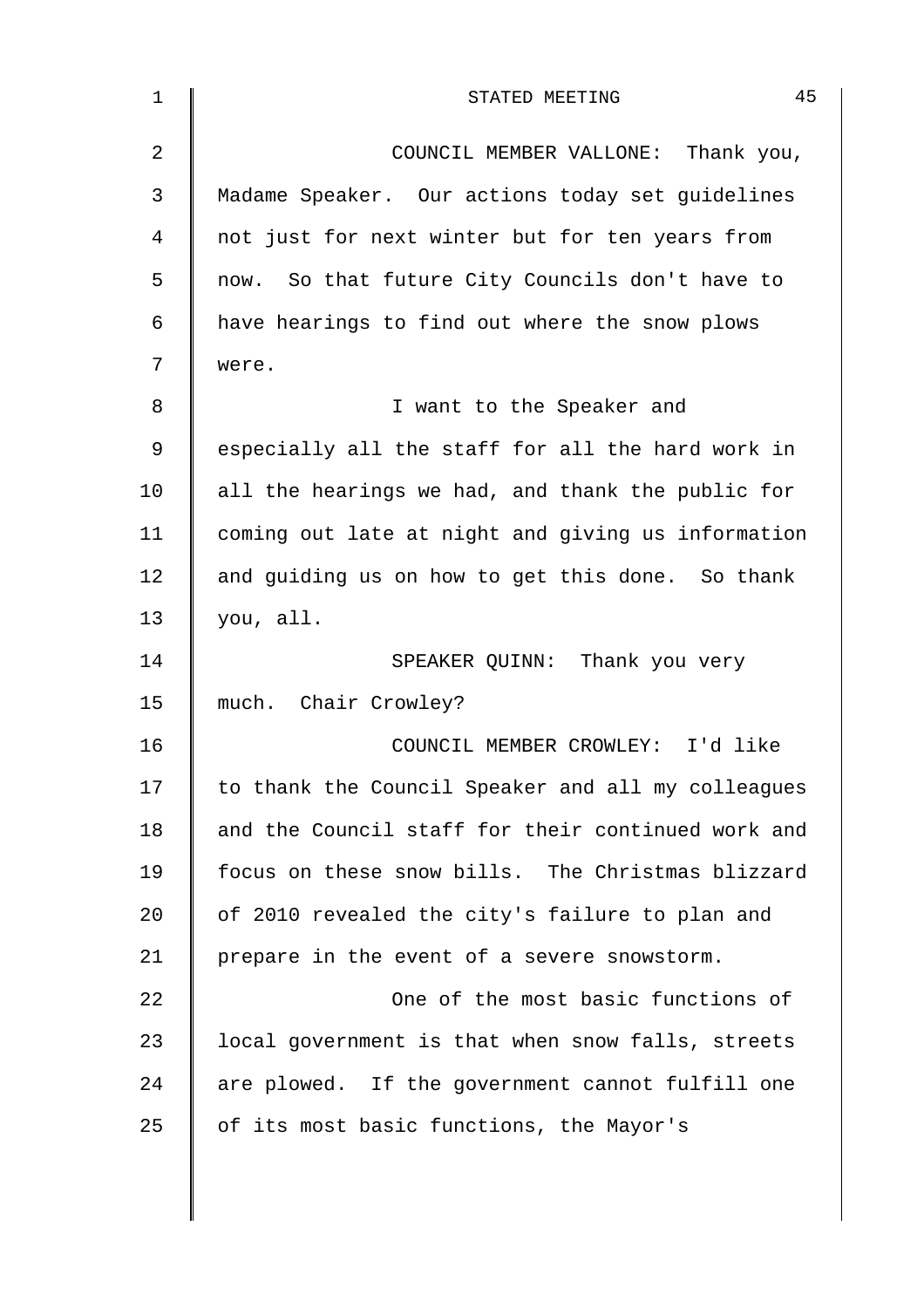| $\mathbf 1$ | 46<br>STATED MEETING                               |
|-------------|----------------------------------------------------|
| 2           | Administration has an obligation to immediately    |
| 3           | information the public of the problem, and clearly |
| 4           | communicate what actions the city is taking to     |
| 5           | alleviate the problem.                             |
| 6           | To ensure that this doesn't happen                 |
| 7           | again, I, along with my colleagues here today,     |
| 8           | will vote on these new bills to force the          |
| $\mathsf 9$ | Administration to provide direction about how the  |
| 10          | city will prepare for and act during and in the    |
| 11          | aftermath of a serious storm. Thank you.           |
| 12          | SPEAKER QUINN: Thank you very                      |
| 13          | much. I also want to thank, though he had to       |
| 14          | leave, Chair Williams, who was one of the Chairs   |
| 15          | who also oversaw these hearings. Let me call on    |
| 16          | the Chair of our Transportation Committee, Jimmy   |
| 17          | Vacca.                                             |
| 18          | COUNCIL MEMBER VACCA: Thank you,                   |
| 19          | Madame Speaker. I have to say that although it's   |
| 20          | been 20 years since our city, by their own         |
| 21          | admission, has updated its list of primary,        |
| 22          | secondary and tertiary streets, we who live in the |
| 23          | outer boroughs have now found out that we mostly   |
| 24          | live on tertiary streets.                          |
| 25          | Indeed, tertiary streets are third                 |
|             |                                                    |
|             |                                                    |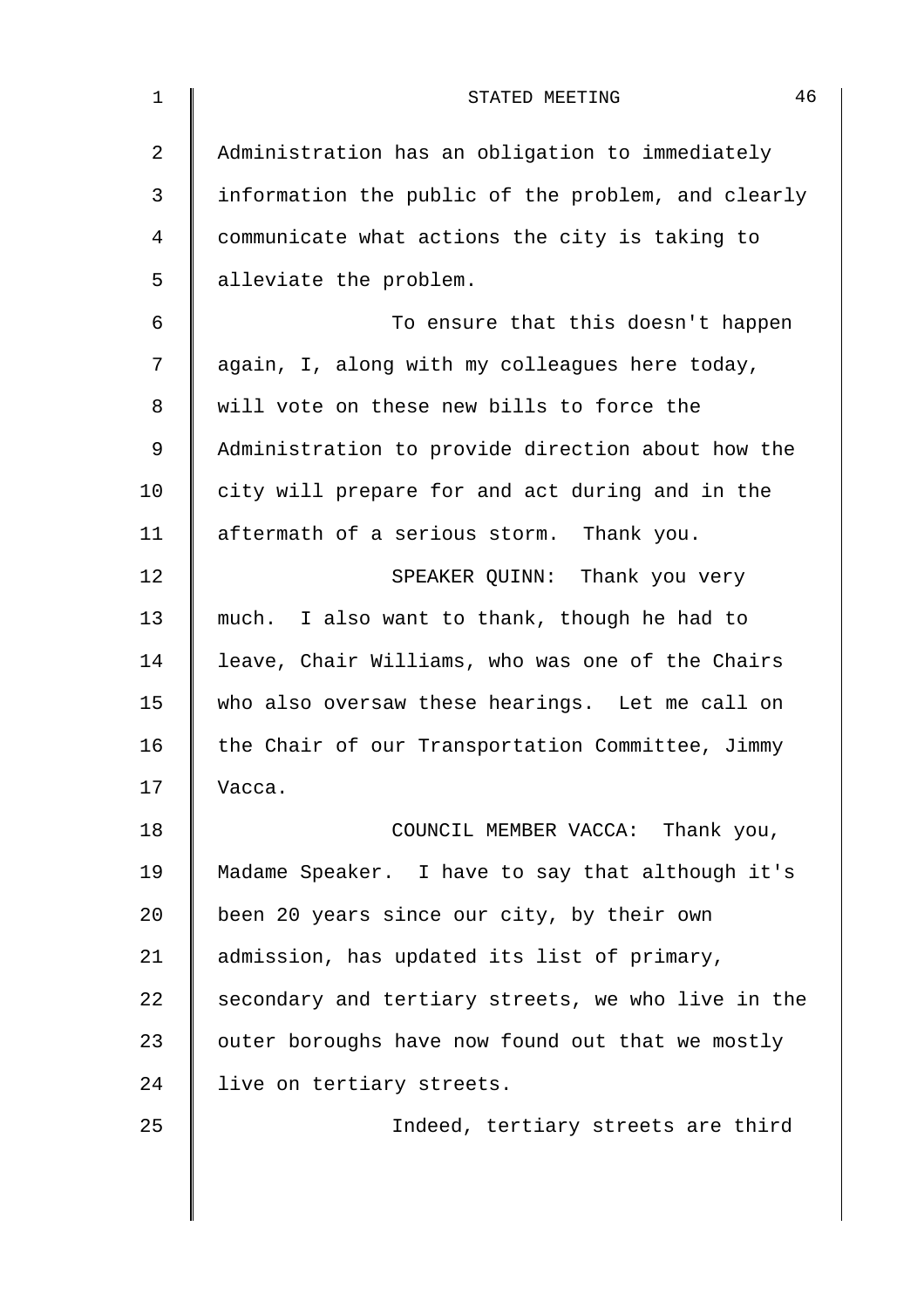| $\mathbf 1$    | 47<br>STATED MEETING                               |
|----------------|----------------------------------------------------|
| $\overline{a}$ | priority streets, but these tertiary streets are   |
| 3              | where most taxpayers live in the boroughs outside  |
| $\overline{4}$ | Manhattan. But as you see, we hear today           |
| 5              | certainly pay enough in city taxes to assume that  |
| 6              | snow on our blocks will be removed like snow on    |
| 7              | any other block anywhere else in the City of New   |
| 8              | York. That did not happen on December 26th.        |
| 9              | Today, when we speak about streets,                |
| 10             | we are speaking about legislation we're enacting   |
| 11             | where people living on those streets will finally  |
| 12             | have a say. They'll finally know if their street   |
| 13             | is indeed a tertiary street. They'll finally be    |
| 14             | able to say well, wait a minute, my street has     |
| 15             | people on it who are very elderly. My street has   |
| 16             | people on it who are on life support systems.      |
| 17             | People on life support systems on December 26th    |
| 18             | found that they lived on tertiary streets and many |
| 19             | people were told a plow will come tomorrow; a plow |
| 20             | will come in two to three days. That should never  |
| 21             | happen again.                                      |
| 22             | By the legislation we're enacting                  |
| 23             | today, we're shedding light where there was none.  |
| 24             | We're providing transparency where there will now  |
| 25             | be accountability because in the sunlight we'll be |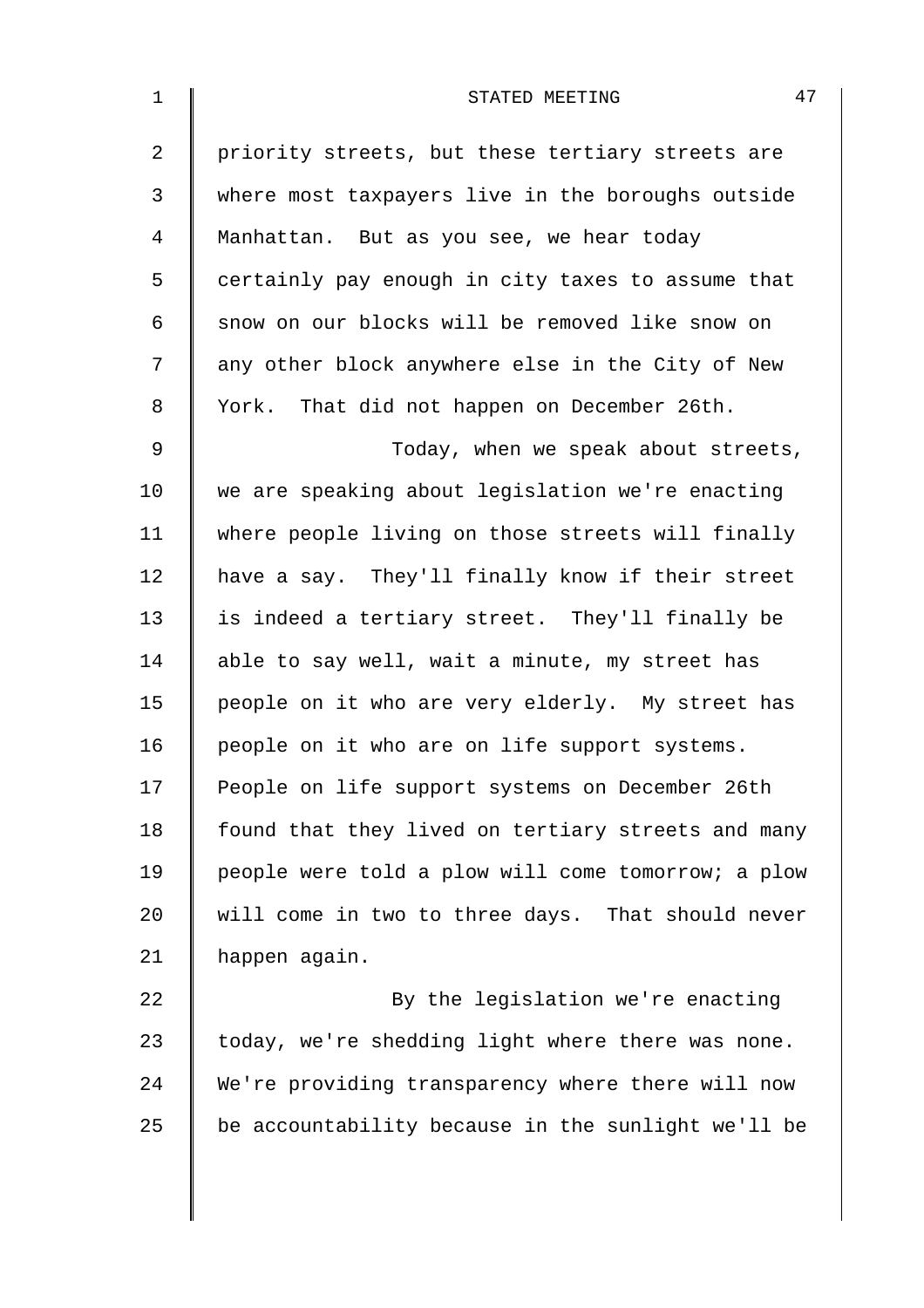| $\mathbf 1$ | 48<br>STATED MEETING                               |
|-------------|----------------------------------------------------|
| 2           | able to see how we can get our streets plowed and  |
| 3           | where are those plows.                             |
| 4           | By enacting this legislation today,                |
| 5           | the Council is taking meaningful action and the    |
| 6           | Council is asserting itself as a legislative body  |
| 7           | and as a body where oversight resulted in action.  |
| 8           | No more outer boroughs. No more waiting for plows  |
| $\mathsf 9$ | because taxpayer tertiary streets may be done      |
| 10          | tomorrow or the day after. The time has come for   |
| 11          | us to assert ourselves as we have today. I urge    |
| 12          | my members to vote yes on all the bills before us. |
| 13          | SPEAKER QUINN: Thank you very                      |
| 14          | much, Chair Vacca. Let me also thank Council       |
| 15          | Member Palma, who is the sponsor of Intro 517-A    |
| 16          | which we're voting on today, and call on our final |
| 17          | speaker on this matter, Council Member Peter Koo.  |
| 18          | COUNCIL MEMBER KOO: I want to                      |
| 19          | thank Speaker Quinn, my colleagues and all the     |
| 20          | Council staff for their hard work in putting       |
| 21          | together legislation that will greatly improve the |
| 22          | city's responsible to a snow emergency.            |
| 23          | We all know that many errors were                  |
| 24          | made during the blizzard last December. However,   |
| 25          | under the leadership of Speaker Quinn, this        |
|             |                                                    |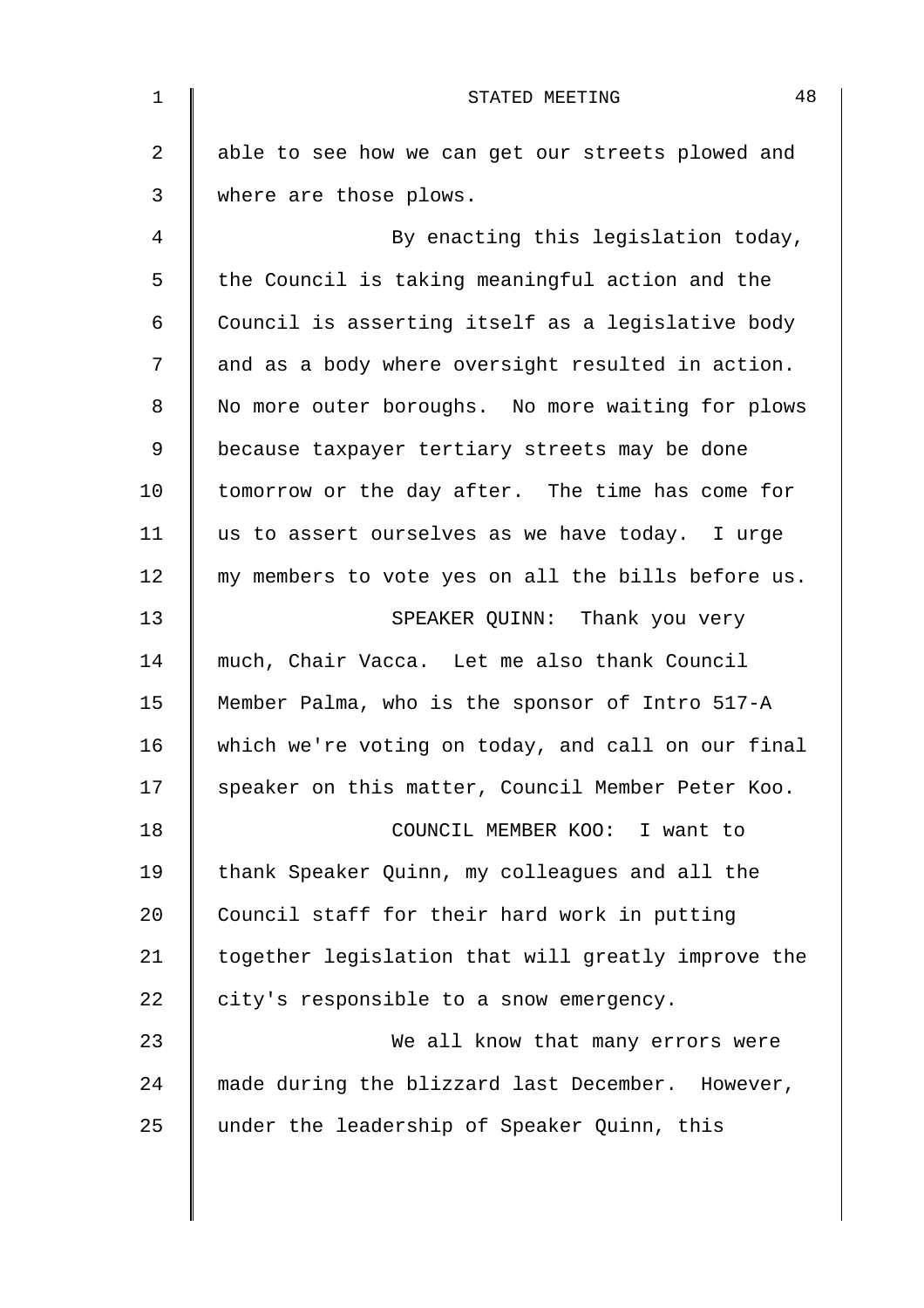| 1            | 49<br>STATED MEETING                               |
|--------------|----------------------------------------------------|
| 2            | legislature has taken action to ensure that        |
| $\mathsf{3}$ | mistakes during a snow emergency are less likely   |
| 4            | to occur in the future.                            |
| 5            | I'm proud to have an Introduction                  |
| 6            | before the Council that will establish a snow      |
| 7            | removal volunteer registry. This legislation will  |
| 8            | require the Department of Sanitation to establish  |
| 9            | a registry of individuals who volunteer to remove  |
| 10           | snow for persons who are unable to do so for       |
| 11           | themselves.                                        |
| 12           | During a crisis, New Yorkers are                   |
| 13           | always ready to help their neighbors in need.      |
| 14           | This volunteer registry will allow the city to     |
| 15           | effectively and efficiently mobilize volunteers to |
| 16           | where they are needed most. I encourage my         |
| 17           | colleagues to vote aye on Intro 511-A. Thank you   |
| 18           | very much.                                         |
| 19           | SPEAKER QUINN: Thank you very                      |
| 20           | much, Council Member. That concludes               |
| 21           | Communications from the Speaker.                   |
| 22           | COUNCIL MEMBER RIVERA: Thank you                   |
| 23           | very much, Madame Speaker. First, let's call on    |
| 24           | Council Member Levin for a vote.                   |
| 25           | COUNCIL MEMBER LEVIN: I vote aye                   |
|              |                                                    |
|              |                                                    |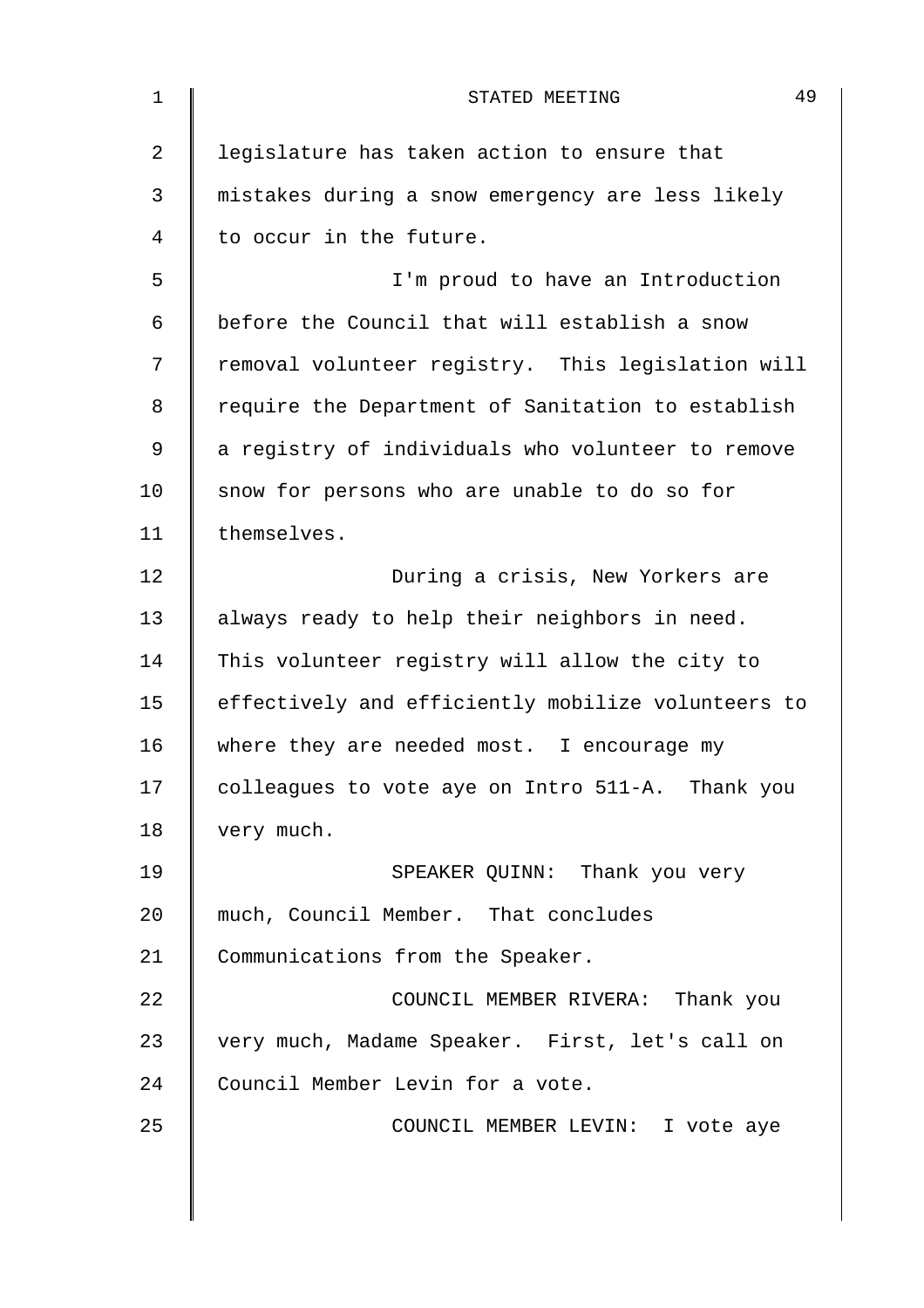| $\mathbf 1$ | 50<br>STATED MEETING                               |
|-------------|----------------------------------------------------|
| 2           | on all coupled General Orders.                     |
| 3           | COUNCIL MEMBER RIVERA: Thank you                   |
| 4           | very much. Perfect. Next Council Member            |
| 5           | Greenfield for a vote?                             |
| 6           | COUNCIL MEMBER GREENFIELD: I vote                  |
| 7           | aye on all General Order items.                    |
| 8           | COUNCIL MEMBER RIVERA: So ordered.                 |
| 9           | Next we have Council Member Tish James.            |
| 10          | COUNCIL MEMBER JAMES: I vote aye                   |
| 11          | on all.                                            |
| 12          | COUNCIL MEMBER RIVERA: So ordered.                 |
| 13          | Now we'll move on to discussion of General Orders. |
| 14          | We have Council Member Rodriguez.                  |
| 15          | COUNCIL MEMBER RODRIGUEZ: Thank                    |
| 16          | you. I would like to speak on reference to the     |
| 17          | Land Use 333, Reso 783 which we are voting today,  |
| 18          | which is the Bakersfield of Columbia University.   |
| 19          | I just want to like to share with my colleagues    |
| 20          | that in the last two weeks, as Council Member      |
| 21          | Jackson say, two town hall meetings have taken     |
| 22          | place about that particular project.               |
| 23          | One of the things that I know that                 |
| 24          | the residents of Inwood and Marble Hill and        |
| 25          | Washington Heights would like to get from Columbia |
|             |                                                    |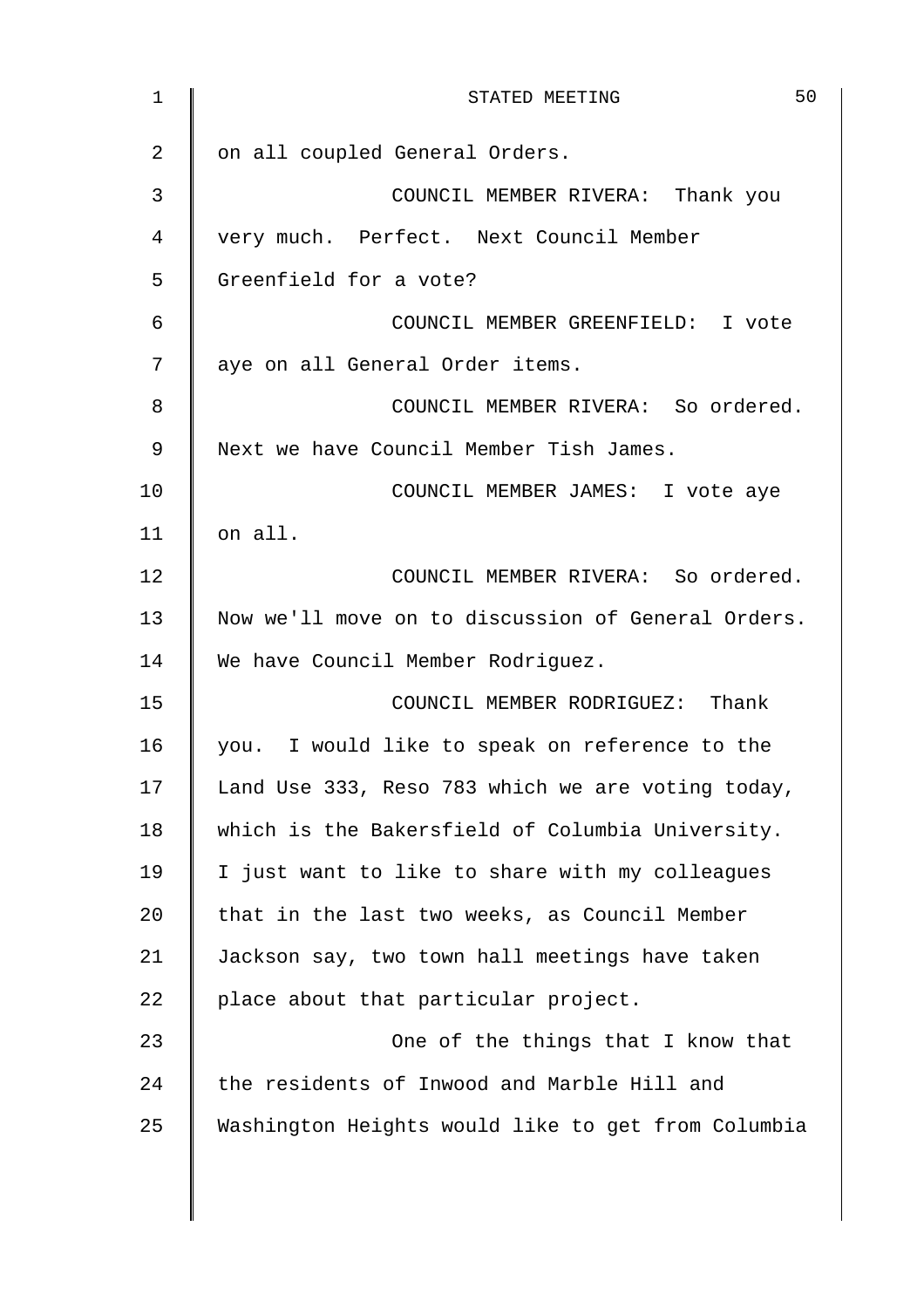| $\mathbf 1$    | 51<br>STATED MEETING                               |
|----------------|----------------------------------------------------|
| $\overline{2}$ | University and Columbia already made a commitment  |
| 3              | that will put in writing, which is that the        |
| 4              | modification that we are granting to Columbia      |
| 5              | University will not be used to build any major     |
| 6              | stadium or any major project in that area.         |
| 7              | So this is something very important                |
| 8              | for the residents. Columbia made the commitment,   |
| 9              | but I just wanted to say that I hope that in the   |
| 10             | document that Columbia is working, that language   |
| 11             | been show that this modification that we are       |
| 12             | granting to Columbia will not be used to build any |
| 13             | major project in that area. It's so important for  |
| 14             | the residents of northern Manhattan. Thank you.    |
| 15             | COUNCIL MEMBER RIVERA: Thank you                   |
| 16             | very much. Seeing no others for discussion of      |
| 17             | General Orders, we'll move on to Reports of        |
| 18             | Special Committees.                                |
| 19             | $CLERK$ :<br>None.                                 |
| 20             | COUNCIL MEMBER RIVERA: Reports of                  |
| 21             | Standing Committees.                               |
| 22             | CLERK: Report of the Committee on                  |
| 23             | Finance, Preconsidered Intro 537.                  |
| 24             | SPEAKER QUINN: Coupled on General                  |
| 25             | Orders with a message of necessity.                |
|                |                                                    |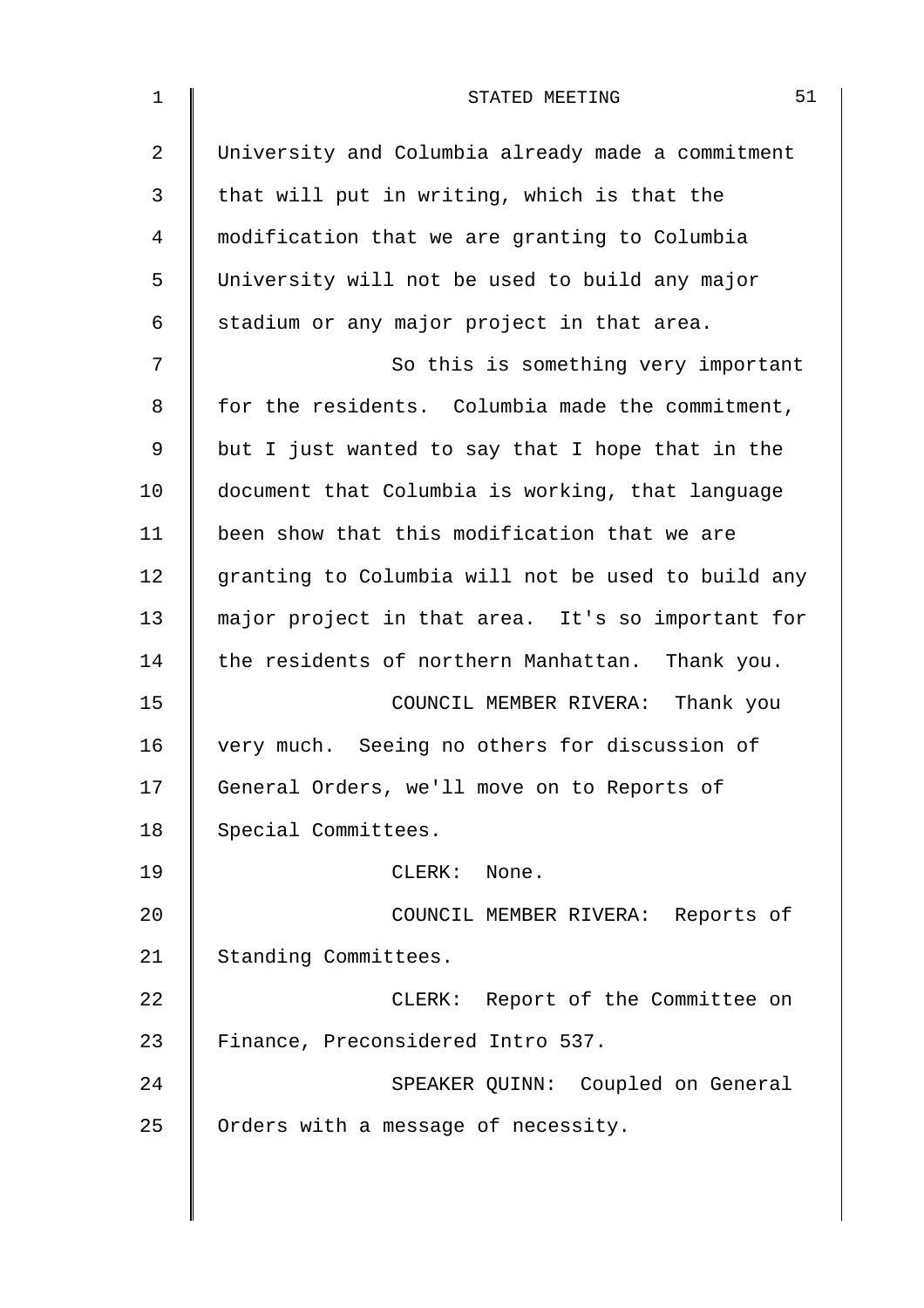| 1              | 52<br>STATED MEETING                              |
|----------------|---------------------------------------------------|
| 2              | CLERK: Reso 714-A, Atlantic Avenue                |
| 3              | BID.                                              |
| $\overline{4}$ | SPEAKER QUINN: Amended and coupled                |
| 5              | on General Orders.                                |
| $\epsilon$     | CLERK: Preconsidered Reso 764.                    |
| $\overline{7}$ | SPEAKER QUINN: Coupled on General                 |
| 8              | Orders.                                           |
| 9              | SPEAKER QUINN: Preconsidered LU                   |
| 10             | 365 and Reso 769 and 366 and Reso 770, tax        |
| 11             | abatements.                                       |
| 12             | SPEAKER QUINN: Coupled on General                 |
| 13             | Orders.                                           |
| 14             | CLERK: Report of the Committee on                 |
| 15             | Housing and Buildings, Intro 341-A, solar rooftop |
| 16             | installations.                                    |
| 17             | SPEAKER QUINN: Amended and coupled                |
| 18             | on General Orders.                                |
| 19             | CLERK: Intro 347-A, roof coating                  |
| 20             | standards.                                        |
| 21             | SPEAKER QUINN: Amended and coupled                |
| 22             | on General Orders.                                |
| 23             | CLERK: Intro 358-A, heat and power                |
| 24             | systems.                                          |
| 25             | SPEAKER QUINN: Amended and coupled                |
|                |                                                   |
|                |                                                   |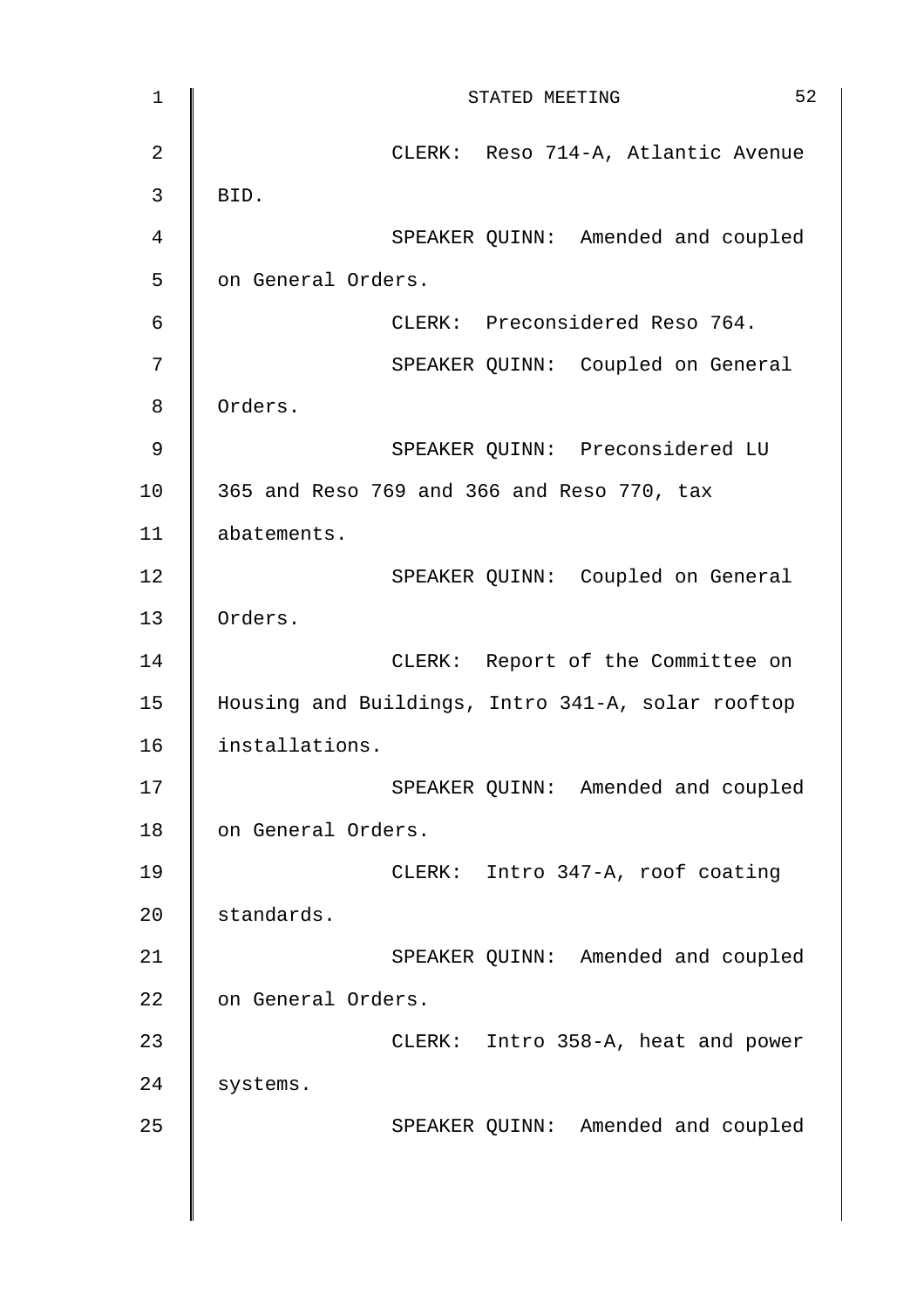1 || STATED MEETING 53 2 | on General Orders. 3 CLERK: Report of the Committee on 4 Land Use, LU 296 and Reso 771 through 312 and Reso 5 780 on page six, various ULURPs. 6 SPEAKER QUINN: Coupled on General 7 | Orders. 8 CLERK: LU 313 and Reso 781, UDAAP 9 Bronx. 10 | SPEAKER QUINN: Coupled on General 11 Orders. 12 **CLERK:** LU 319 and Reso 782. 13 || SPEAKER QUINN: Coupled on General 14 Orders. 15 CLERK: LU 333 and Reso 783, 16 Columbia University. 17 || SPEAKER QUINN: Coupled on General 18 | Orders. 19 CLERK: LU 335 and Reso 784, 20 | landmark designation. 21 | SPEAKER QUINN: Coupled on General 22 Orders. 23 **CLERK:** LU 349 and Reso 785, zoning 24 **amendment.** 25 | SPEAKER QUINN: Coupled on General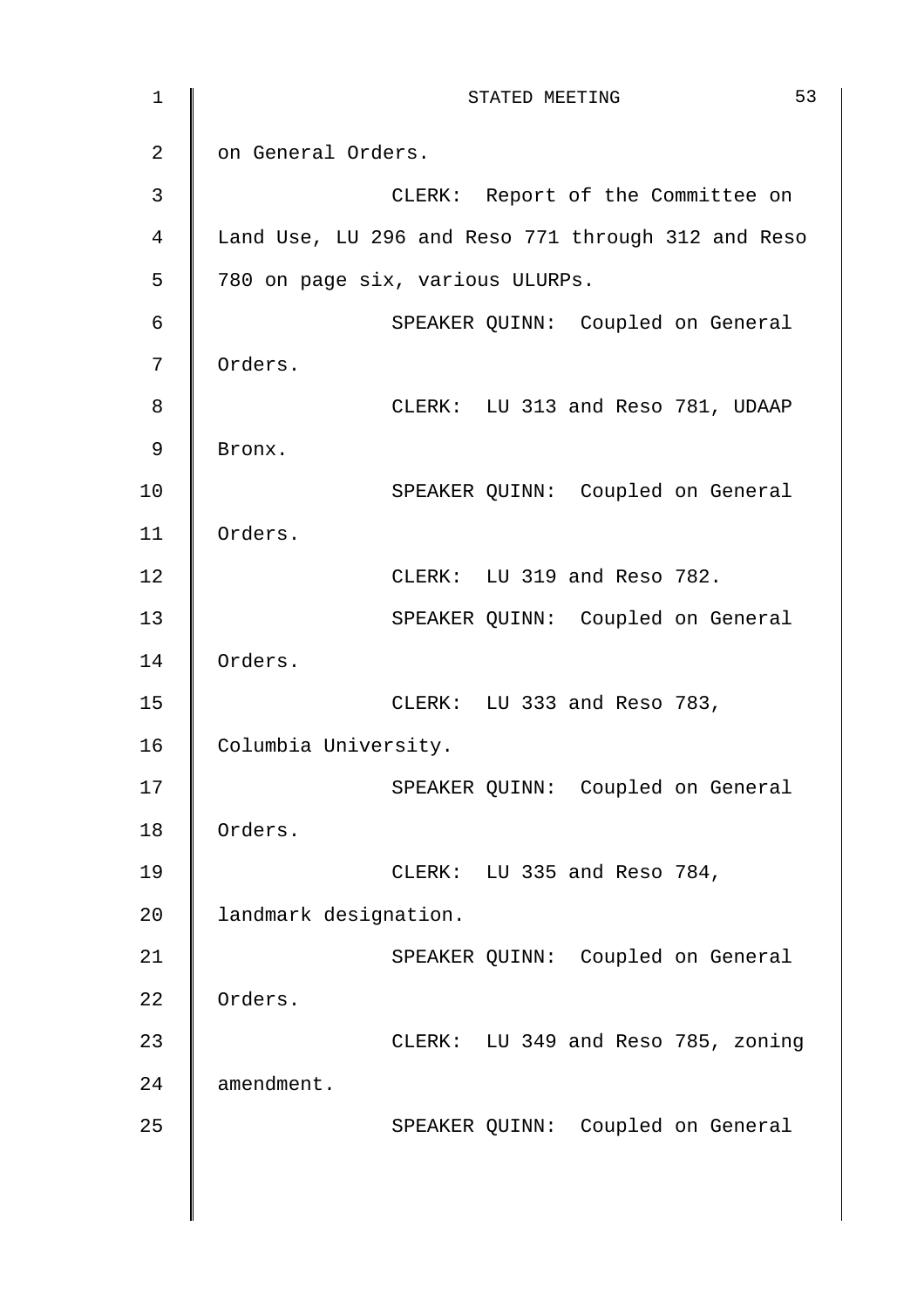1 **STATED MEETING** 54 2 | Orders. 3 CLERK: LU 350 and Reso 786 and 351 4 **and Reso 787.** 5 || SPEAKER OUINN: Coupled on General 6 Orders. 7 | CLERK: LU 353 and Reso 788 through 8 | 362 and Reso 795 on page eight. 9 | SPEAKER QUINN: Coupled on General 10 | Orders. 11 CLERK: LU 363 and Reso 796 and 364 12  $\parallel$  and Reso 797. 13 || SPEAKER QUINN: Coupled on General 14 Orders. 15 || CLERK: Report of the Committee on 16 | Public Safety, Intro 498-A, protocols regarding 17 | weather emergencies. 18 | SPEAKER QUINN: Amended and coupled 19 || on General Orders. 20 | CLERK: Intro 505-A. 21 | SPEAKER QUINN: Amended and coupled 22  $\parallel$  on General Orders with a message of necessity. 23 CLERK: Intro 528-A, improving 311 24 service. 25 | SPEAKER QUINN: Amended and coupled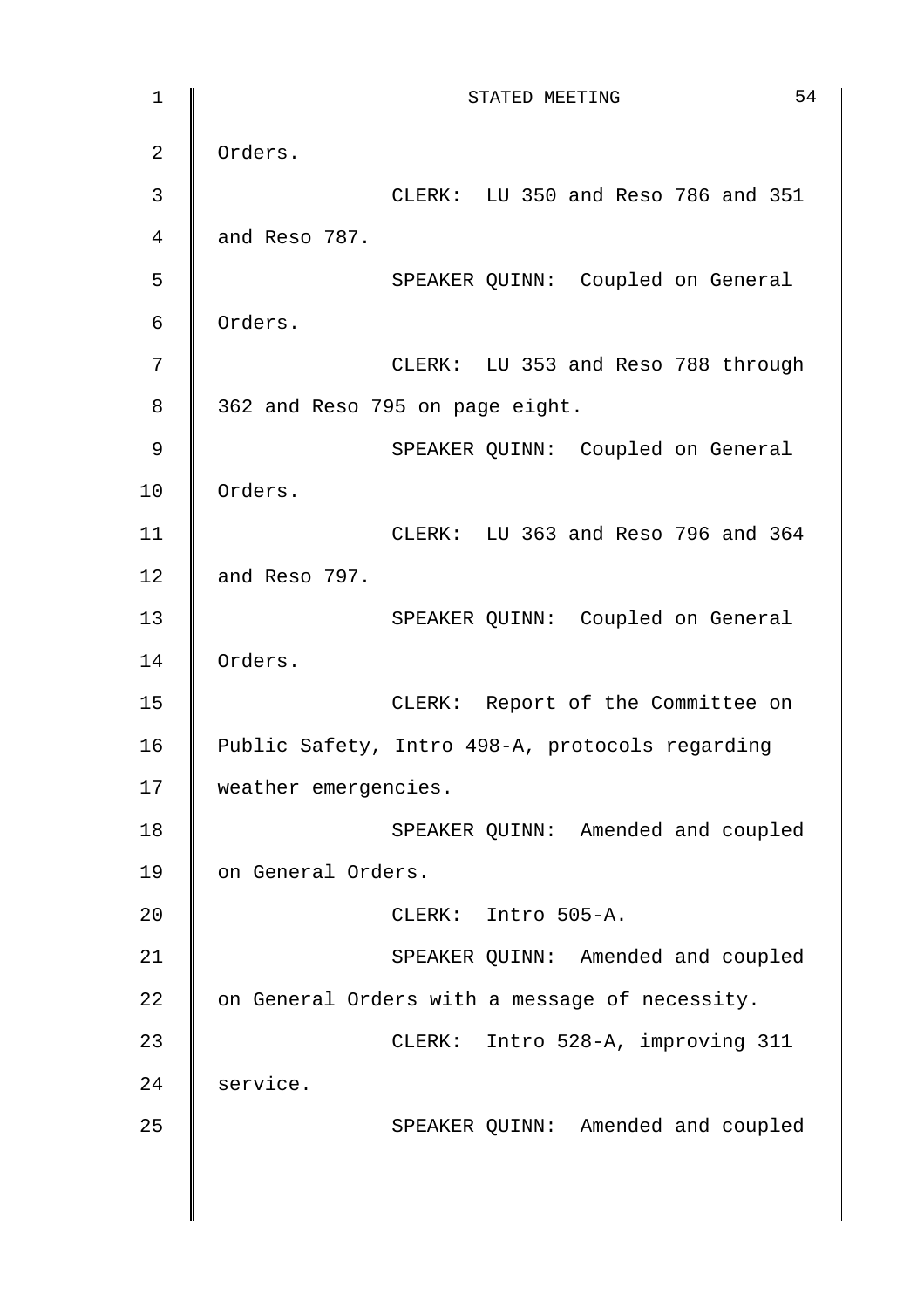| 1  | 55<br>STATED MEETING                              |
|----|---------------------------------------------------|
| 2  | on General Orders.                                |
| 3  | CLERK: Report of the Committee on                 |
| 4  | Sanitation and Solid Waste Management, Intro 508- |
| 5  | A, snow preparedness report.                      |
| 6  | SPEAKER QUINN: Amended and coupled                |
| 7  | on General Orders.                                |
| 8  | CLERK: Intro 511-A, snow removal                  |
| 9  | registry.                                         |
| 10 | SPEAKER QUINN: Amended and coupled                |
| 11 | on General Orders.                                |
| 12 | CLERK: Intro 517-A, snow plowing                  |
| 13 | and removal plans.                                |
| 14 | SPEAKER QUINN: Amended and coupled                |
| 15 | on General Orders.                                |
| 16 | COUNCIL MEMBER RIVERA: The General                |
| 17 | Order calendar.                                   |
| 18 | CLERK: Resolution appointing                      |
| 19 | various persons Commissioner.                     |
| 20 | SPEAKER QUINN: Coupled on General                 |
| 21 | Orders. At this time, I'll ask for a roll call on |
| 22 | all the items that have been coupled on the       |
| 23 | General Order calendar.                           |
| 24 | COUNCIL MEMBER RIVERA: So ordered.                |
| 25 | CLERK: Arroyo?                                    |
|    |                                                   |
|    |                                                   |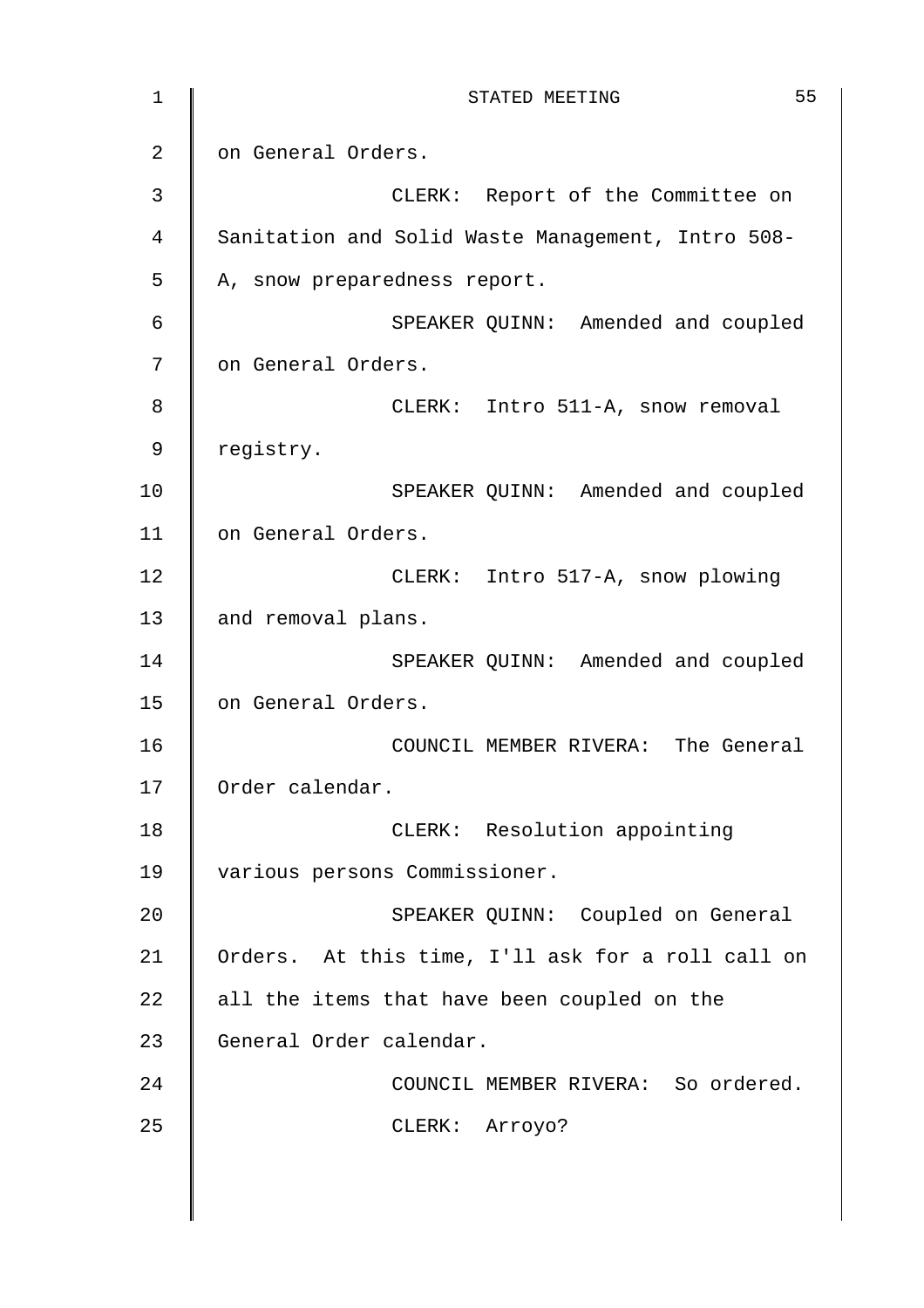| $\mathbf 1$    | 56<br>STATED MEETING                               |
|----------------|----------------------------------------------------|
| 2              | COUNCIL MEMBER ARROYO: Aye.                        |
| $\mathfrak{Z}$ | CLERK: Barron?                                     |
| 4              | COUNCIL MEMBER BARRON: May I be                    |
| 5              | excused to explain my vote?                        |
| 6              | COUNCIL MEMBER RIVERA: Yes.                        |
| 7              | COUNCIL MEMBER BARRON: You know,                   |
| 8              | my colleagues, I find it inconsistent that we are  |
| 9              | indicting AC workers for criminal negligent        |
| 10             | homicide when the loss of life occurred because of |
| 11             | some alleged neglect, but yet when the Mayor and   |
| 12             | the Commissioner neglected, consciously,           |
| 13             | deliberately neglected to bring plows to the outer |
| 14             | boroughs because they wanted to make sure          |
| 15             | Manhattan profit, the profits in Manhattan were    |
| 16             | not lost, and senior citizens lost their lives. I  |
| 17             | commend you on the legislation. I'm voting for     |
| 18             | it. It's the right thing to do. It's               |
| 19             | preventative. But the Mayor and the Commissioner   |
| 20             | got away.                                          |
| 21             | If we're going to indict black                     |
| 22             | workers in ASACS then the Commissioner and the     |
| 23             | Mayor should be held responsible for the lives     |
| 24             | that were lost because of their deliberate         |
| 25             | decision to not bring plows to the outer boroughs. |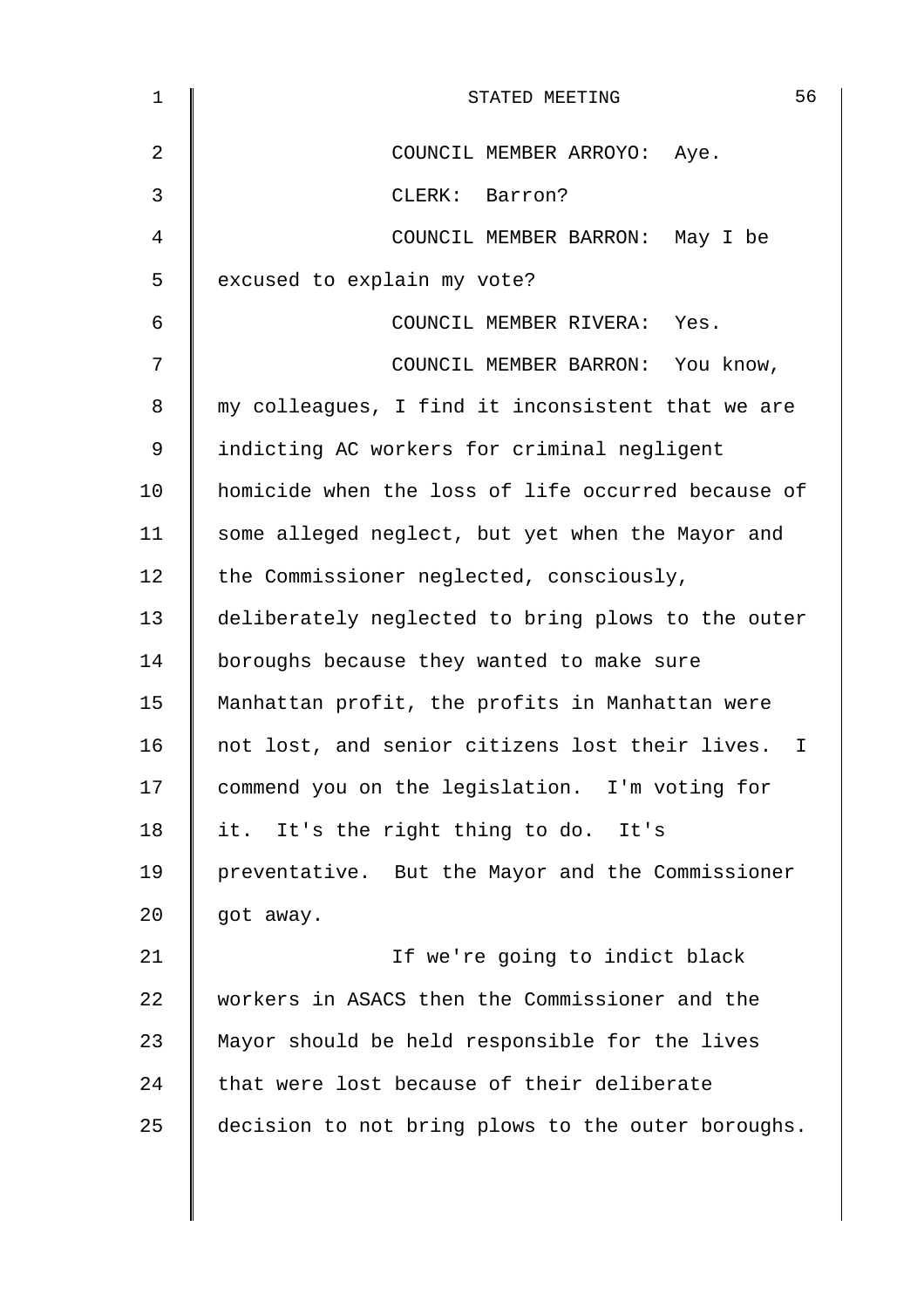| 1  | 57<br>STATED MEETING                               |
|----|----------------------------------------------------|
| 2  | They got away. Let's be consistent. If it's        |
| 3  | wrong for ACS, then it's wrong for the Mayor and   |
| 4  | it's wrong for the Commissioner of Sanitation.     |
| 5  | Secondly, Columbia University is a                 |
| 6  | notorious realtor in Harlem. Some of the members   |
| 7  | of the Inwood community are not satisfied with     |
| 8  | this the way it's going. They're not clear         |
| 9  | whether they're going to have access to the public |
| 10 | space because of the vague information and the     |
| 11 | refusal of Columbia to write clear now. You don't  |
| 12 | wait until you pass it and give up your power and  |
| 13 | then say we're working on some meetings. Well      |
| 14 | once they get it passed, they don't have to listen |
| 15 | to you.                                            |
| 16 | I want to commend the Chair of the                 |
| 17 | Buildings, Chair Dilan for the green bills. I      |
| 18 | think they're excellent. East New York we have     |
| 19 | one of the largest solar panels. So I want to      |
| 20 | commend the City Council for that. I want to       |
| 21 | continue to encourage us to be consistent.         |
| 22 | I vote no on LU 333, no on LU 350                  |
| 23 | and 351, the AMI is too high. And I vote aye on    |
| 24 | all the rest.                                      |
| 25 | COUNCIL MEMBER RIVERA: Thank you.                  |
|    |                                                    |
|    |                                                    |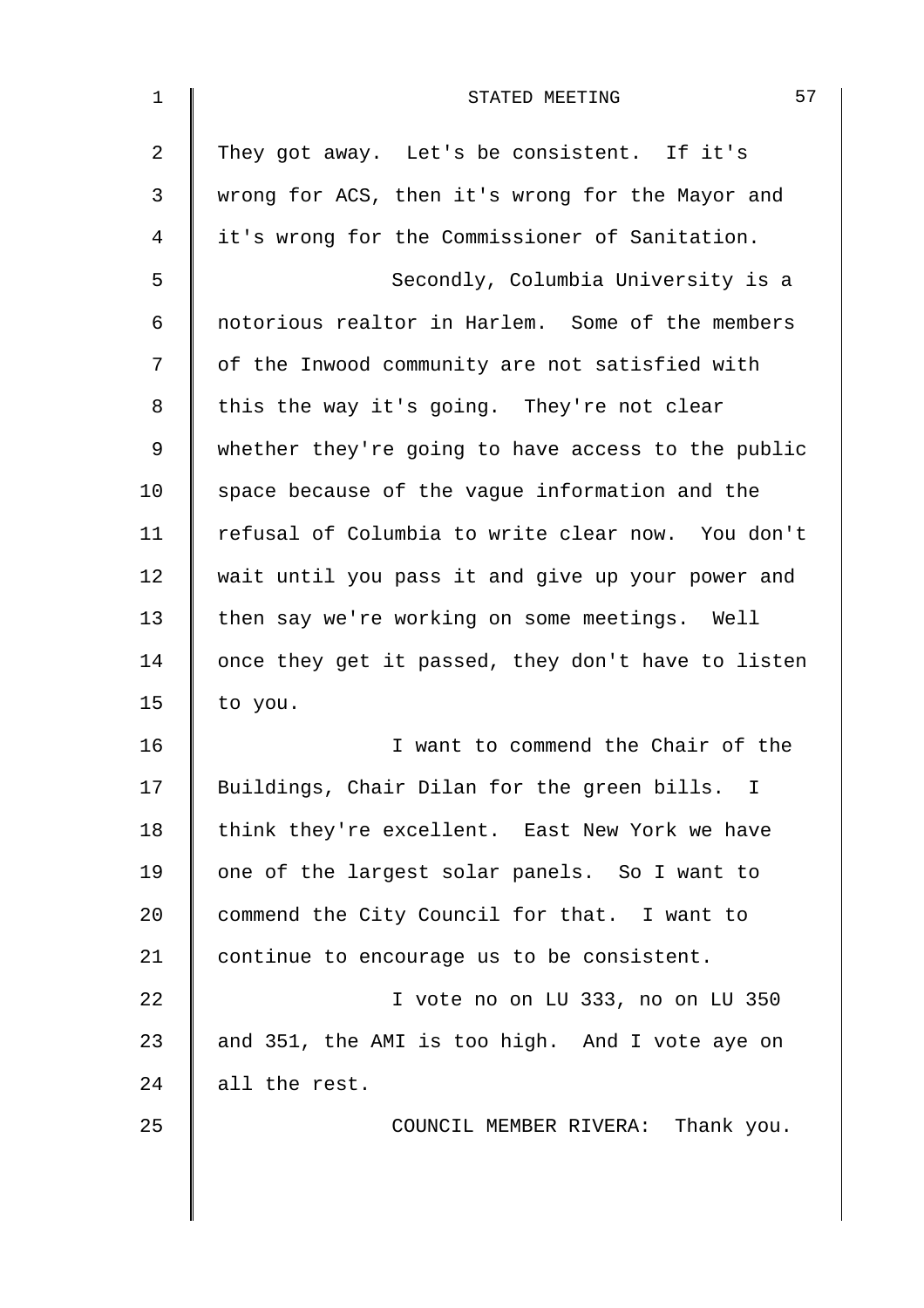| $\mathbf{1}$   | 58<br>STATED MEETING                               |
|----------------|----------------------------------------------------|
| 2              | CLERK: Brewer?                                     |
| $\mathfrak{Z}$ | COUNCIL MEMBER BREWER: Just a                      |
| 4              | couple of comments. In the Finance Committee       |
| 5              | today we had a good discussion and one of them was |
| 6              | about an HDFC rental in Council Member Diana       |
| 7              | Reyna's district. It is a fabulous organization    |
| 8              | nonprofit working with this building. I just want  |
| 9              | to be clear that it's a 40 year tax abatement and  |
| 10             | 40 years goes really quickly, as I've learned in   |
| 11             | my district. Obviously I'll vote yes for it, but   |
| 12             | I want to make it clear because we've had so many  |
| 13             | examples where after the abatement is over, the    |
| 14             | neighborhood could change and all of the sudden it |
| 15             | is a market rate building, which I hope does not   |
| 16             | happen in this situation.                          |
| 17             | I'll vote aye on all, except I'm                   |
| 18             | going to abstain on 598-A and 505-A, only because  |
| 19             | I think that they should be done by the agencies   |
| 20             | and it doesn't necessarily rise to the need for    |
| 21             | legislation, although I support the concept behind |
| 22             | them. Thank you very much. I vote aye on           |
| 23             | everything else.                                   |
| 24             | CLERK: Cabrera?                                    |
| 25             | COUNCIL MEMBER CABRERA: Aye.                       |
|                |                                                    |
|                |                                                    |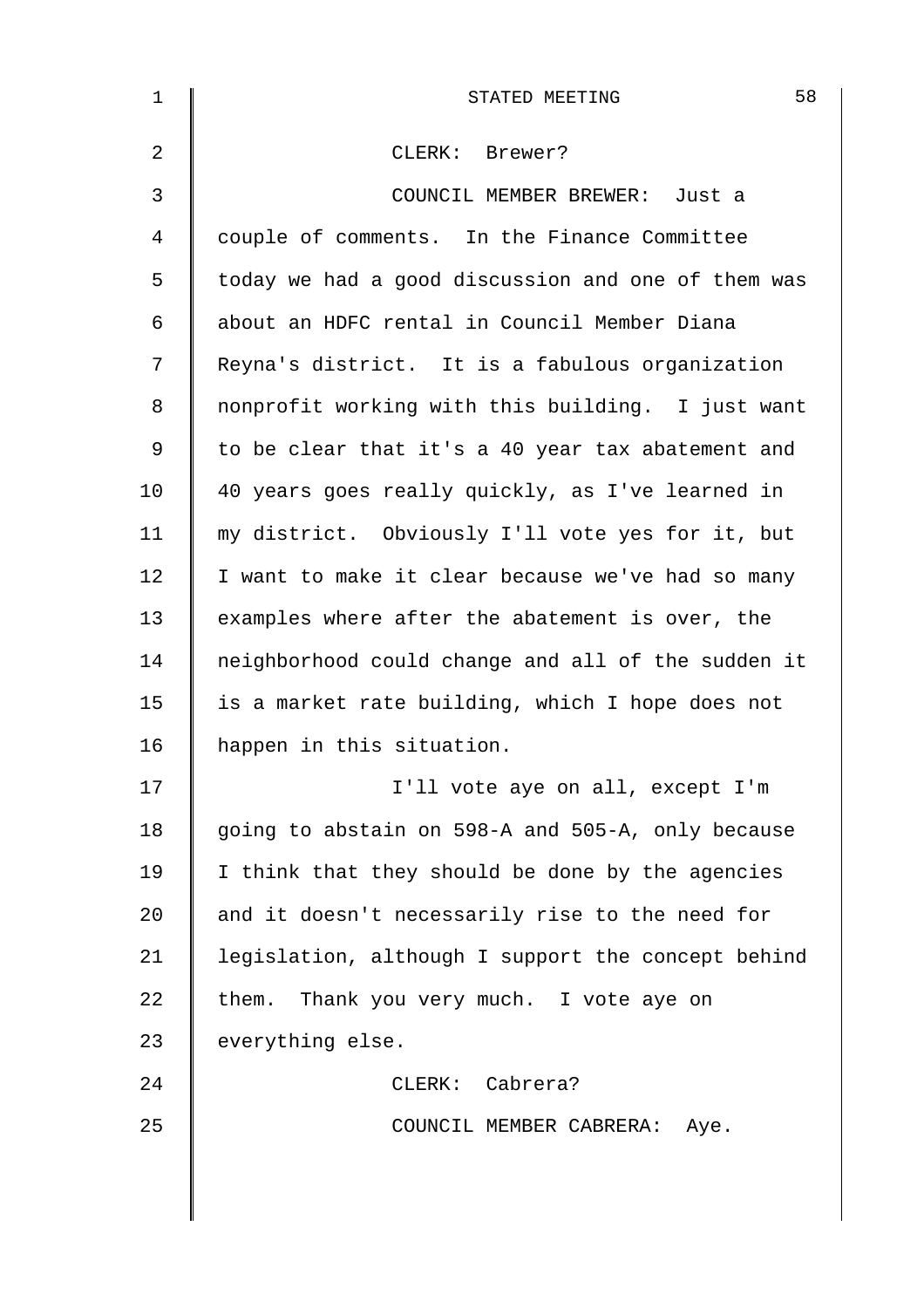| $\mathbf 1$    | 59<br>STATED MEETING                             |
|----------------|--------------------------------------------------|
| $\overline{a}$ | CLERK: Chin?                                     |
| 3              | COUNCIL MEMBER CHIN: Aye on all.                 |
| $\overline{4}$ | CLERK: Comrie?                                   |
| 5              | COUNCIL MEMBER COMRIE: Yes to all.               |
| $\epsilon$     | CLERK: Crowley?                                  |
| 7              | COUNCIL MEMBER CROWLEY: Aye on                   |
| 8              | all.                                             |
| $\mathsf 9$    | CLERK: Dickens?                                  |
| 10             | COUNCIL MEMBER DICKENS: Aye.                     |
| 11             | CLERK: Dilan?                                    |
| 12             | COUNCIL MEMBER DILAN: Aye on all.                |
| 13             | CLERK: Eugene?                                   |
| 14             | COUNCIL MEMBER EUGENE: Aye.                      |
| 15             | CLERK: Fidler?                                   |
| 16             | COUNCIL MEMBER FIDLER: With                      |
| 17             | congratulations to Councilman Koo on what I      |
| 18             | believe is his first bill. I hope the Mayor will |
| 19             | sign it so you can get a pen. And I vote aye on  |
| 20             | all.                                             |
| 21             | CLERK: Garodnick?                                |
| 22             | COUNCIL MEMBER GARODNICK: Aye.                   |
| 23             | CLERK: Gentile?                                  |
| 24             | COUNCIL MEMBER GENTILE: Aye on                   |
| 25             | all.                                             |
|                |                                                  |
|                |                                                  |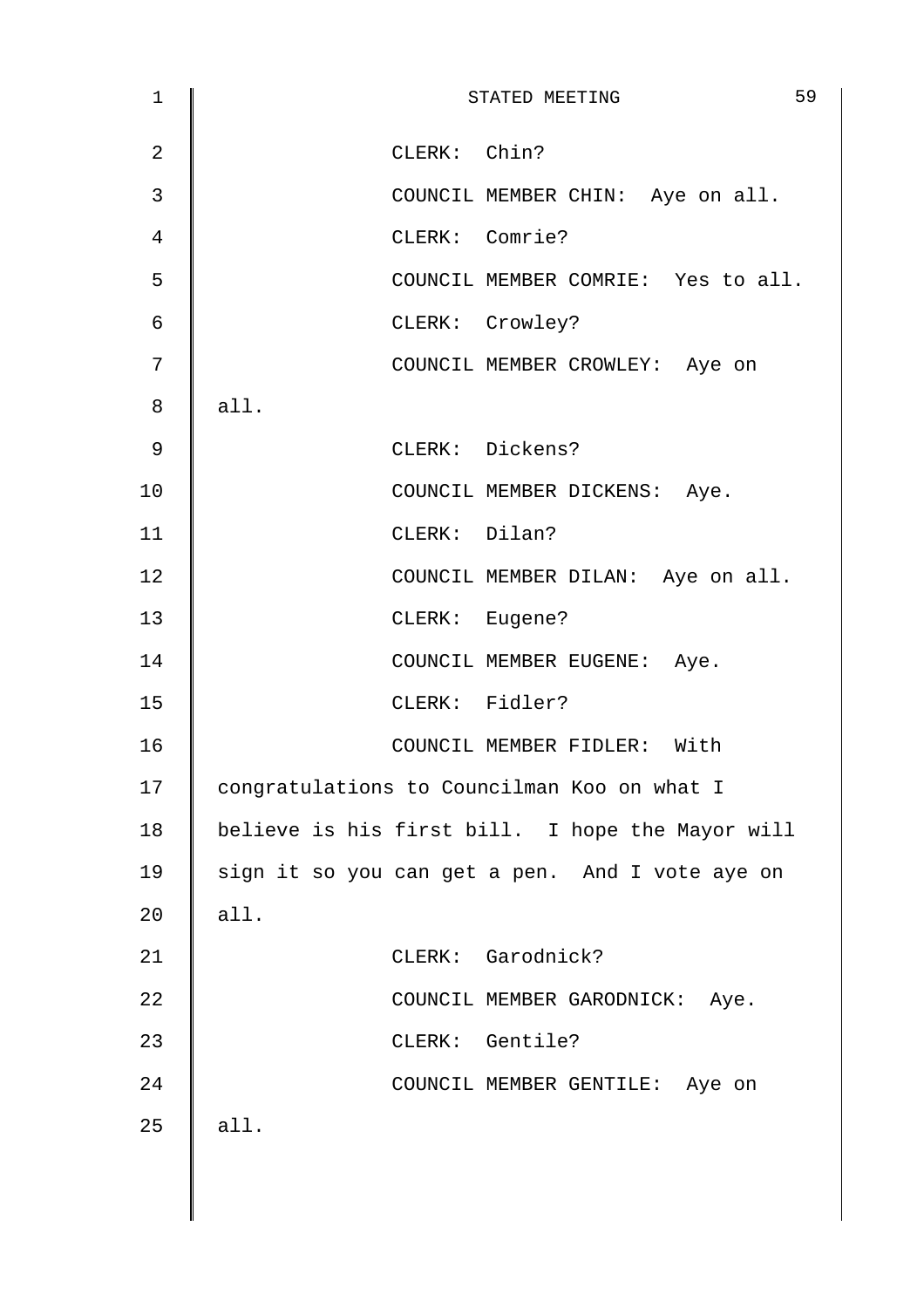| $\mathbf{1}$   | 60<br>STATED MEETING                             |
|----------------|--------------------------------------------------|
| $\overline{2}$ | CLERK: Gonzalez?                                 |
| 3              | COUNCIL MEMBER GONZALEZ: Aye on                  |
| $\overline{4}$ | all.                                             |
| 5              | CLERK: Ignizio?                                  |
| $\epsilon$     | COUNCIL MEMBER IGNIZIO: No on Land               |
| 7              | Use 335, aye on all others.                      |
| 8              | CLERK: KOO?                                      |
| 9              | COUNCIL MEMBER KOO: Aye on all. I                |
| 10             | want to thank all my colleagues in supporting my |
| 11             | legislation. Thank you.                          |
| 12             | CLERK: Koslowitz?                                |
| 13             | COUNCIL MEMBER KOSLOWITZ: Aye on                 |
| 14             | all.                                             |
| 15             | CLERK: Lander?                                   |
| 16             | COUNCIL MEMBER LANDER: Aye on all,               |
| 17             | with thanks to the Chairs and the Speaker and    |
| 18             | Council Members for the great work on snow       |
| 19             | removal.                                         |
| 20             | CLERK: Mark-Viverito?                            |
| 21             | COUNCIL MEMBER MARK-VIVERITO:<br>Aye             |
| 22             | on all.                                          |
| 23             | CLERK: Mealy?                                    |
| 24             | COUNCIL MEMBER MEALY: Aye on all.                |
| 25             | CLERK: Palma?                                    |
|                |                                                  |
|                |                                                  |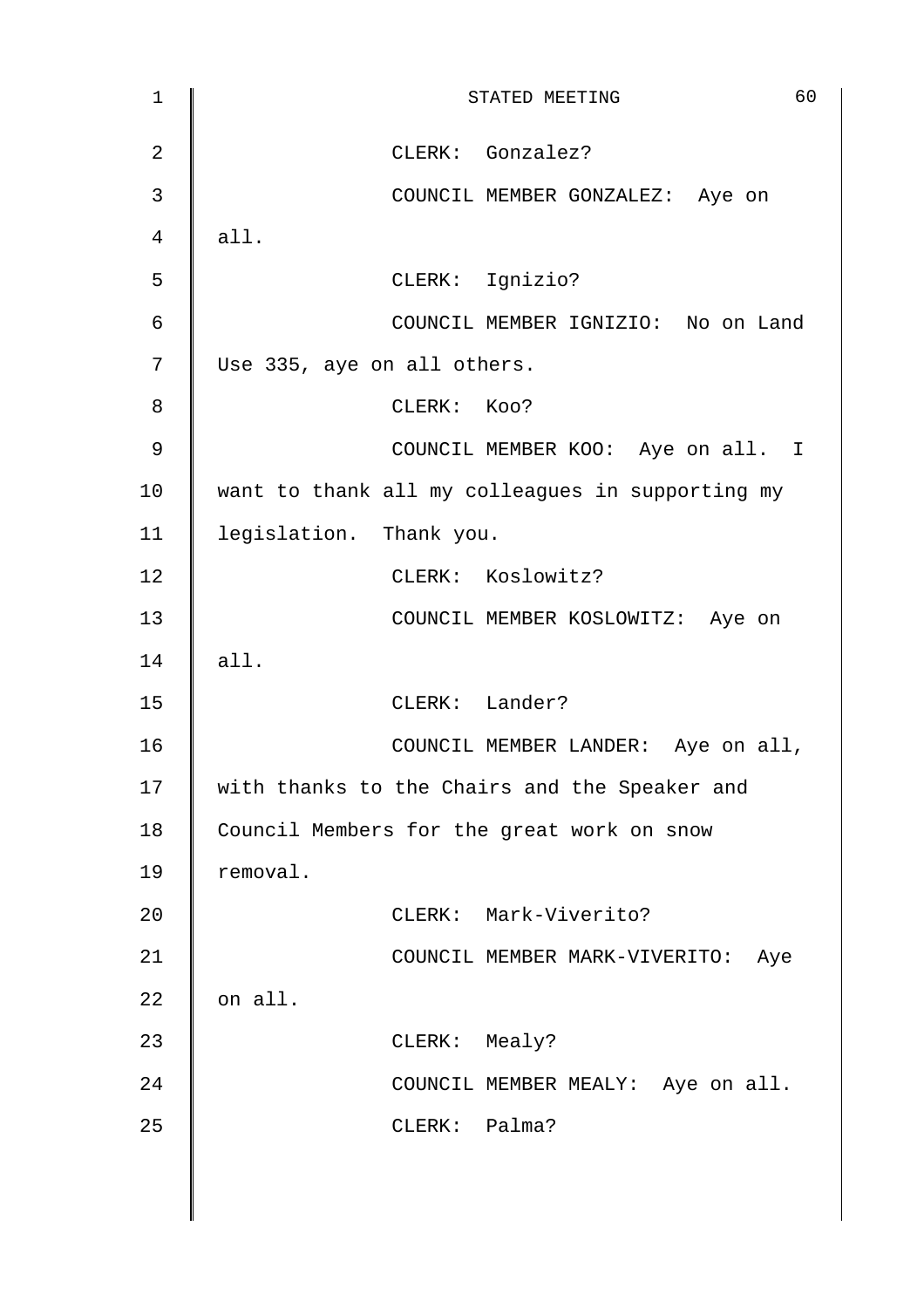| 1  | 61<br>STATED MEETING                               |
|----|----------------------------------------------------|
| 2  | COUNCIL MEMBER PALMA: Aye on all.                  |
| 3  | CLERK: Recchia?                                    |
| 4  | COUNCIL MEMBER RECCHIA: Aye on                     |
| 5  | all.                                               |
| 6  | CLERK: Reyna?                                      |
| 7  | COUNCIL MEMBER REYNA: Permission                   |
| 8  | to explain my vote.                                |
| 9  | COUNCIL MEMBER RIVERA: Yes.                        |
| 10 | COUNCIL MEMBER REYNA: I just                       |
| 11 | wanted to take this opportunity to thank the Chair |
| 12 | of Planning and Disposition, Chair Levin, who had  |
| 13 | a committee vote concerning my district of a city- |
| 14 | owned site, Ten Eyck/Maujer and Bedford, three     |
| 15 | different block and lots that coupled have now     |
| 16 | been proposed for affordable housing, 100 percent  |
| 17 | affordable housing, ranging from AMIs of 40, 50    |
| 18 | and 60. Families will be able to afford one-       |
| 19 | bedroom, two and three-bedroom apartments. This    |
| 20 | comes at a very crucial moment in Williamsburg     |
| 21 | Greenpoint where we have seen a drastic            |
| 22 | displacement of families.                          |
| 23 | I just wanted to take this                         |
| 24 | opportunity to thank HPD, which we've had a long   |
| 25 | road where we had many disagreements concerning    |
|    |                                                    |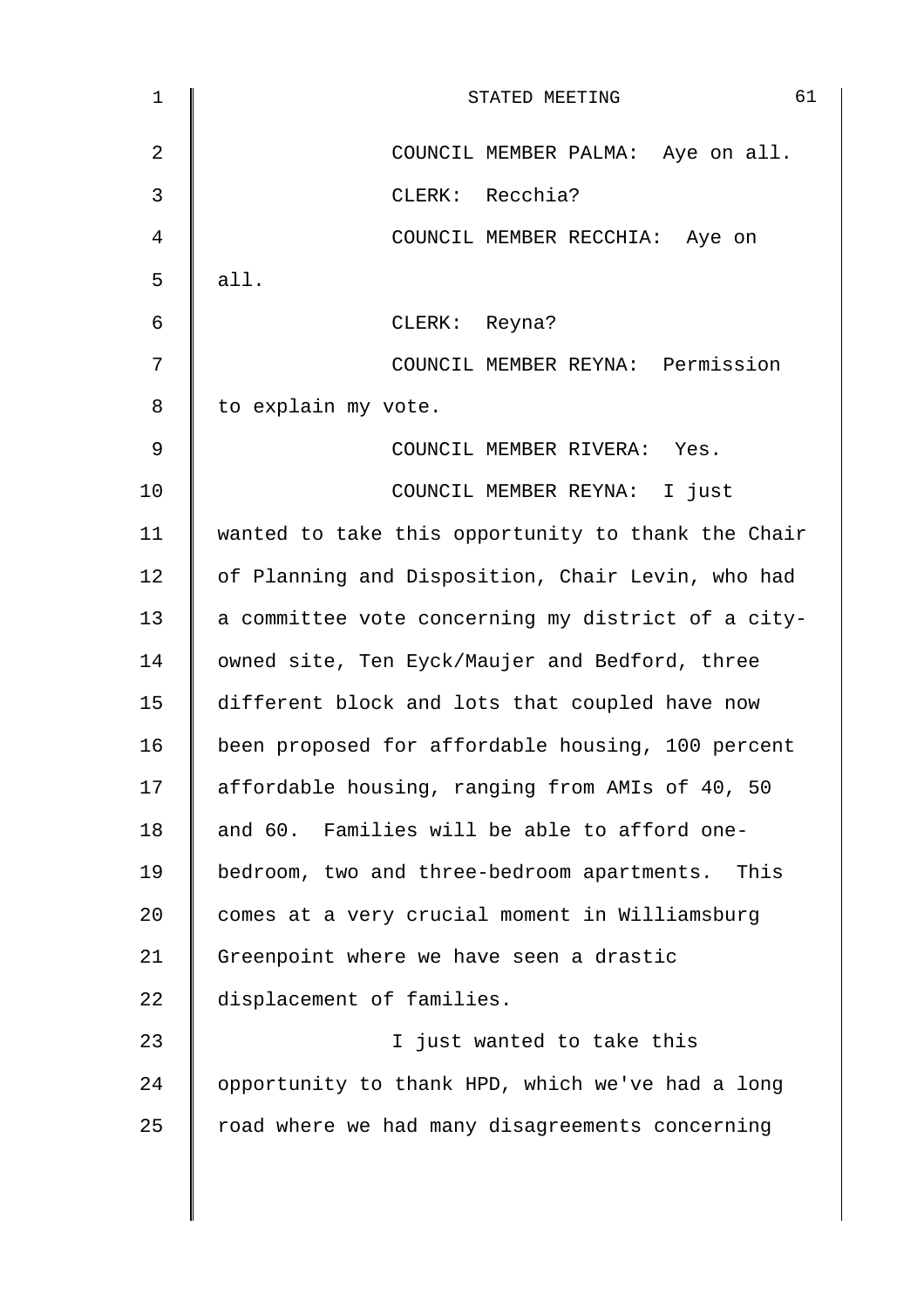| $\mathbf 1$ | 62<br>STATED MEETING                               |
|-------------|----------------------------------------------------|
| 2           | making sure that we sped up the process of dealing |
| 3           | with some of these city-owned sites. So I'm happy  |
| 4           | to see that we're finally seeing this come to      |
| 5           | fruition. I look forward to working with Yuco      |
| 6           | Real Estate Development.                           |
| 7           | I want to just make mention to the                 |
| 8           | fact that we also have to thank HPD for the Ten    |
| $\mathsf 9$ | Eyck, the Article 11 application as Council Member |
| 10          | Gale Brewer had mention, concerning affordable     |
| 11          | housing that will be preserved. I know that 40     |
| 12          | years comes very quickly, but right now we're in   |
| 13          | need of making sure that we preserve as many units |
| 14          | as possible in Greenpoint Williamsburg and that is |
| 15          | being done so today. So I thank my colleagues and  |
| 16          | I urge you to vote aye. I, as well, vote aye.      |
| 17          | CLERK: Rodriguez? Rodriguez?                       |
| 18          | COUNCIL MEMBER RODRIGUEZ: May I                    |
| 19          | explain my vote.                                   |
| 20          | COUNCIL MEMBER RIVERA: Yes.                        |
| 21          | COUNCIL MEMBER RODRIGUEZ: I would                  |
| 22          | like to again go back to the LU 333, the           |
| 23          | Bakersfield. This project is very important, as    |
| 24          | we know, for Columbia University, but also it's    |
| 25          | brought a lot of concern for the residents of      |
|             |                                                    |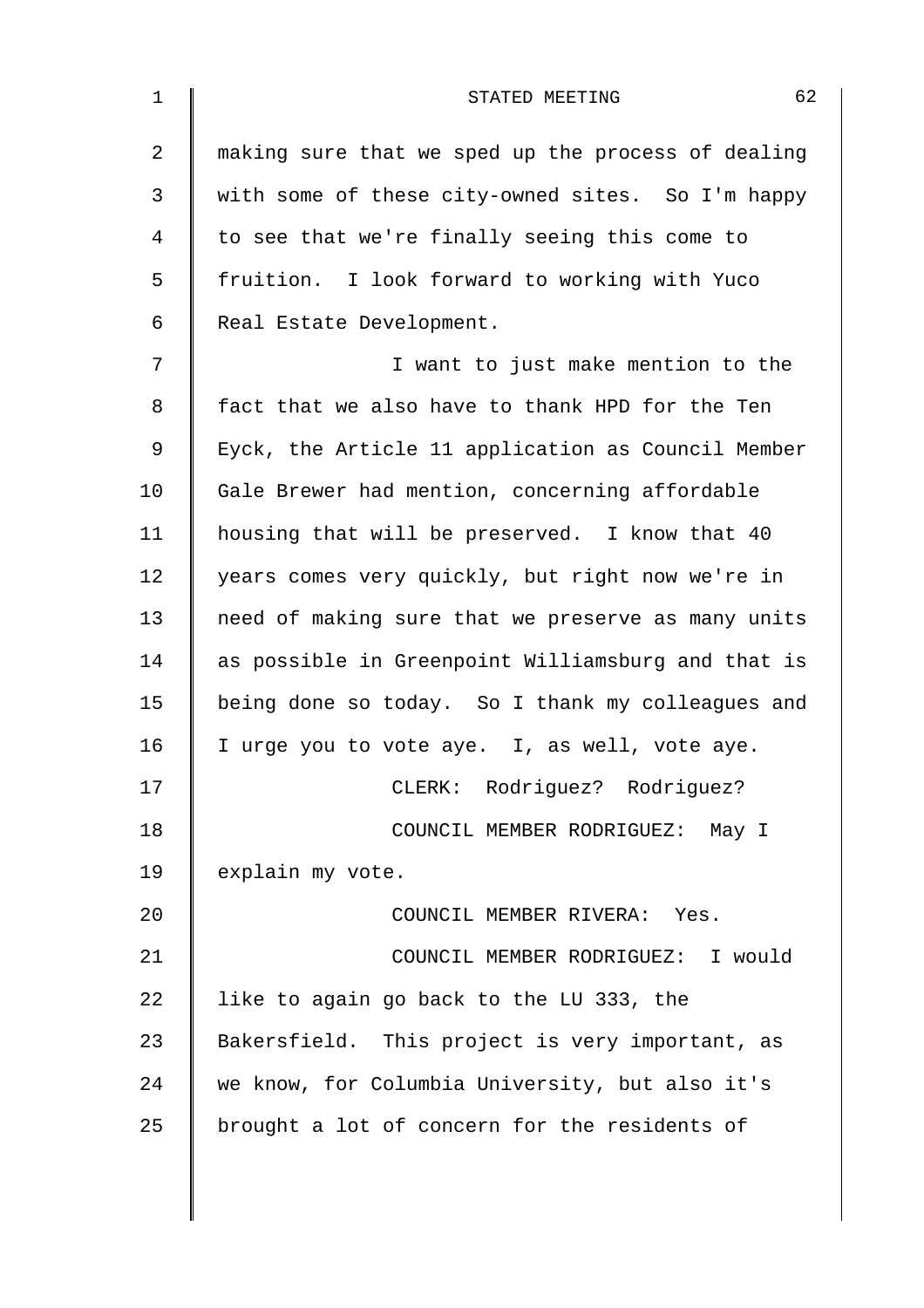| $\mathbf 1$    | 63<br>STATED MEETING                               |
|----------------|----------------------------------------------------|
| $\overline{2}$ | Marble Hill, Inwood and Washington Heights.        |
| 3              | The last two weeks, as I say, has                  |
| 4              | been many, two town hall meetings, hundreds of     |
| 5              | people has participated. Columbia has expressed    |
| 6              | to the Community Board 12 that they are committed. |
| 7              | They gave to the Community Board 12 a document     |
| 8              | where they made a commitment on how to be a good   |
| 9              | neighbor would mean that the students of Columbia  |
| 10             | will benefit but also the community will have      |
| 11             | access to that facility.                           |
| 12             | At this particular moment, when it                 |
| 13             | come to the land use, as I say, Columbia also has  |
| 14             | expressed that they will put in the document that  |
| 15             | this project would not be used for more than       |
| 16             | building the five-story building. We want to be    |
| 17             | sure that Columbia really delivered to the         |
| 18             | community. Seeing this space of Bakersfield is a   |
| 19             | property of Columbia University but also some area |
| 20             | of the Bakersfield is a public area that Columbia  |
| 21             | has been using since 1921. I believe it is         |
| 22             | important that Columbia also develop the trust in  |
| 23             | the community and really deliver it to our people. |
| 24             | Thank you. And I vote aye.                         |
| 25             | CLERK: Ulrich?                                     |
|                |                                                    |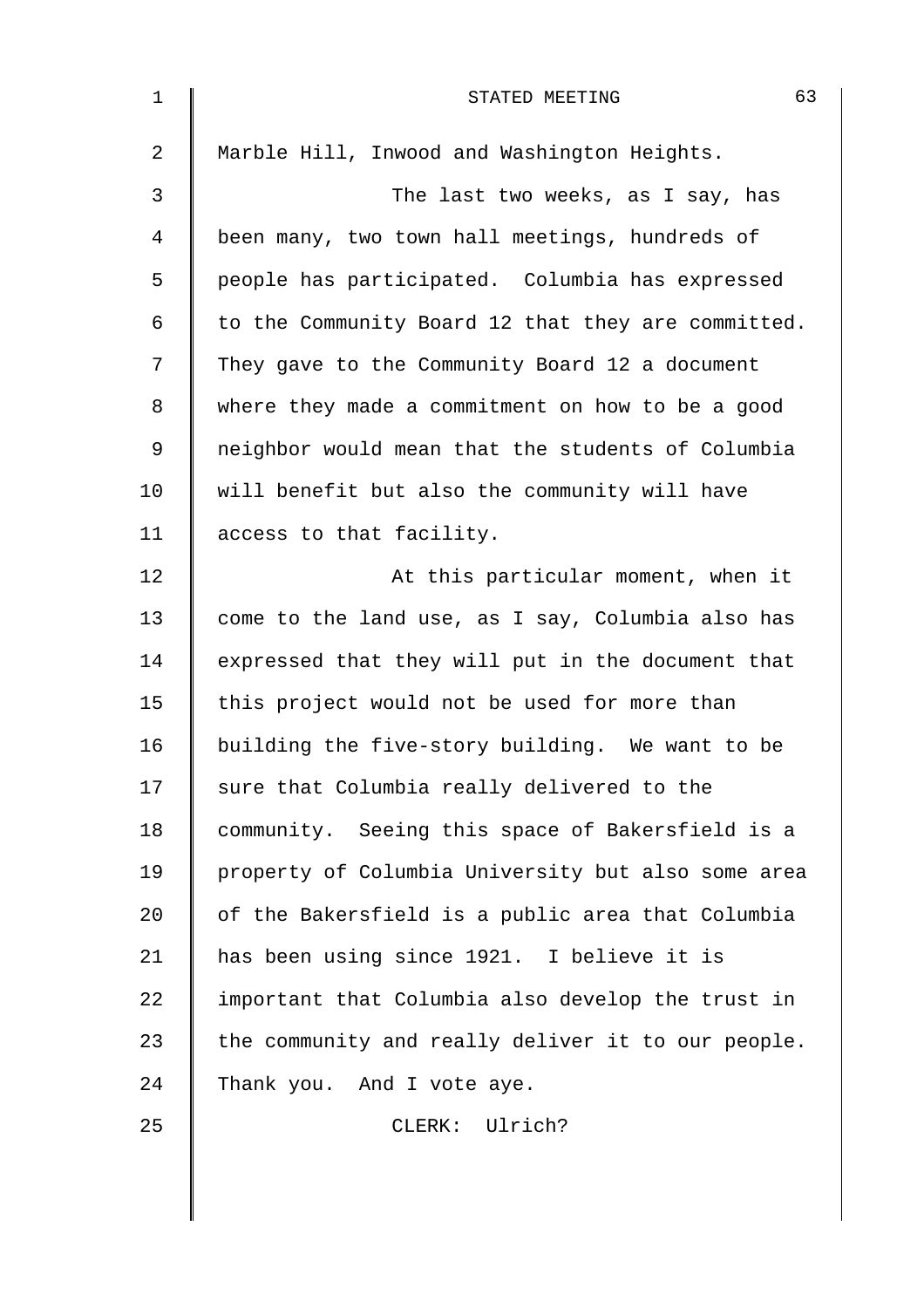| $\mathbf{1}$ | 64<br>STATED MEETING                              |
|--------------|---------------------------------------------------|
| 2            | COUNCIL MEMBER ULRICH: Aye on all.                |
| 3            | CLERK: Vacca?                                     |
| 4            | COUNCIL MEMBER VACCA: Aye on all.                 |
| 5            | CLERK: Vallone?                                   |
| 6            | COUNCIL MEMBER VALLONE: Aye on                    |
| 7            | all.                                              |
| 8            | CLERK: Van Bramer?                                |
| $\mathsf 9$  | COUNCIL MEMBER VAN BRAMER: Aye on                 |
| 10           | all.                                              |
| 11           | CLERK: Vann?                                      |
| 12           | COUNCIL MEMBER VANN: First, I'd                   |
| 13           | like to commend Council Member Koo. If the Mayor  |
| 14           | doesn't give you a pen, I'll give you one. I vote |
| 15           | aye on all.                                       |
| 16           | CLERK: Weprin?                                    |
| 17           | COUNCIL MEMBER WEPRIN: Aye on all.                |
| 18           | CLERK: Wills?                                     |
| 19           | COUNCIL MEMBER WILLS: I'd like to                 |
| 20           | commend Council Members Koo and Jumaane Williams. |
| 21           | Aye on all.                                       |
| 22           | CLERK: Oddo?                                      |
| 23           | COUNCIL MEMBER ODDO: Yes.                         |
| 24           | CLERK: Rivera?                                    |
| 25           | COUNCIL MEMBER RIVERA: I vote aye                 |
|              |                                                   |
|              |                                                   |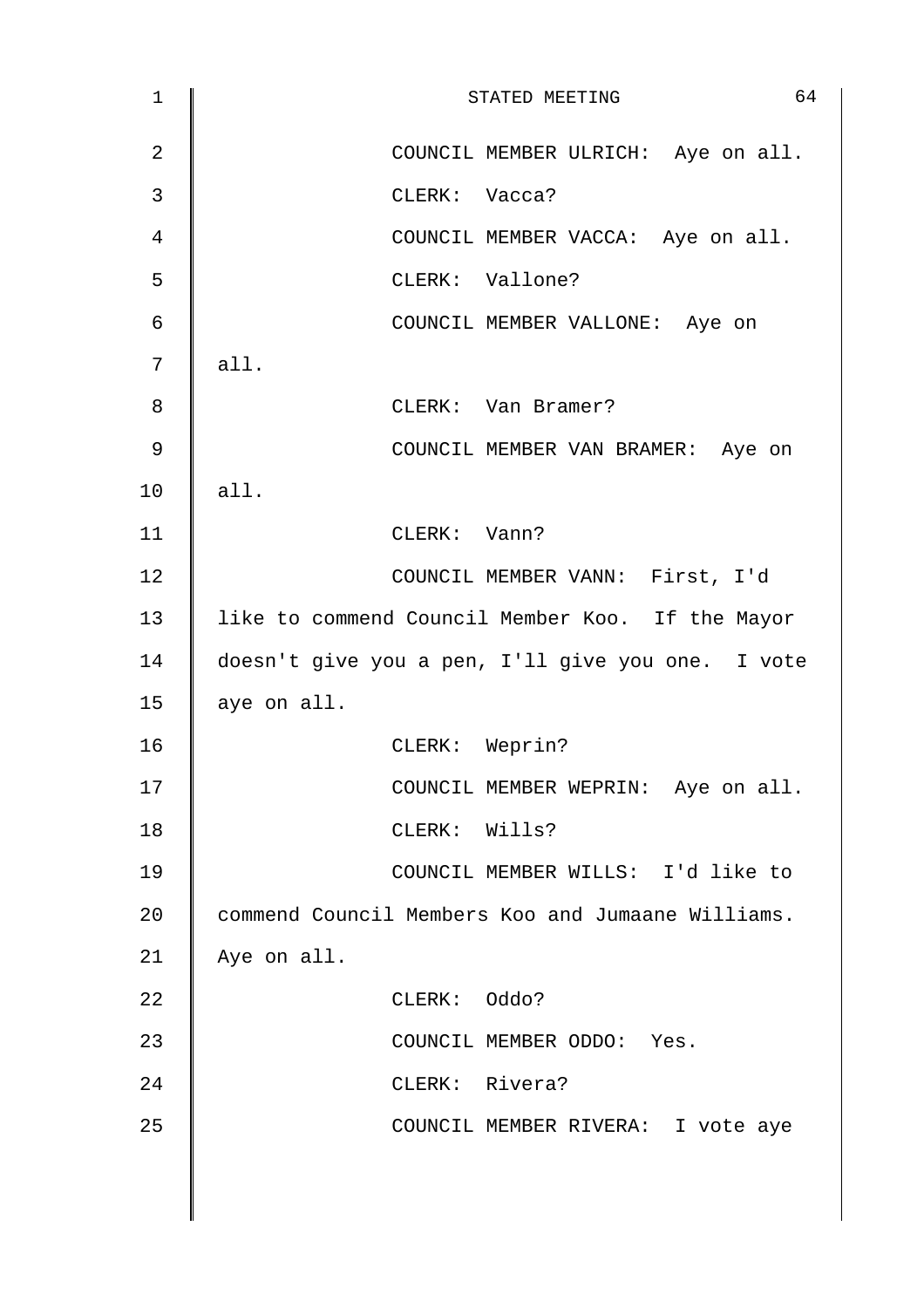| $\mathbf 1$ | 65<br>STATED MEETING                              |
|-------------|---------------------------------------------------|
| 2           | on all.                                           |
| 3           | CLERK: Speaker Quinn?                             |
| 4           | SPEAKER QUINN: Aye on all.                        |
| 5           | [Pause]                                           |
| 6           | COUNCIL MEMBER RIVERA: All items                  |
| 7           | on today's General Order calendar were adopted by |
| 8           | a vote of 47 in the affirmative with zero in the  |
| 9           | negative with zero abstentions.                   |
| 10          | With the exception of Land Use item               |
| 11          | 33, with the accompanying Resolution 783, which   |
| 12          | was adopted by a vote of 46 in the affirmative,   |
| 13          | one in the negative and zero abstentions.         |
| 14          | And Land Use item 350 with                        |
| 15          | Resolution 786, which was adopted by a vote of 46 |
| 16          | in the affirmative, one in the negative with zero |
| 17          | abstentions.                                      |
| 18          | And Land Use item 351 with Reso                   |
| 19          | 787, which was adopted by a vote of 46 in the     |
| 20          | affirmative, one in the negative and zero         |
| 21          | abstentions.                                      |
| 22          | And Intro 505-A: which was adopted                |
| 23          | by a vote of 46 in the affirmative, zero in the   |
| 24          | negative, and one abstention.                     |
| 25          | And Intro 498-A: which was adopted                |
|             |                                                   |
|             |                                                   |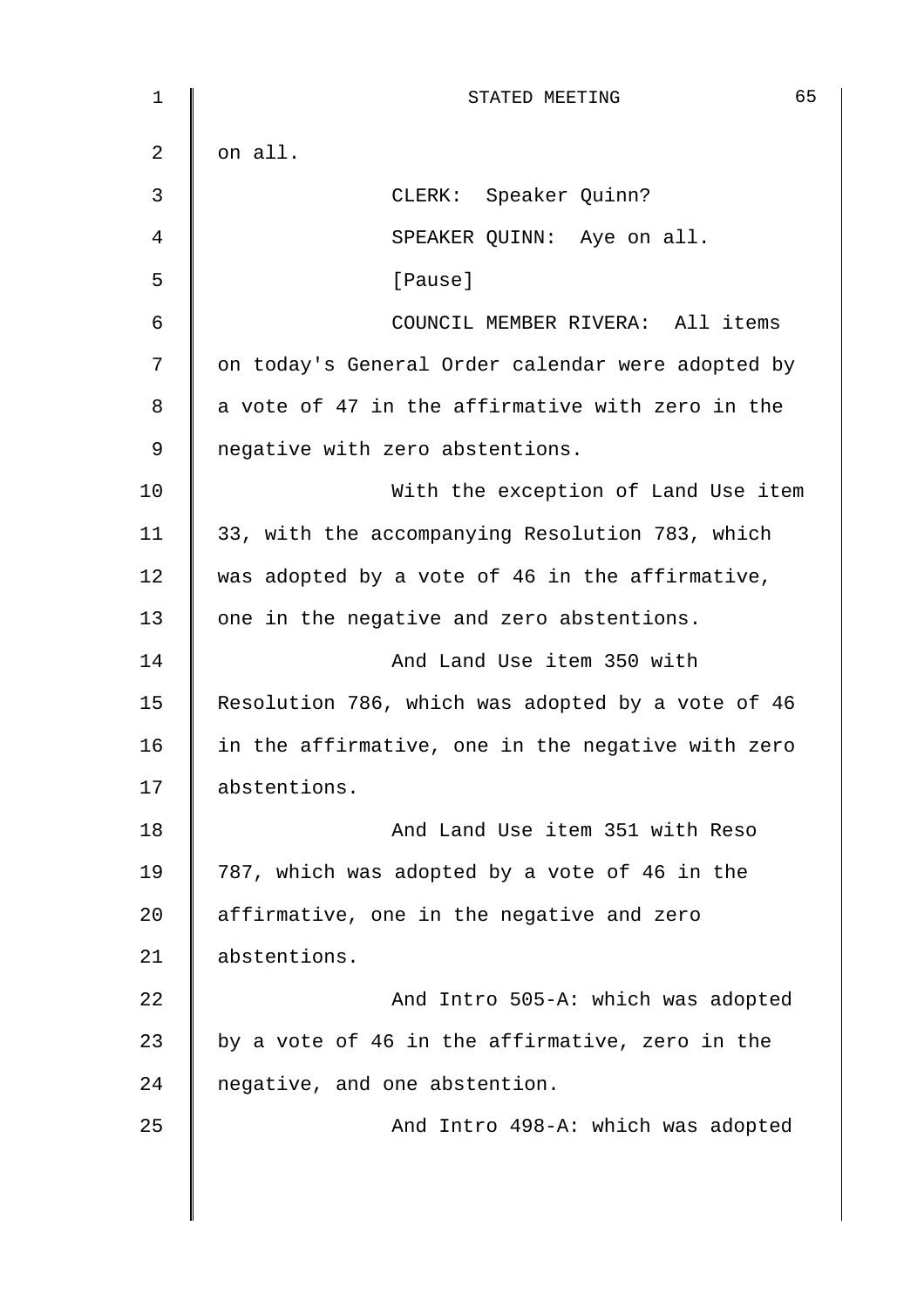| $\mathbf{1}$ | 66<br>STATED MEETING                              |
|--------------|---------------------------------------------------|
| 2            | by a vote of 46 in the affirmative, zero in the   |
| 3            | negative and one abstention.                      |
| 4            | And Land use item 335 and                         |
| 5            | Resolution 784, which was adopted by a vote of 46 |
| 6            | in the affirmative, one in the negative and zero  |
| 7            | abstentions.                                      |
| 8            | Seeing no others, we move on to                   |
| 9            | Introduction and reading of the bills.            |
| 10           | SPEAKER QUINN: All bills are                      |
| 11           | refereed to committees, as indicated on the       |
| 12           | agenda.                                           |
| 13           | COUNCIL MEMBER RIVERA: Discussion                 |
| 14           | of Resolutions. We have no resolutions. We have   |
| 15           | one resolution.                                   |
| 16           | SPEAKER QUINN: Yes, we do,                        |
| 17           | Resolution 701.                                   |
| 18           | COUNCIL MEMBER RIVERA: No speakers                |
| 19           | on Resolution 701. At this point in time, we'll   |
| 20           | just read the Resolution. It's a Resolution       |
| 21           | calling on the Regional Emergency Medical Service |
| 22           | Council of New York City to review and revise the |
| 23           | New York City mutual aid mobilization system      |
| 24           | protocol, adopted by the Committee on Public      |
| 25           | Safety. All in favor say aye.                     |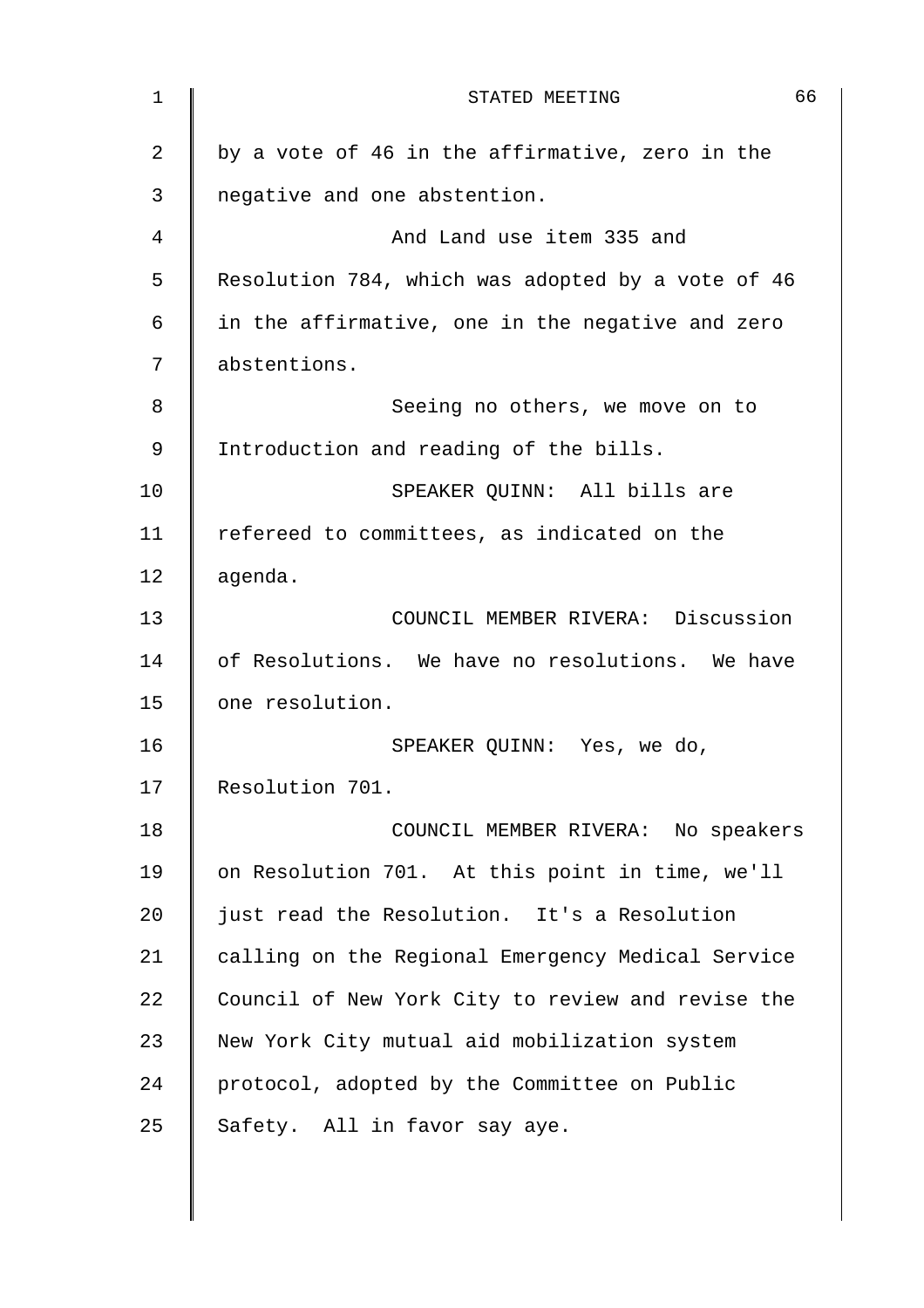| $\mathbf 1$    | 67<br>STATED MEETING                              |
|----------------|---------------------------------------------------|
| $\overline{2}$ | GROUP: Aye.                                       |
| $\mathfrak{Z}$ | COUNCIL MEMBER RIVERA: All opposed                |
| 4              | say any. Any abstentions? The ayes have it. At    |
| 5              | this point in time, we'll move on to General      |
| 6              | Discussion. We have first Council Member Barron.  |
| 7              | COUNCIL MEMBER BARRON: My                         |
| 8              | colleagues, I'd like to bring your attention to   |
| 9              | Resolution 762 presented by Council Member Lew    |
| 10             | Fidler. It's the first time I've ever seen Lew    |
| 11             | Fidler present a Resolution that he did no real   |
| 12             | research on.                                      |
| 13             | The Durban Conference in South                    |
| 14             | Africa against racism in 2001 was not anti-       |
| 15             | Semitic. There is nothing in the Durban document, |
| 16             | the actual declaration that 189 out of the 210    |
| 17             | countries signed on to. It had nothing to do with |
| 18             | anti-Semitism. Lew has been disingenuous. He      |
| 19             | didn't read it himself and he's not presenting    |
| 20             | anything to you.                                  |
| 21             | This was a conference that declared               |
| 22             | the north, the Trans Atlantic slave trade was a   |
| 23             | crime against humanity. France was angry because  |
| 24             | they don't want to pay Haiti. Britain was angry   |
| 25             | because they don't want to pay Africa for         |
|                |                                                   |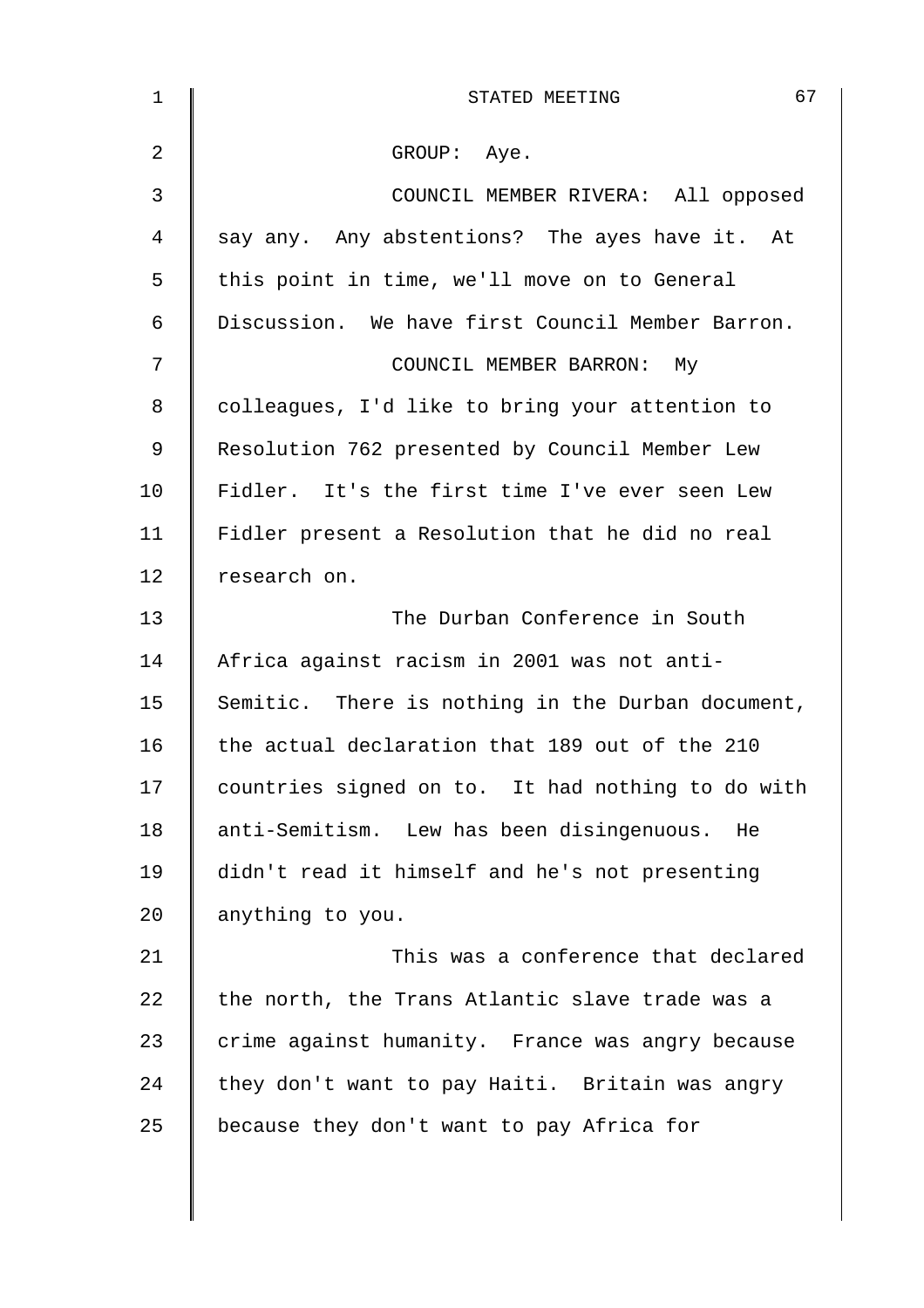| $\mathbf 1$    | 68<br>STATED MEETING                               |
|----------------|----------------------------------------------------|
| $\overline{2}$ | colonialism. Canada was angry because they don't   |
| 3              | want to pay the Indians and indigenous people      |
| 4              | their treaty of commitments. The United States     |
| 5              | was angry because they didn't want to deal with    |
| 6              | reparations and African Americans.                 |
| 7              | It has nothing to do with anti-                    |
| 8              | Semitism. As a matter of fact, in the declaration  |
| 9              | itself, Nava Pillay, the U.N. High Commission on   |
| 10             | Human Rights says that the Holocaust should have   |
| 11             | never happened and they're against anti-Semitism   |
| 12             | and against Islamaphobia and all forms of          |
| 13             | discrimination and racism.                         |
| 14             | So Lew had you all signing onto                    |
| 15             | something he didn't even read and is based upon he |
| 16             | said someone told him that they went to the        |
| 17             | conference and someone was outside the conference  |
| 18             | handing out Zionism equals racism pamphlets. Well  |
| 19             | people can do that. That's their right to do       |
| 20             | that. People can speak and say it's a hatred       |
| 21             | conference. Ask him to show you in the document    |
| 22             | that anti-Semitism exists. He can't do it. He      |
| 23             | didn't read it and it's not there. So I encourage  |
| 24             | you to take your name off that bill. Thank you.    |
| 25             | COUNCIL MEMBER RIVERA: Thank you                   |
|                |                                                    |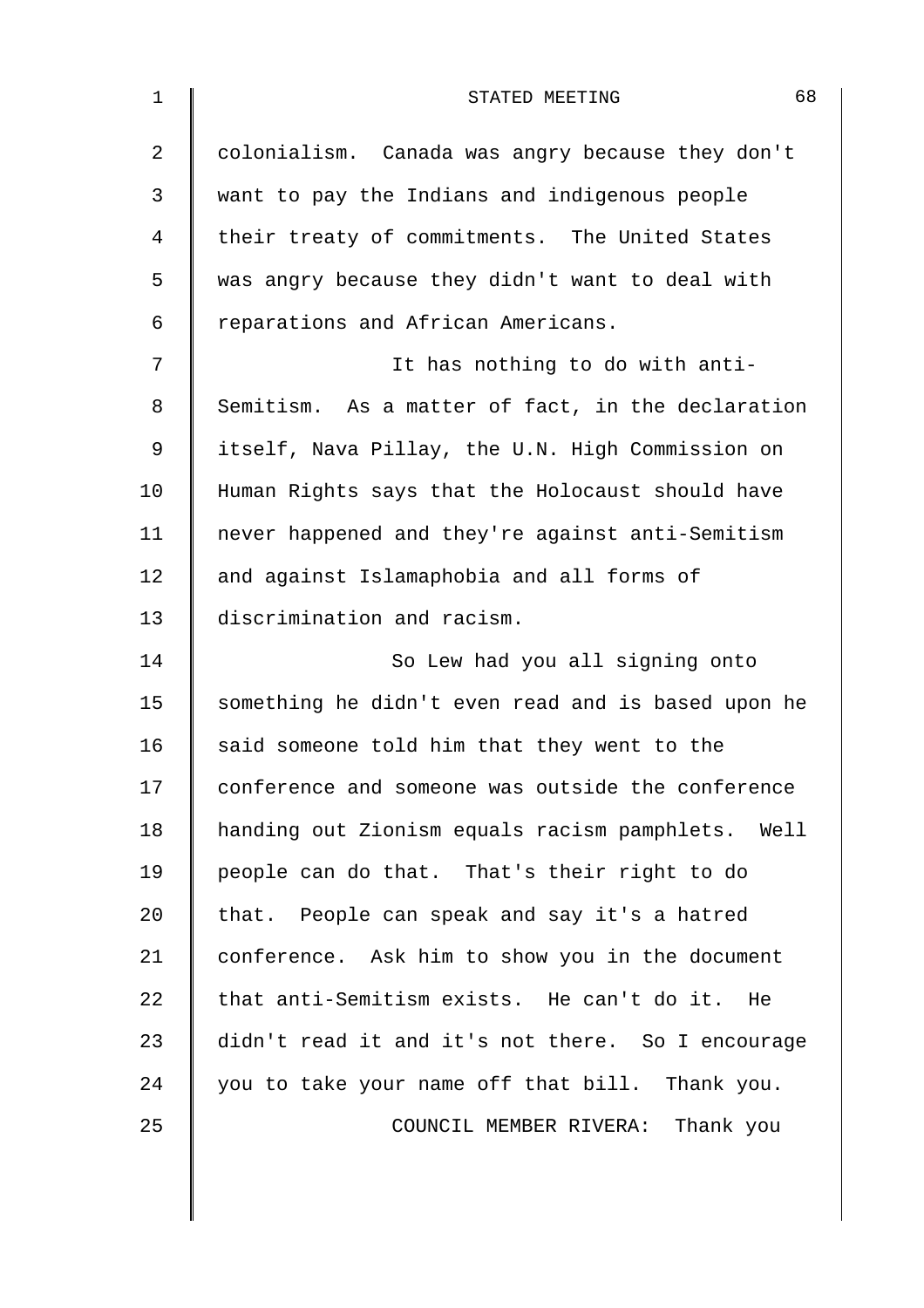| $\mathbf 1$    | 69<br>STATED MEETING                               |
|----------------|----------------------------------------------------|
| $\overline{2}$ | very much. Next we move on to Council Member       |
| 3              | Comrie.                                            |
| 4              | COUNCIL MEMBER COMRIE: Members,                    |
| 5              | today, I ask you humbly for your support to        |
| 6              | address an Intro that I'm putting in today         |
| 7              | relating to setting nutrition standards for        |
| 8              | distributing incentive items aimed at children.    |
| 9              | I was actually humbled at the                      |
| 10             | response that this Intro has had. In a press       |
| 11             | conference yesterday I was joined by seven         |
| 12             | members.                                           |
| 13             | The bill that I'm introducing would                |
| 14             | prohibit any restaurant from offering an incentive |
| 15             | item with the purchase of a meal, single food item |
| 16             | or beverage unless that beverage meets the         |
| 17             | nutritional standards that are considered healthy  |
| 18             | and nutritional standards for children.            |
| 19             | In the United States, nearly one-                  |
| 20             | third of all children and adolescents are either   |
| 21             | overweight or obese. In New York City alone, 40    |
| 22             | percent of the nearly 650,000 children in          |
| 23             | kindergarten through eighth grade were found to be |
| 24             | overweight or obese in 2009. It is clearly         |
| 25             | documented that low income and minority            |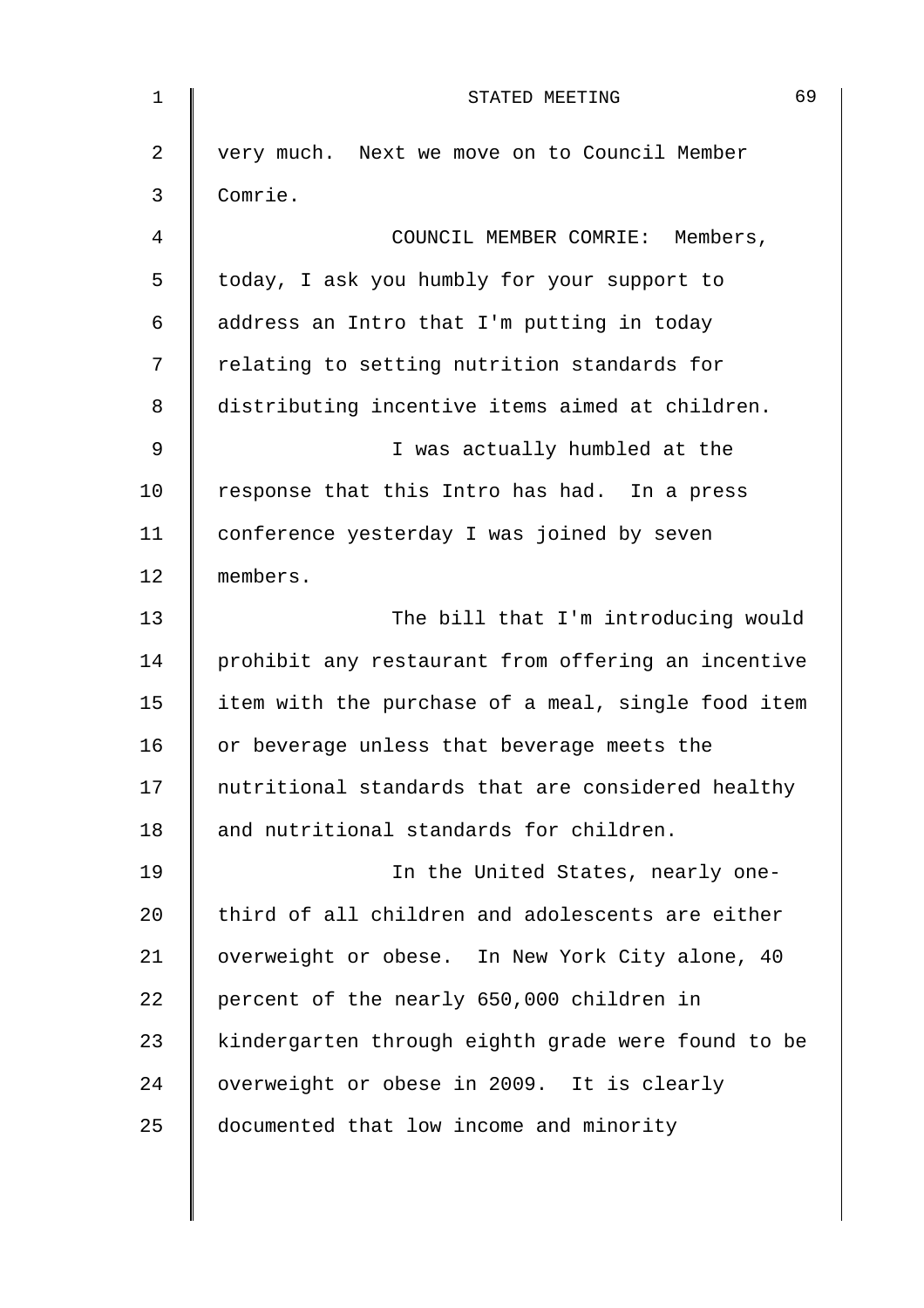| 1  | 70<br>STATED MEETING                               |
|----|----------------------------------------------------|
| 2  | neighborhoods have the highest rate of childhood   |
| 3  | obesity because these communities have limited     |
| 4  | options.                                           |
| 5  | The numbers of supermarkets with                   |
| 6  | healthy fruits and vegetables are decreasing while |
| 7  | the numbers of fast food establishments are        |
| 8  | increasing. The fast food industry is spending     |
| 9  | hundreds of millions of dollars in advertising     |
| 10 | directed at our children. These campaigns of       |
| 11 | predatory marketing along with other factors have  |
| 12 | created a generation of children who are           |
| 13 | overweight because they are developing bad eating  |
| 14 | habits at an early age.                            |
| 15 | While this epidemic is tied to                     |
| 16 | parental responsibility, make no mistake, the fast |
| 17 | food industry has been a major culprit and is part |
| 18 | of the problem. The toy is more important to the   |
| 19 | children than the meal itself. The toy is more     |
| 20 | important to the children than the meal itself.    |
| 21 | By ensuring children meal standards                |
| 22 | with nutritional guidelines set out in this bill,  |
| 23 | we can help children to begin to develop healthier |
| 24 | eating habits and avoid this burden. I hope        |
| 25 | members sign on to this bill. Thank you very       |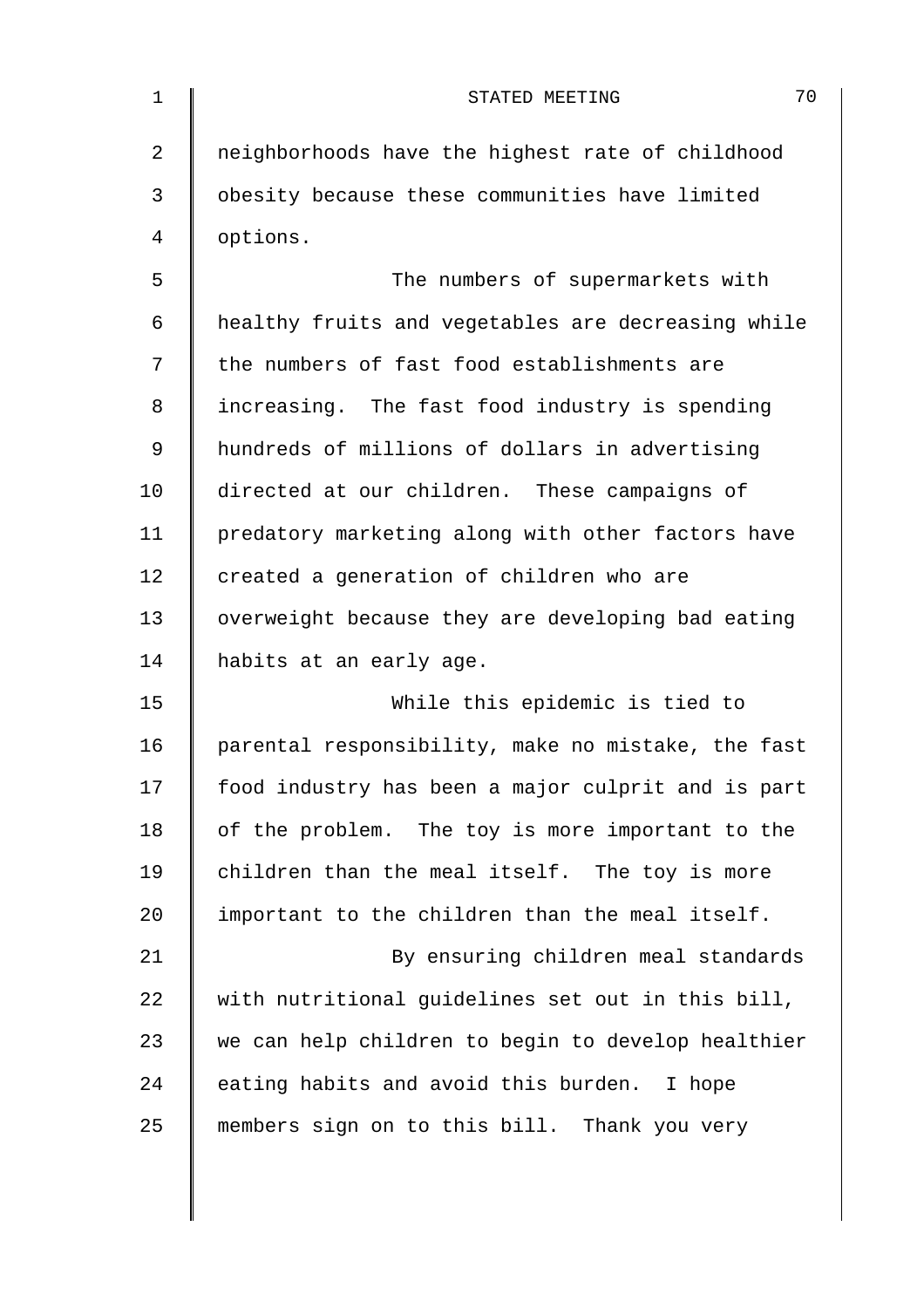| $\mathbf 1$ | 71<br>STATED MEETING                               |
|-------------|----------------------------------------------------|
| 2           | much.                                              |
| 3           | COUNCIL MEMBER RIVERA: Thank you                   |
| 4           | very much. Next we have Council Member Brewer.     |
| 5           | COUNCIL MEMBER BREWER: Thank you                   |
| 6           | very much. In Governmental Operations on April     |
| 7           | 27th at 1 p.m., we will be discussing the bill     |
| 8           | which needs a lot of your input regarding the      |
| 9           | merger of DCAS, which is our general service       |
| 10          | agency, administrative agency and DORIS. DORIS     |
| 11          | basically stands for the Department of Records and |
| 12          | also the municipal archives.                       |
| 13          | This is a discussion that has taken                |
| 14          | place in the past and has now cropped up again.    |
| 15          | We've met with the genealogists, with historians,  |
| 16          | with people who are archivists for different       |
| 17          | systems, universities, private sector and          |
| 18          | obviously the City of New York.                    |
| 19          | I'm looking for your input. It is                  |
| 20          | not an easy topic. It is one that is a bit         |
| 21          | esoterical and is definitely one that needs to     |
| 22          | have attention. So I look forward to everyone's    |
| 23          | input. Thank you very much.                        |
| 24          | COUNCIL MEMBER RIVERA: Thank you.                  |
| 25          | Next is Council Member Fidler.                     |
|             |                                                    |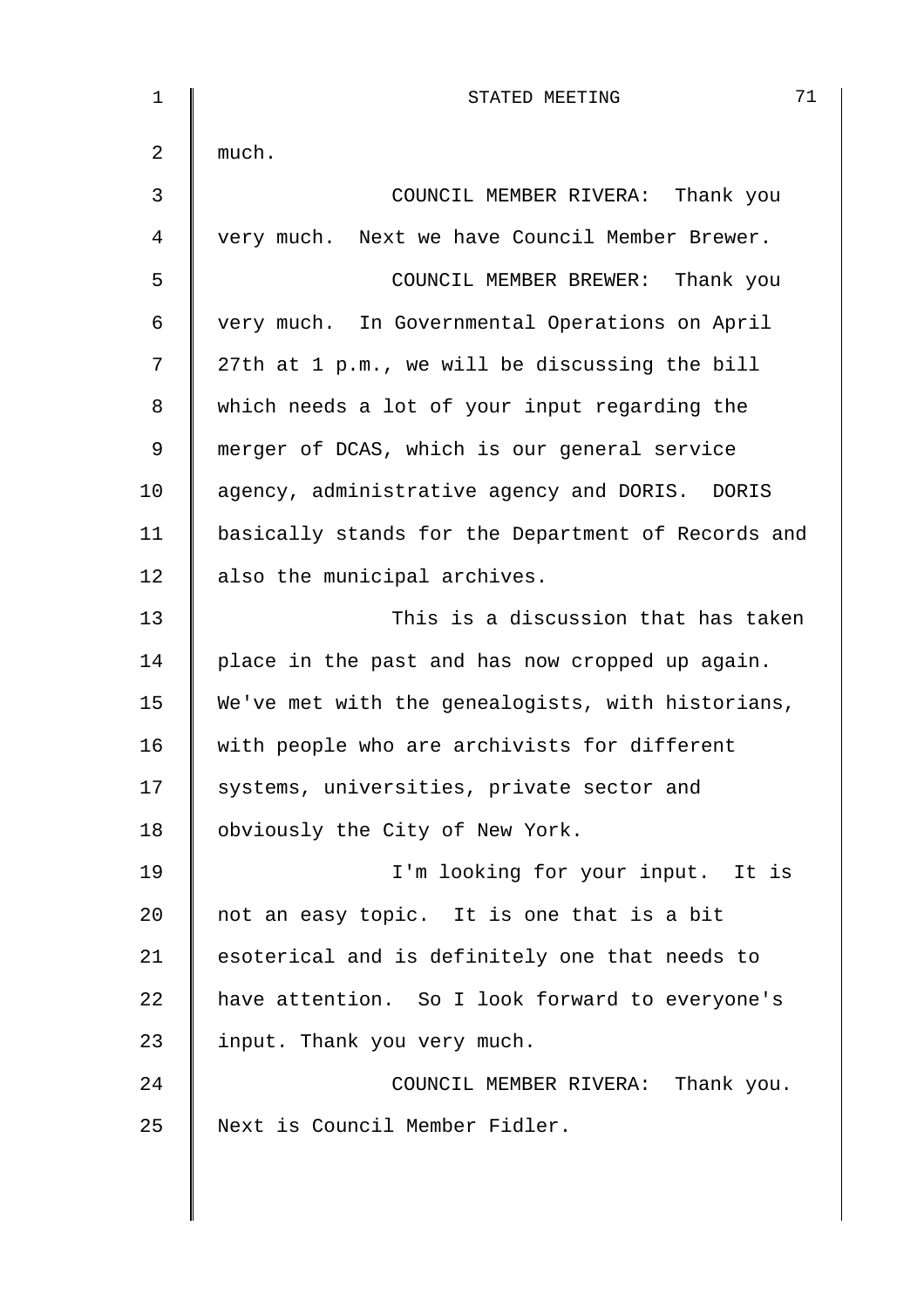| $\mathbf{1}$ | 72<br>STATED MEETING                               |
|--------------|----------------------------------------------------|
| 2            | COUNCIL MEMBER FIDLER: I'm sorry                   |
| 3            | to see Council Member Barron isn't here. We may    |
| 4            | occupy the same planet but clearly not the same    |
| 5            | world. I'm surprised that he would ever suggest    |
| 6            | that I would do something without doing my         |
| 7            | homework.                                          |
| 8            | First, I want to thank the 40 of                   |
| $\mathsf 9$  | you who signed on to that Resolution. Durban I     |
| 10           | was intended to be a wonderful thing, a conference |
| 11           | to fight hatred and racism in this world. It       |
| 12           | turned into what the Canadian government called a  |
| 13           | hate fest. Countries walked out. The United        |
| 14           | States walked out.                                 |
| 15           | Copies of the protocols of the                     |
| 16           | elders of Zion were handed out. A Holocaust        |
| 17           | denial program was canceled because they couldn't  |
| 18           | secure it. People were carrying signs of picture   |
| 19           | of Adolf Hitler and swastikas.                     |
| 20           | Durban II, which most of the free                  |
| 21           | world did not attend, had one featured speaker,    |
| 22           | our good friend the anti-American, anti-Semitic,   |
| 23           | homophobic president of Iran, who used the         |
| 24           | occasion to deny the Holocaust. I frankly don't    |
| 25           | think that that's something that we ought to be    |
|              |                                                    |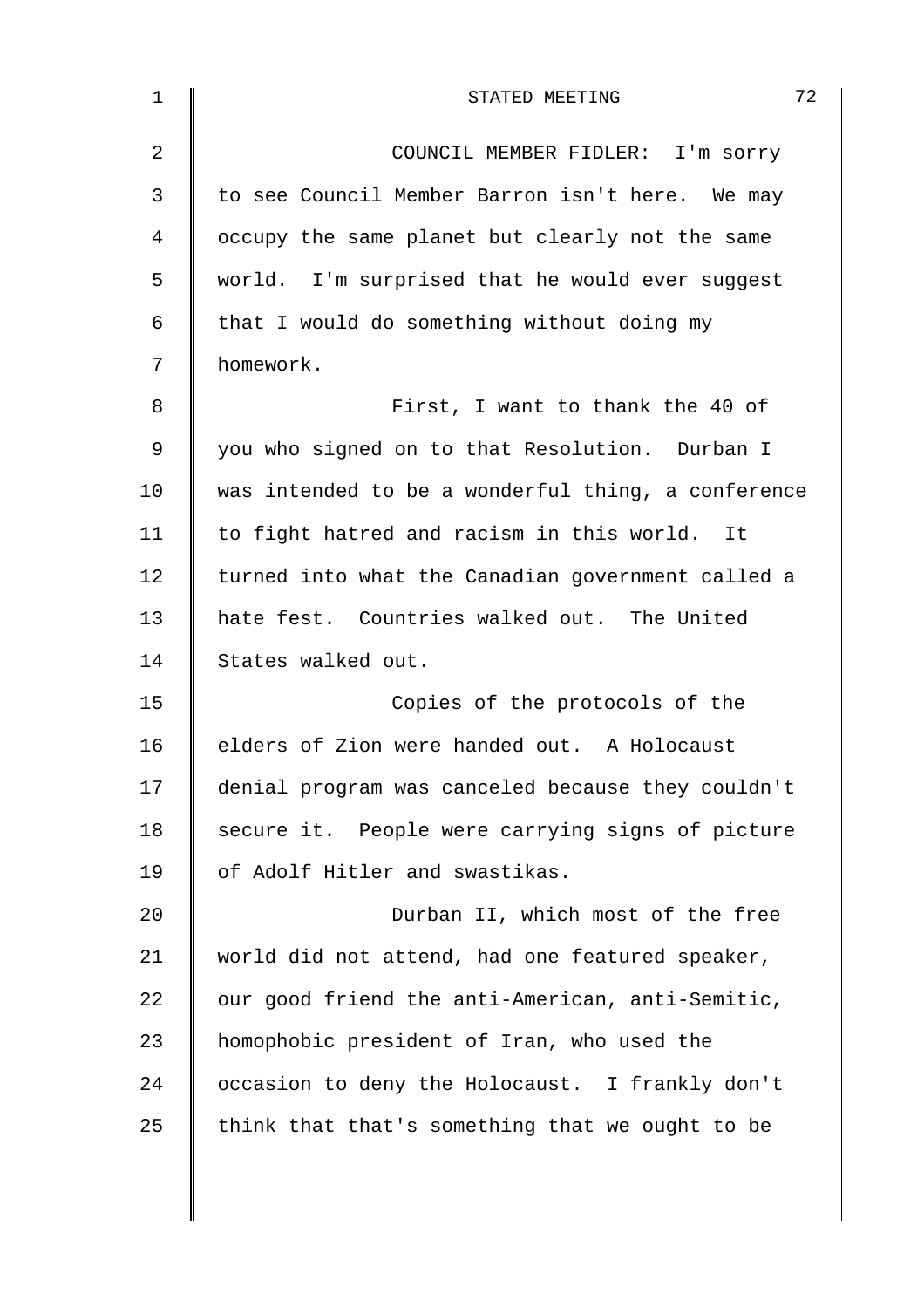| 1              | 73<br>STATED MEETING                               |
|----------------|----------------------------------------------------|
| $\overline{2}$ | celebrating the tenth anniversary of.              |
| 3              | Hatred, racism, bigotry and                        |
| 4              | prejudice are to be abhorred and no less so when   |
| 5              | they're directed at Jews.                          |
| 6              | COUNCIL MEMBER RIVERA: Thank you                   |
| 7              | very much. Next we move on to Council Member       |
| 8              | Ignizio.                                           |
| 9              | COUNCIL MEMBER IGNIZIO: Yes, thank                 |
| 10             | you very much. I just wanted to speak about        |
| 11             | something. I was raised that if you have an issue  |
| 12             | and you see something that you don't agree with,   |
| 13             | or if something gets you in your gut, you're       |
| 14             | supposed to speak out against it. My friend Leroy  |
| 15             | Comrie was attacked today in many places in the    |
| 16             | media. Shame on them.                              |
| 17             | My friend Leroy, for whatever you                  |
| 18             | believe about the bill, and I have to say I don't  |
| 19             | agree with the bill, but he's introduced this bill |
| 20             | from the heart. He introduced this bill because    |
| 21             | he meant it, because he believed it. For those     |
| 22             | that went out and put a majority of names before   |
| 23             | his actual name in the media, well shame on you.   |
| 24             | Because that's what we all strive to not have      |
| 25             | happen in this society, but seemingly, when it     |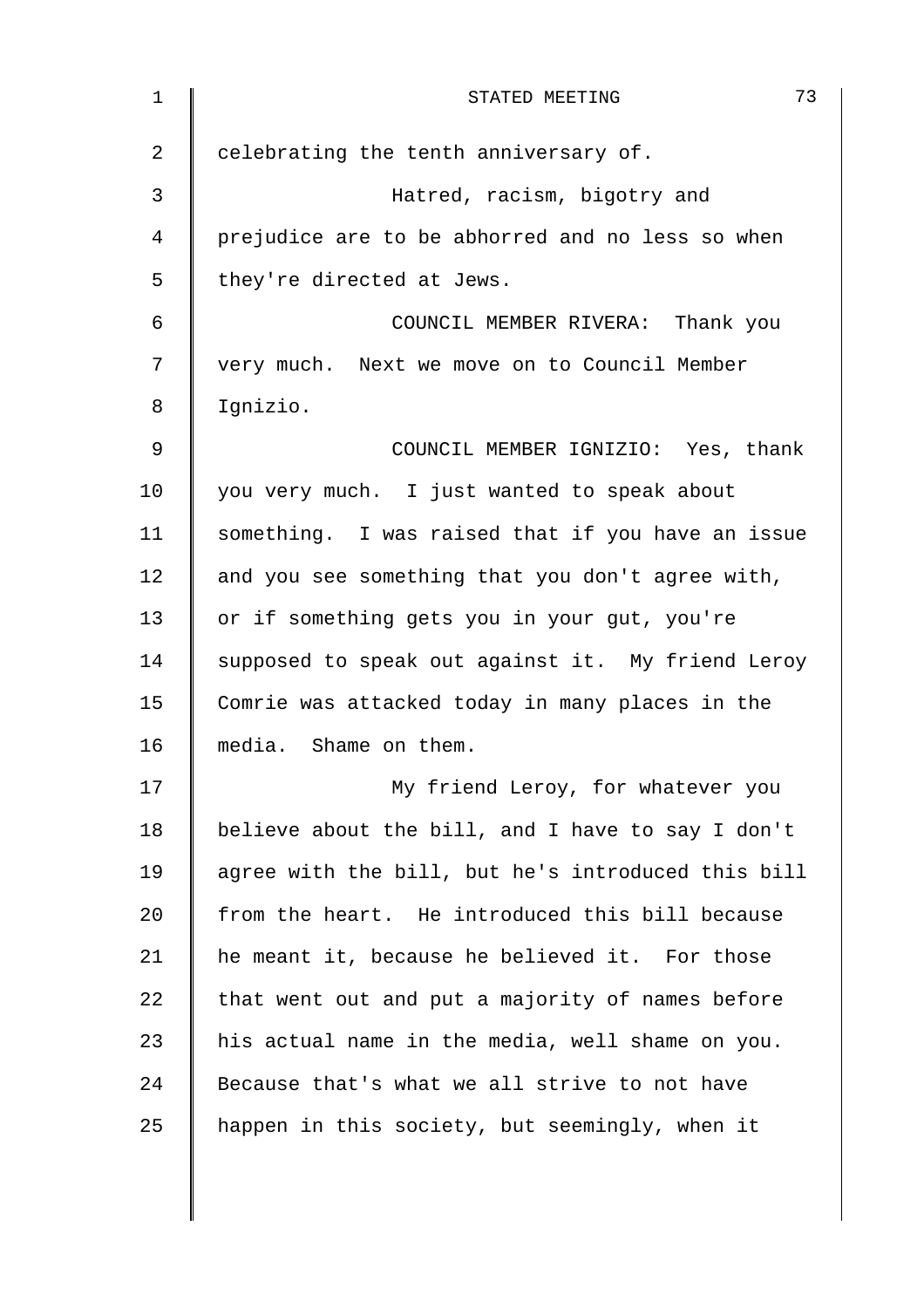| 1  | 74<br>STATED MEETING                               |
|----|----------------------------------------------------|
| 2  | comes down to being able to speak about someone's  |
| 3  | weight that's okay.                                |
| 4  | I wanted to stand here and stand                   |
| 5  | before this body and look my friend Leroy in the   |
| 6  | eye and say I'm sorry for what people did to you   |
| 7  | today. I support you as my friend. I don't         |
| 8  | support the bill, but I'm happy to debate with you |
| 9  | about it. I genuinely believe that there are many  |
| 10 | people in this city that owe you an apology.       |
| 11 | Thank you very much.                               |
| 12 | [Applause]                                         |
| 13 | COUNCIL MEMBER RIVERA: Thank you                   |
| 14 | very much, Council Member. Next we'll move on to   |
| 15 | Council Member Wills.                              |
| 16 | COUNCIL MEMBER WILLS: I rise                       |
| 17 | today. I guess you beat me to the punch. But the   |
| 18 | first portion of me rising today is to say that I  |
| 19 | support Council Member Comrie. I do support the    |
| 20 | bill, but I support you also. I think there were   |
| 21 | some things that were said that were cowardice on  |
| 22 | their behalf. It takes more courage who has a      |
| 23 | weight problem to discuss these things than        |
| 24 | someone else who does not have a weight problem.   |
| 25 | I think that it was disrespectful                  |
|    |                                                    |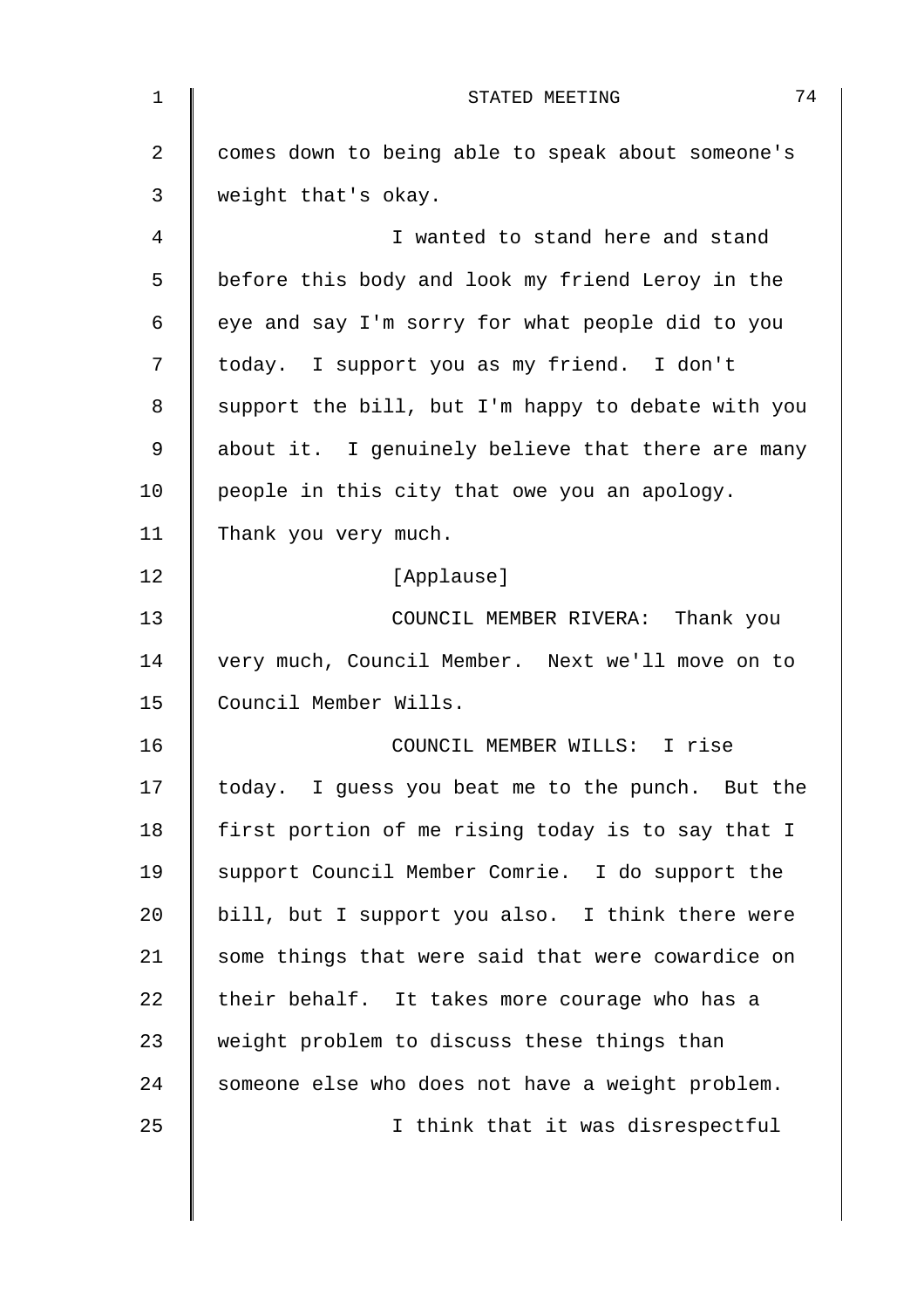| $\mathbf 1$ | 75<br>STATED MEETING                               |
|-------------|----------------------------------------------------|
| 2           | to his family and to his children. I think that    |
| 3           | the media, who would rather pounce on that than    |
| 4           | pounce on the conversation started towards our     |
| 5           | children having a healthy future should be ashamed |
| 6           | of themselves.                                     |
| 7           | The second part of me rising today                 |
| 8           | is to ask you for support of my Intro 541, which   |
| 9           | is the Local Law to prohibit the sale of expired   |
| 10          | over the counter medications. In these             |
| 11          | communities, there are people that sell over the   |
| 12          | counter expired medication at flea markets and     |
| 13          | different venues like that, which put a lot of our |
| 14          | people in harm's way. If you're buying Nyquil or   |
| 15          | sinus or anything like that and it's expired, it   |
| 16          | takes a larger amount of medication in order to do |
| 17          | the same thing, and people can actually be harmed  |
| 18          | by that.                                           |
| 19          | So I ask for support on that.                      |
| 20          | Councilman Comrie, I not only support you but I    |
| 21          | salute you on the work that you have and being     |
| 22          | steadfast in this bill. I do support your bill.    |
| 23          | COUNCIL MEMBER RIVERA: Thank you                   |
| 24          | very much. Seeing no others, this meeting is       |
| 25          | adjourned.                                         |
|             |                                                    |